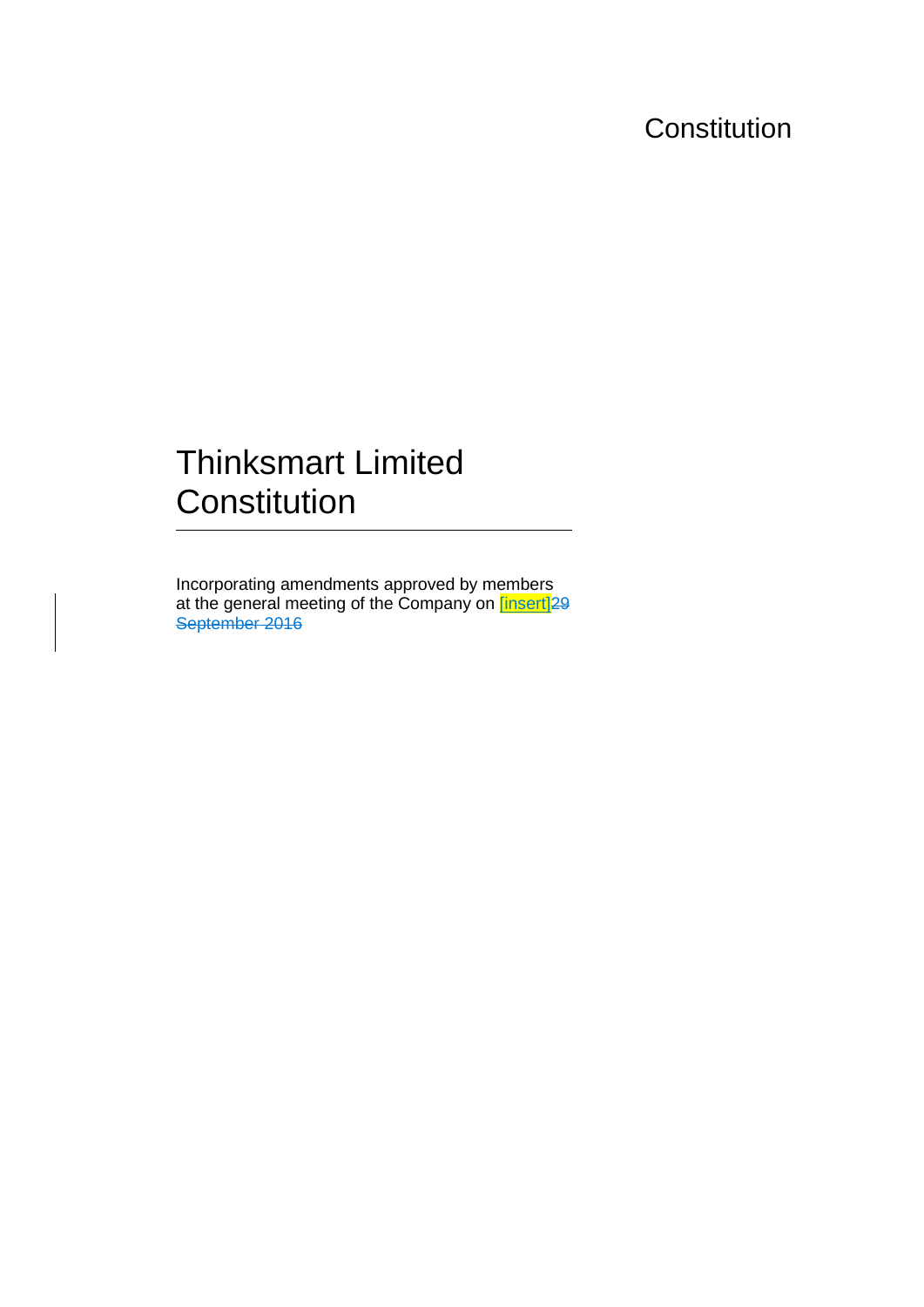## Contents

## Table of contents

| 1.1<br>1.2<br>1.3<br>1.4<br>1.5<br>$\overline{2}$<br><b>Share capital</b><br>2.1<br>2.2<br>2.3<br>2.4<br>2.5<br>2.6<br>2.7<br>2.8<br>2.9<br>Calls, forfeiture, indemnities, lien and surrender<br>3<br>3.1<br>3.2<br>3.3<br>3.4<br>3.5 |    |
|----------------------------------------------------------------------------------------------------------------------------------------------------------------------------------------------------------------------------------------|----|
|                                                                                                                                                                                                                                        |    |
|                                                                                                                                                                                                                                        |    |
|                                                                                                                                                                                                                                        |    |
|                                                                                                                                                                                                                                        |    |
|                                                                                                                                                                                                                                        |    |
|                                                                                                                                                                                                                                        |    |
|                                                                                                                                                                                                                                        |    |
|                                                                                                                                                                                                                                        |    |
|                                                                                                                                                                                                                                        |    |
|                                                                                                                                                                                                                                        |    |
|                                                                                                                                                                                                                                        |    |
|                                                                                                                                                                                                                                        |    |
|                                                                                                                                                                                                                                        |    |
|                                                                                                                                                                                                                                        |    |
|                                                                                                                                                                                                                                        |    |
|                                                                                                                                                                                                                                        | 11 |
|                                                                                                                                                                                                                                        |    |
|                                                                                                                                                                                                                                        |    |
|                                                                                                                                                                                                                                        |    |
|                                                                                                                                                                                                                                        |    |
|                                                                                                                                                                                                                                        |    |
| 3.6<br>3.7                                                                                                                                                                                                                             |    |
| 3.8                                                                                                                                                                                                                                    |    |
| 3.9                                                                                                                                                                                                                                    |    |
| <b>Distribution of profits</b><br>4                                                                                                                                                                                                    | 16 |
| 4.1                                                                                                                                                                                                                                    |    |
| 4.2                                                                                                                                                                                                                                    |    |
| 4.3                                                                                                                                                                                                                                    |    |
| 4.4                                                                                                                                                                                                                                    |    |
| 4.5                                                                                                                                                                                                                                    |    |
| 4.6                                                                                                                                                                                                                                    |    |
| 4.7                                                                                                                                                                                                                                    |    |
| <b>Transfer and transmission of shares</b><br>5                                                                                                                                                                                        | 20 |
| 5.1                                                                                                                                                                                                                                    |    |
| 5.2                                                                                                                                                                                                                                    |    |
| 5.3                                                                                                                                                                                                                                    |    |
| 5.4                                                                                                                                                                                                                                    |    |
| 5.5                                                                                                                                                                                                                                    |    |
| 5.6                                                                                                                                                                                                                                    |    |
| Plebiscite to approve proportional takeover bids<br>6                                                                                                                                                                                  | 25 |
| 6.1                                                                                                                                                                                                                                    |    |
| 6.2                                                                                                                                                                                                                                    |    |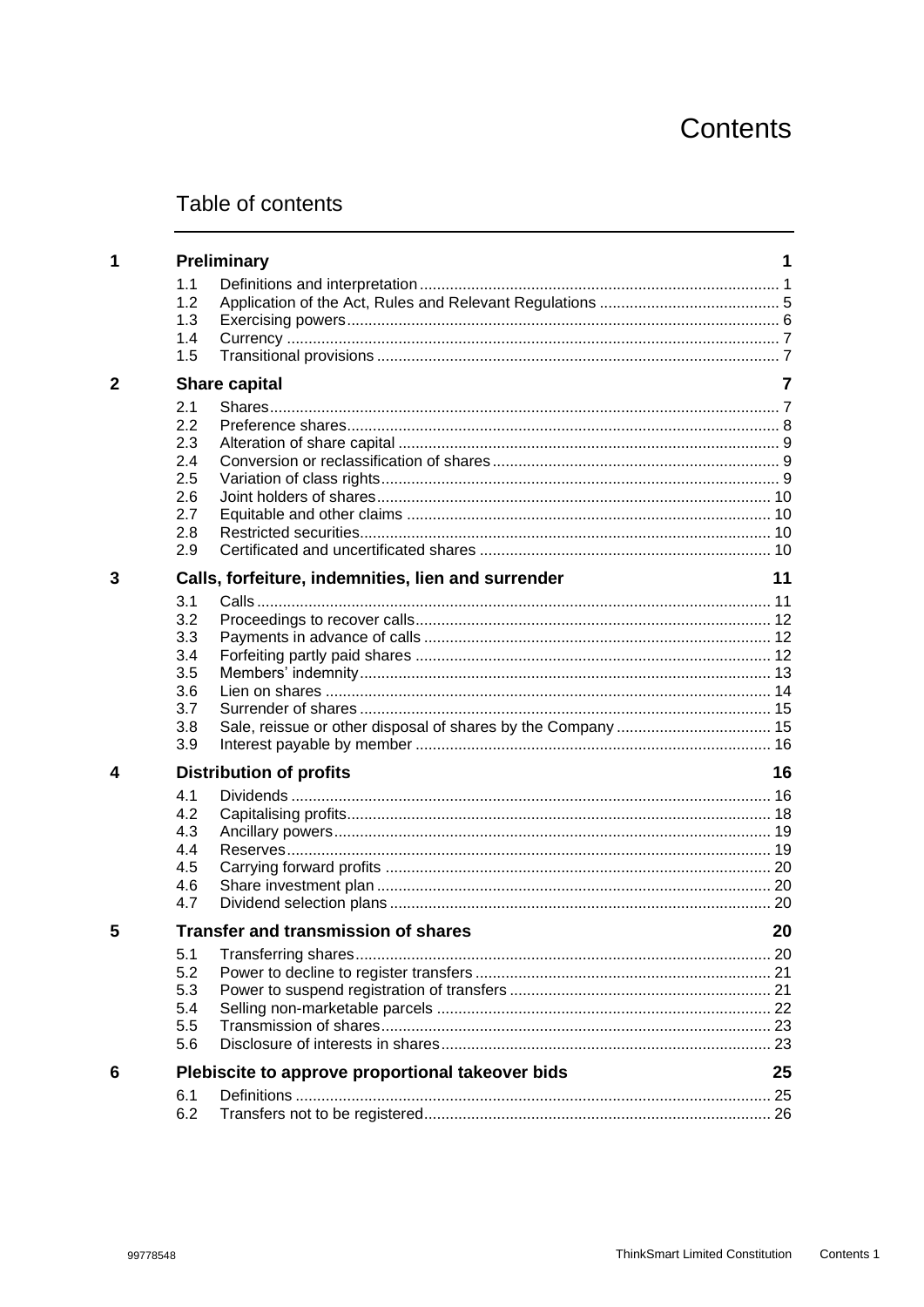## Contents

|    | 6.3<br>6.4 |                                                                    |    |  |
|----|------------|--------------------------------------------------------------------|----|--|
| 7  |            | <b>General meetings</b>                                            | 27 |  |
|    | 7.1        |                                                                    |    |  |
|    | 7.2        |                                                                    |    |  |
|    | 7.3        |                                                                    |    |  |
|    | 7.4        |                                                                    |    |  |
|    | 7.5        |                                                                    |    |  |
|    | 7.6        |                                                                    |    |  |
|    | 7.7        |                                                                    |    |  |
|    | 7.8        |                                                                    |    |  |
|    | 7.9        |                                                                    |    |  |
| 8  |            | <b>Directors</b>                                                   | 35 |  |
|    | 8.1        |                                                                    |    |  |
|    | 8.2        |                                                                    |    |  |
|    | 8.3        |                                                                    |    |  |
|    | 8.4        |                                                                    |    |  |
|    | 8.5        | Directors may contract with the Company and hold other offices  38 |    |  |
|    | 8.6        |                                                                    |    |  |
|    | 8.7        |                                                                    |    |  |
|    | 8.8        |                                                                    |    |  |
|    | 8.9        |                                                                    |    |  |
|    | 8.10       |                                                                    |    |  |
|    | 8.11       |                                                                    |    |  |
|    | 8.12       |                                                                    |    |  |
|    | 8.13       |                                                                    |    |  |
|    | 8.14       |                                                                    |    |  |
|    | 8.15       |                                                                    |    |  |
|    | 8.16       |                                                                    |    |  |
|    | 8.17       |                                                                    |    |  |
| 9  |            | <b>Executive officers</b>                                          |    |  |
|    | 9.1        |                                                                    |    |  |
|    | 9.2        |                                                                    |    |  |
|    | 9.3        |                                                                    |    |  |
|    | 9.4        |                                                                    |    |  |
|    | 9.5        |                                                                    |    |  |
| 10 |            | <b>Indemnity and insurance</b>                                     | 44 |  |
|    | 10.1       |                                                                    |    |  |
|    | 10.2       |                                                                    |    |  |
|    | 10.3       |                                                                    |    |  |
|    | 10.4       |                                                                    |    |  |
|    | 10.5       |                                                                    |    |  |
|    | 10.6       |                                                                    |    |  |
|    | 10.7       |                                                                    |    |  |
| 11 |            | Winding up                                                         |    |  |
|    | 11.1       |                                                                    |    |  |
|    | 11.2       |                                                                    |    |  |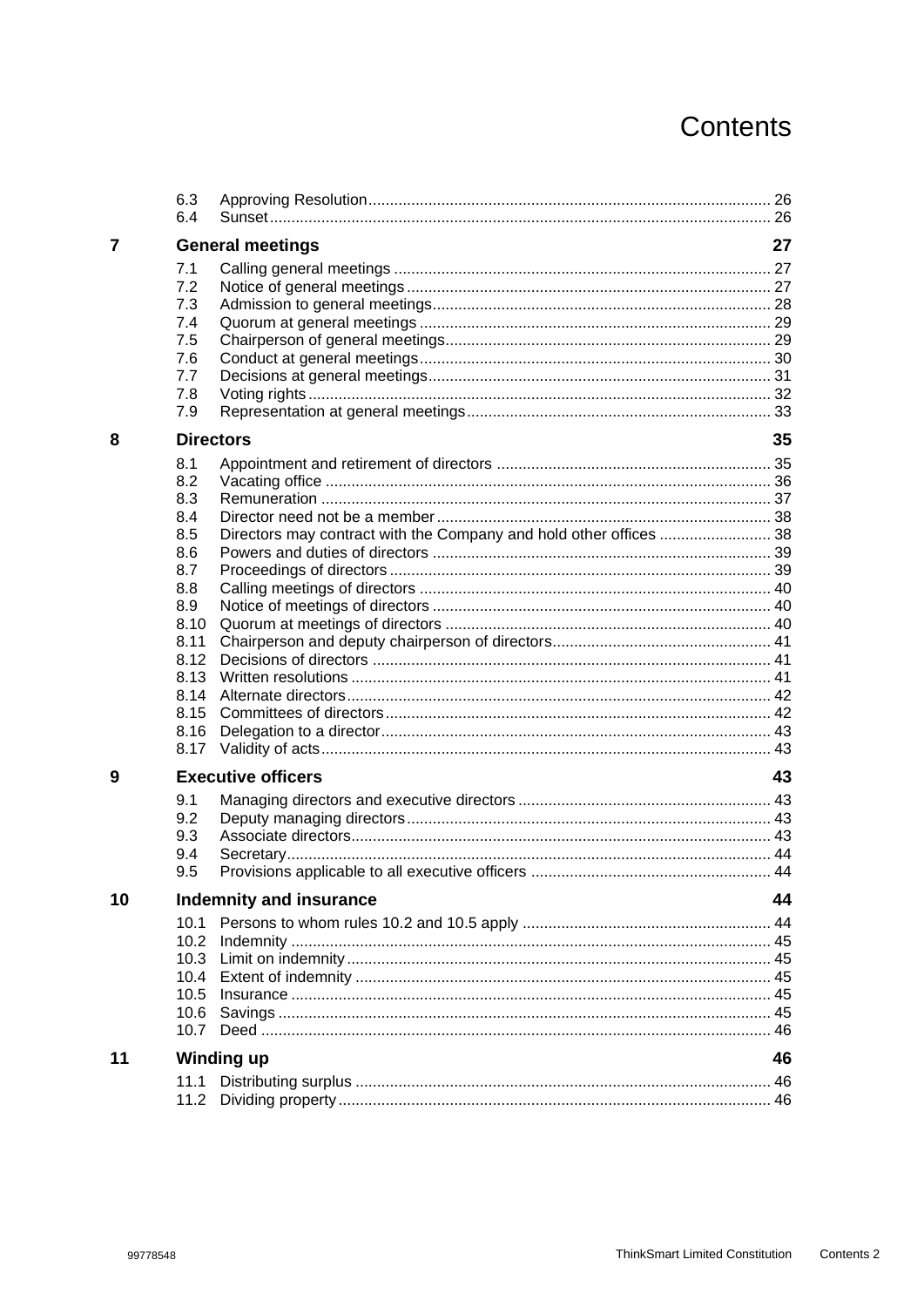## Contents

| 12 | Inspection of and access to records | 47 |
|----|-------------------------------------|----|
| 13 | <b>Seals</b>                        | 47 |
|    | 13.1                                |    |
|    | 13.2                                |    |
|    |                                     |    |
|    | 13.4                                |    |
|    | 13.5                                |    |
|    | 13.6                                |    |
|    |                                     |    |
| 14 | <b>Notices</b>                      | 48 |
|    |                                     |    |
|    | 14.2                                |    |
|    | 14.3                                |    |
|    |                                     |    |
|    | 14.5                                |    |
|    | 14.6                                |    |
| 15 | <b>General</b>                      | 50 |
|    |                                     |    |
|    |                                     |    |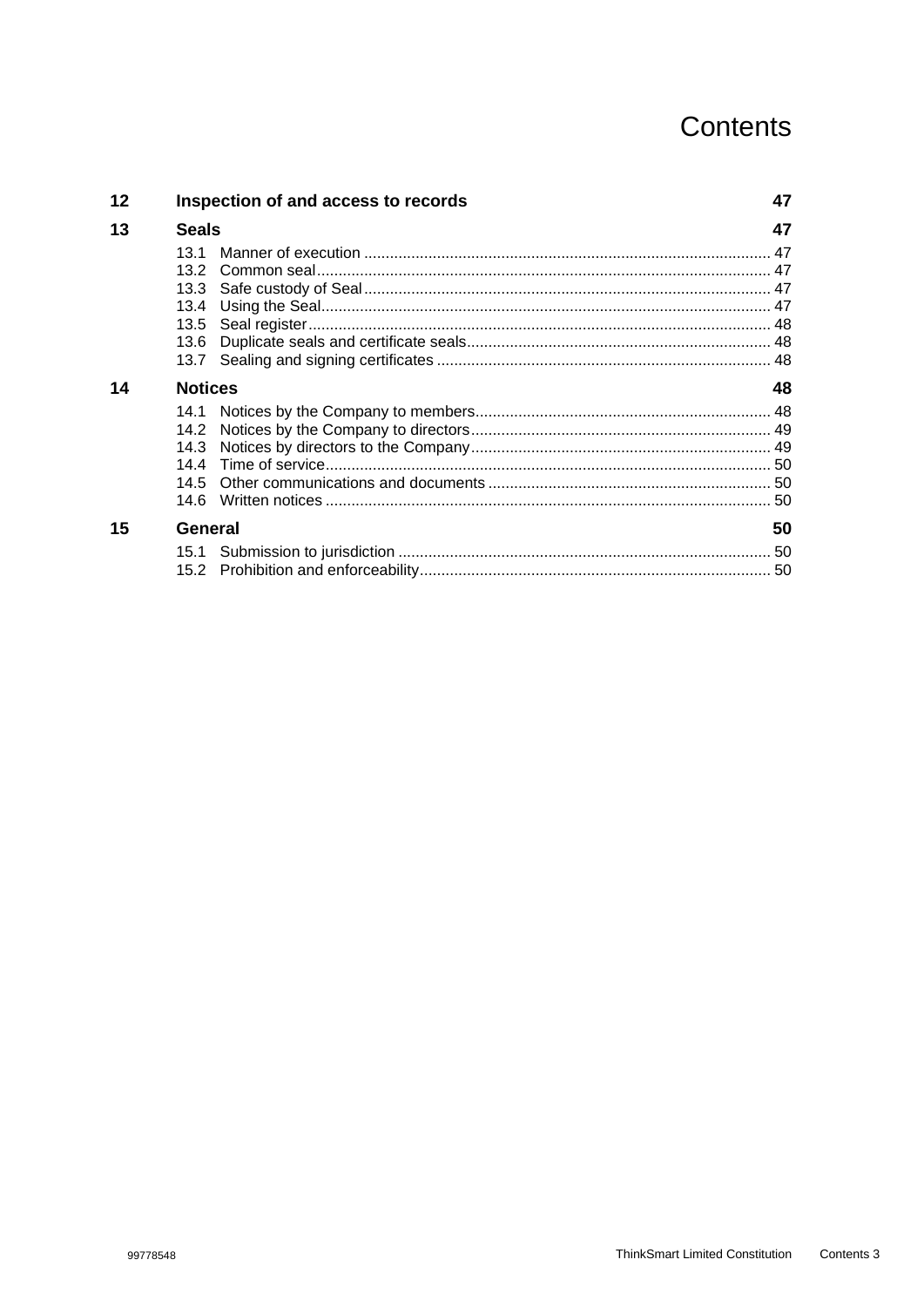### **Thinksmart Limited ABN 24 092 319 698 (Company)**

### **A public company limited by shares**

### 1 Preliminary

### **1.1 Definitions and interpretation**

(a) The meanings of the terms used in this constitution are set out below.

| Term                         | <b>Meaning</b>                                                                                                                                                                               |
|------------------------------|----------------------------------------------------------------------------------------------------------------------------------------------------------------------------------------------|
| Act                          | Corporations Act 2001 (Cth).                                                                                                                                                                 |
| <b>Admission</b>             | the admission of the entire issued share capital of the Company to trading on<br>AIM becoming effective in accordance with the AIM Rules and Admitted shall<br>have a corresponding meaning. |
| <b>AGM</b>                   | an annual general meeting of the Company that the Act requires to be held.                                                                                                                   |
| AIM                          | the AIM market operated by the London Stock Exchange plc.                                                                                                                                    |
| <b>AIM Rules</b>             | the rules which set out the obligations, responsibilities and guidance notes in<br>relation to companies whose shares are admitted to trading on AIM.                                        |
| <b>AIM Securities</b>        | the securities of the Company which are admitted to AIM from time to time.                                                                                                                   |
| <b>ASTC Settlement Rules</b> | the operating rules of ASX Settlement Pty Limited and, to the extent that they<br>are applicable, the operating rules of ASX and the operating rules of Australian<br>Clear Pty Limited.     |
| <b>ASX</b>                   | ASX Limited ACN 008 624 691.                                                                                                                                                                 |
| <b>Business Day</b>          | has the meaning given to that term in the Rules.                                                                                                                                             |
| Company                      | Thinksmart Limited ABN 24 092 319 698.                                                                                                                                                       |
| <b>CREST Regulations</b>     | the United Kingdom Uncertificated Securities Regulations 2001 (SI 2001 No<br>3755) as the same have been or may be amended from time to time and any                                         |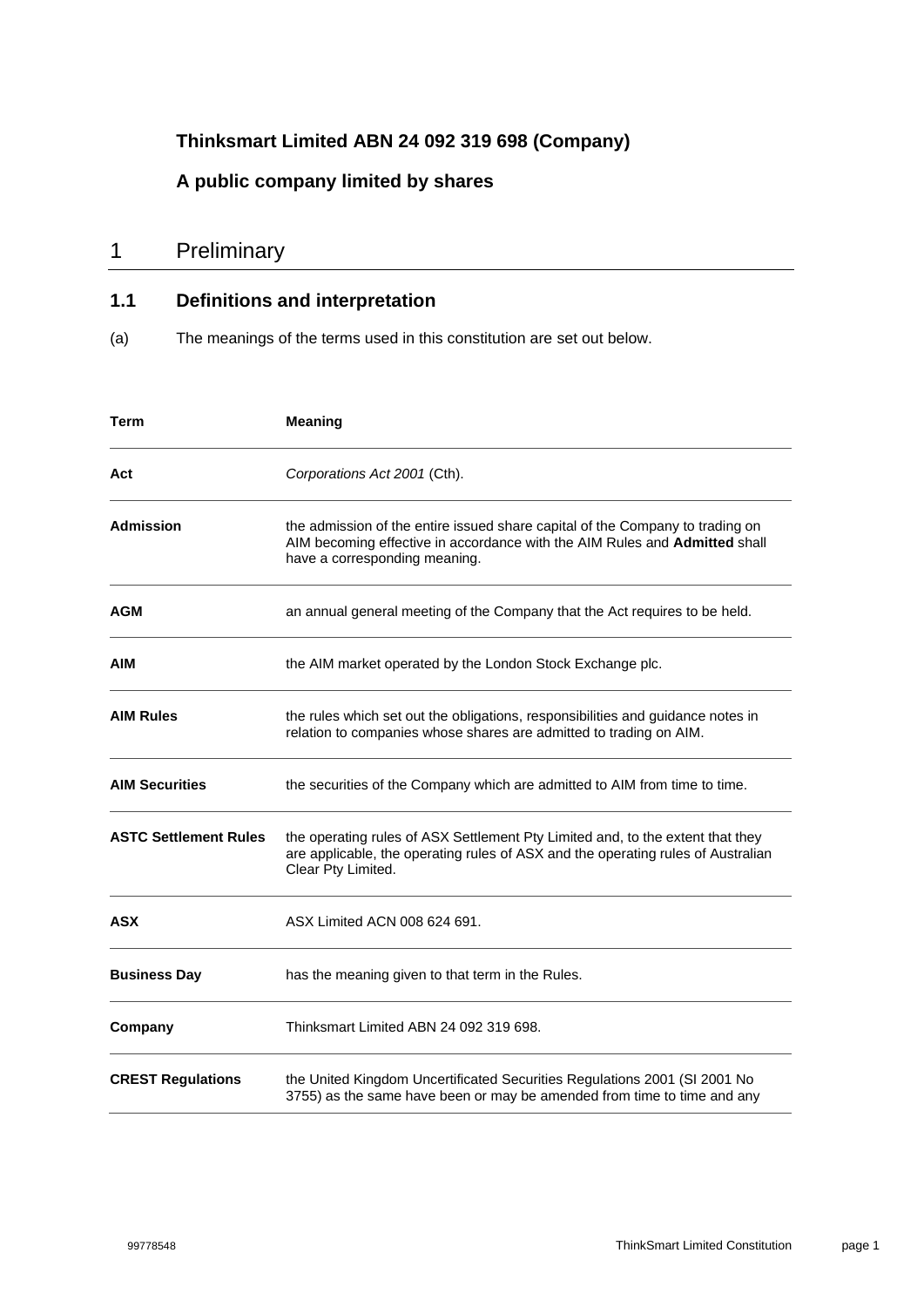| Term                        | <b>Meaning</b>                                                                                                                                                                                                                                                                                                                                                                                                                                 |
|-----------------------------|------------------------------------------------------------------------------------------------------------------------------------------------------------------------------------------------------------------------------------------------------------------------------------------------------------------------------------------------------------------------------------------------------------------------------------------------|
|                             | provisions of or under the United Kingdom Companies Act 2006 which<br>supplement or replace such CREST Regulations and which shall be deemed to<br>include for the purposes of this constitution Euroclear UK & Ireland Limited's<br>own rules and documentation that govern the use and operation of CREST<br>(including the CREST rules and CREST manual).                                                                                   |
| <b>DTRs</b>                 | the Disclosure Guidance and Transparency Rules published by the FCA.                                                                                                                                                                                                                                                                                                                                                                           |
| <b>Exchange</b>             | 1 for so long as the Company is Listed, ASX; and<br>2 for so long as the Company is Admitted, AIM.                                                                                                                                                                                                                                                                                                                                             |
| <b>Family</b>               | in relation to any person his spouse or civil partner and any child under the age<br>of 18 and includes any trust in which such an individual is a trustee or<br>beneficiary and any company over which such an individual has control or more<br>than 20% of the equity or voting rights in a general meeting; but does not<br>include any employee share or pension scheme where such individuals are<br>beneficiaries rather than trustees. |
| <b>FCA</b>                  | the UK Financial Conduct Authority (or any successor regulatory organisation).                                                                                                                                                                                                                                                                                                                                                                 |
| <b>Financial Instrument</b> | any financial instrument requiring disclosure in accordance with rule 5.3.1R of<br>the DTRs (and includes any transferable security, market instrument, unit in a<br>collective investment undertaking, option, future, swap, forward or other<br>derivative contract or financial contract for differences that is, in each case,<br>referenced to the shares of the Company or has similar economic effects<br>thereto).                     |
| <b>Holding</b>              | any legal or beneficial (whether direct or indirect) interest of a person in shares<br>of the Company (including any position in Financial Instruments and any interest<br>of the Family of such person).                                                                                                                                                                                                                                      |
| Listed                      | admitted to the official list of the Australian Securities Exchange, operated by<br>ASX.                                                                                                                                                                                                                                                                                                                                                       |
| <b>Listing Rules</b>        | the Listing Rules of the ASX and any other rules of the ASX which are<br>applicable while the Company is Listed.                                                                                                                                                                                                                                                                                                                               |
| <b>Proper ASTC Transfer</b> | has the meaning given to that term in the Corporations Regulations 2001 (Cth).                                                                                                                                                                                                                                                                                                                                                                 |
| <b>Record Time</b>          | in the case of a meeting for which the caller of the meeting has decided,<br>1<br>under the Act and subject to any applicable provision of the Rules or the                                                                                                                                                                                                                                                                                    |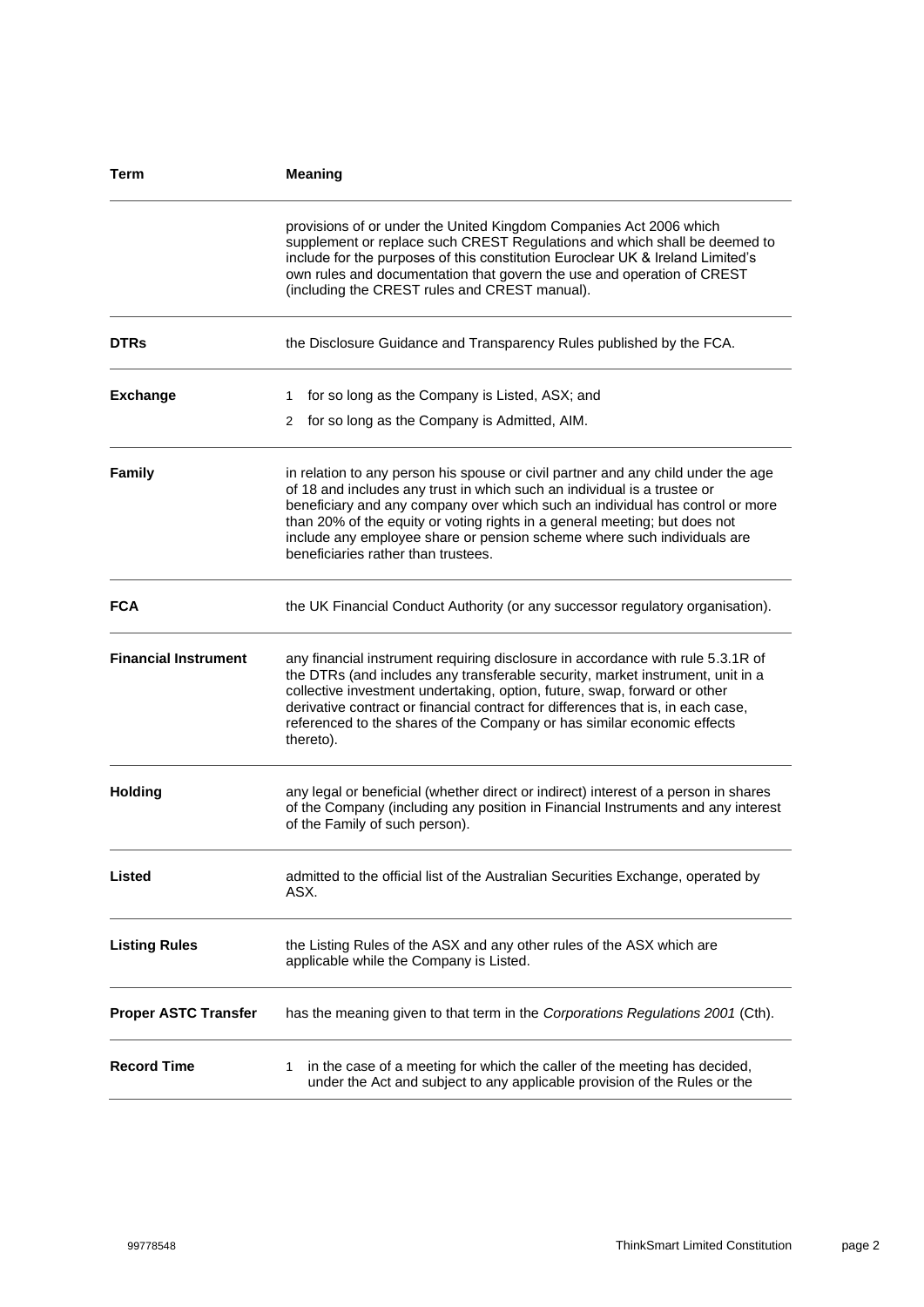| Term                                            | <b>Meaning</b>                                                                                                                                                                                                                                           |
|-------------------------------------------------|----------------------------------------------------------------------------------------------------------------------------------------------------------------------------------------------------------------------------------------------------------|
|                                                 | Relevant Regulations, that shares are to be taken to be held by the persons<br>who held them at a specified time before the meeting, that time; and                                                                                                      |
|                                                 | 2 in any other case, the time of the relevant meeting.                                                                                                                                                                                                   |
| <b>Related Financial</b><br><b>Product</b>      | any financial product whose value in whole or in part is determined directly or<br>indirectly by reference to the price of AIM Securities or securities being admitted<br>to AIM, including a contract for difference or a fixed odds bet.               |
| <b>Regulatory Information</b><br><b>Service</b> | a service approved by the FCA for the distribution to the public of regulatory<br>announcements and included within the list maintained on the FCA's website,<br>http://www.fca.org.uk/.                                                                 |
| <b>Relevant Change</b>                          | a change to the Holding of a Significant Shareholder which increases or<br>decreases the Holding through a single percentage.                                                                                                                            |
| <b>Relevant Regulations</b>                     | for so long as the Company is Listed, the ASTC Settlement Rules; and<br>1.<br>2 for so long as the Company is Admitted, the CREST Regulations.                                                                                                           |
| <b>Relevant System</b>                          | the computer-based system and procedures which enable title to units of a<br>security, or any instrument which represents a security, to be evidenced and<br>transferred without a written instrument pursuant to the Relevant Regulations.              |
| <b>Representative</b>                           | in relation to a member which is a body corporate and in relation to a meeting<br>means a person authorised in accordance with the Act (or a corresponding<br>previous law) by the body corporate to act as its representative at the meeting.           |
| <b>Rules</b>                                    | the rules of the Exchange as they apply to the Company and the rules of any<br>other stock exchange on which the securities of the Company are admitted to<br>trading from time to time as they apply to the Company.                                    |
| Seal                                            | any common seal, duplicate seal or certificate seal of the Company.                                                                                                                                                                                      |
| <b>Significant Shareholder</b>                  | any person having a Holding of 3% or more.                                                                                                                                                                                                               |
| <b>Transmission Event</b>                       | for a member who is an individual, the member's death, the member's<br>1<br>bankruptcy or the member becoming of unsound mind or a person who, or<br>whose estate, is liable to be dealt with in any way under the law relating to<br>mental health; and |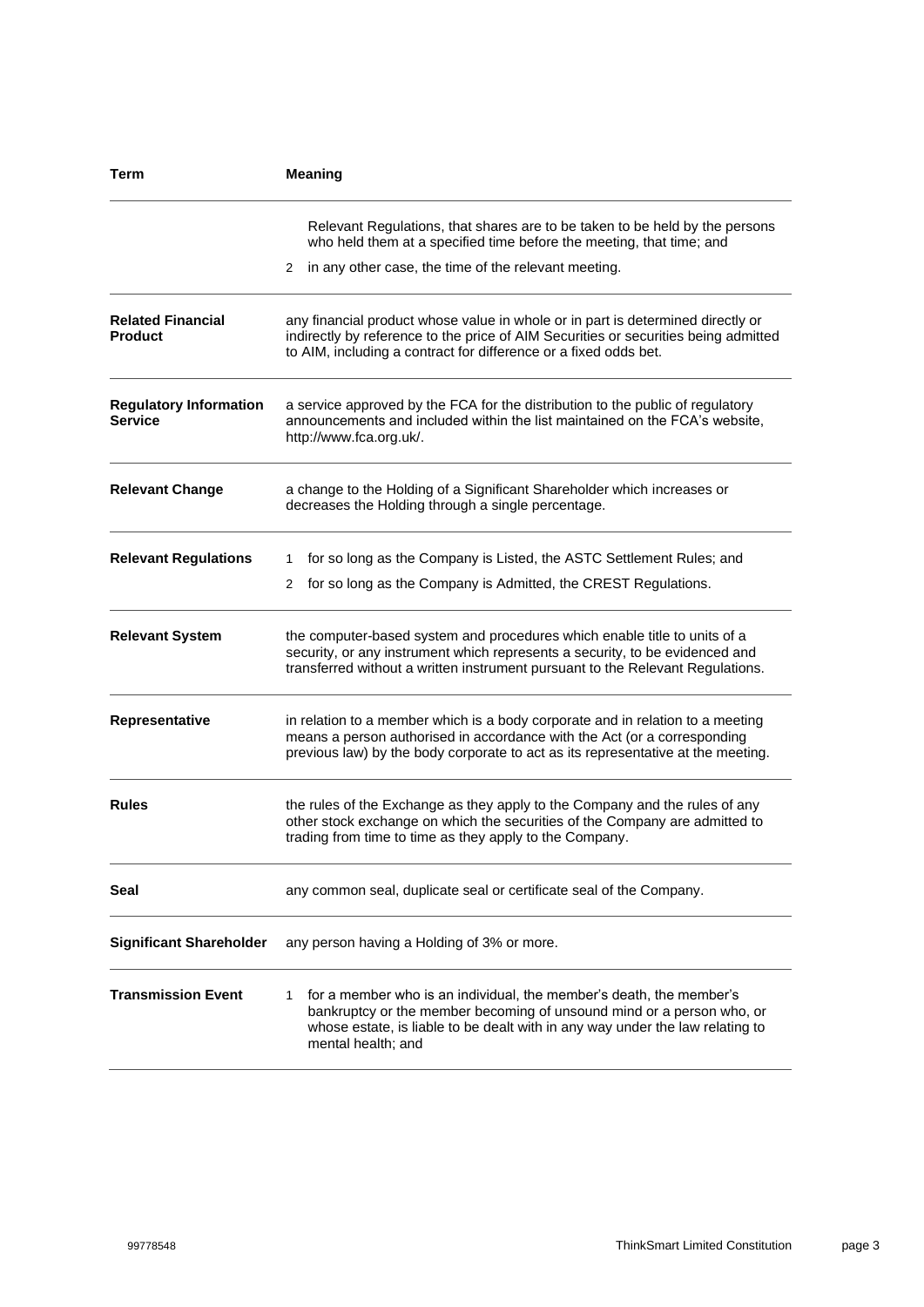| <b>Term</b> |                                                                                                                                                                                                                                                                                                                                                                                                                                                                                                                                                                                                                    | <b>Meaning</b>                                                                                                                                                                                                                        |
|-------------|--------------------------------------------------------------------------------------------------------------------------------------------------------------------------------------------------------------------------------------------------------------------------------------------------------------------------------------------------------------------------------------------------------------------------------------------------------------------------------------------------------------------------------------------------------------------------------------------------------------------|---------------------------------------------------------------------------------------------------------------------------------------------------------------------------------------------------------------------------------------|
|             |                                                                                                                                                                                                                                                                                                                                                                                                                                                                                                                                                                                                                    | for a member who is a body corporate, the dissolution of the member or the<br>2<br>succession by another body corporate to the assets and liabilities of the<br>member.                                                               |
| <b>URL</b>  |                                                                                                                                                                                                                                                                                                                                                                                                                                                                                                                                                                                                                    | Uniform Resource Locator, the address that specifies the location of a file on the<br>internet.                                                                                                                                       |
| (b)         | A reference in this constitution to a partly paid share is a reference to a share on which<br>there is an amount unpaid.                                                                                                                                                                                                                                                                                                                                                                                                                                                                                           |                                                                                                                                                                                                                                       |
| (c)         | A reference in this constitution to an amount unpaid on a share includes a reference to<br>any amount of the issue price which is unpaid.                                                                                                                                                                                                                                                                                                                                                                                                                                                                          |                                                                                                                                                                                                                                       |
| (d)         | A reference in this constitution to a call or an amount called on a share includes a<br>reference to a sum that, by the terms of issue of a share, becomes payable on issue or at<br>a fixed date.                                                                                                                                                                                                                                                                                                                                                                                                                 |                                                                                                                                                                                                                                       |
| (e)         | A reference in this constitution to a member for the purposes of a meeting of members for<br>which the caller of the meeting has determined a Record Time is a reference to a<br>registered holder of shares as at the relevant Record Time.                                                                                                                                                                                                                                                                                                                                                                       |                                                                                                                                                                                                                                       |
| (f)         | A reference in this constitution to a member present at a general meeting is a reference<br>to a member present in person or by proxy, attorney or Representative.                                                                                                                                                                                                                                                                                                                                                                                                                                                 |                                                                                                                                                                                                                                       |
| (g)         |                                                                                                                                                                                                                                                                                                                                                                                                                                                                                                                                                                                                                    | A chairperson or deputy chairperson appointed under this constitution may be referred to<br>as chairman or chairwoman, or deputy chairman or chairwoman, or as chair, if applicable.                                                  |
| (h)         | A reference in this constitution to a person holding or occupying a particular office or<br>position is a reference to any person who occupies or performs the duties of that office or<br>position.                                                                                                                                                                                                                                                                                                                                                                                                               |                                                                                                                                                                                                                                       |
| (i)         | A reference to an uncertificated share or to a share (or to a holding of shares) being in<br>uncertificated form (or, in each case to interests in such shares) is to that share (or<br>interest in that share) being an uncertificated unit of a security which, for the time being,<br>is a security title to units of which are permitted by the operator of any Relevant System<br>to be transferred by means of such Relevant System, and a reference to a certificated<br>share or to a share being in certificated form is to that share being a unit of a security<br>which is not an uncertificated unit. |                                                                                                                                                                                                                                       |
| (j)         |                                                                                                                                                                                                                                                                                                                                                                                                                                                                                                                                                                                                                    | Unless the contrary intention appears, in this constitution:                                                                                                                                                                          |
|             | (1)                                                                                                                                                                                                                                                                                                                                                                                                                                                                                                                                                                                                                | words that refer to a singular number also refer to plural numbers, and the other<br>way around;                                                                                                                                      |
|             | (2)                                                                                                                                                                                                                                                                                                                                                                                                                                                                                                                                                                                                                | words that refer to a gender also refer to the other genders;                                                                                                                                                                         |
|             | (3)                                                                                                                                                                                                                                                                                                                                                                                                                                                                                                                                                                                                                | words used to refer to persons generally or to refer to a natural person include a<br>body corporate, body politic, partnership, joint venture, association, board,<br>group or other body (whether or not the body is incorporated); |
|             | (4)                                                                                                                                                                                                                                                                                                                                                                                                                                                                                                                                                                                                                | a reference to a person includes that person's successors and legal personal<br>representatives;                                                                                                                                      |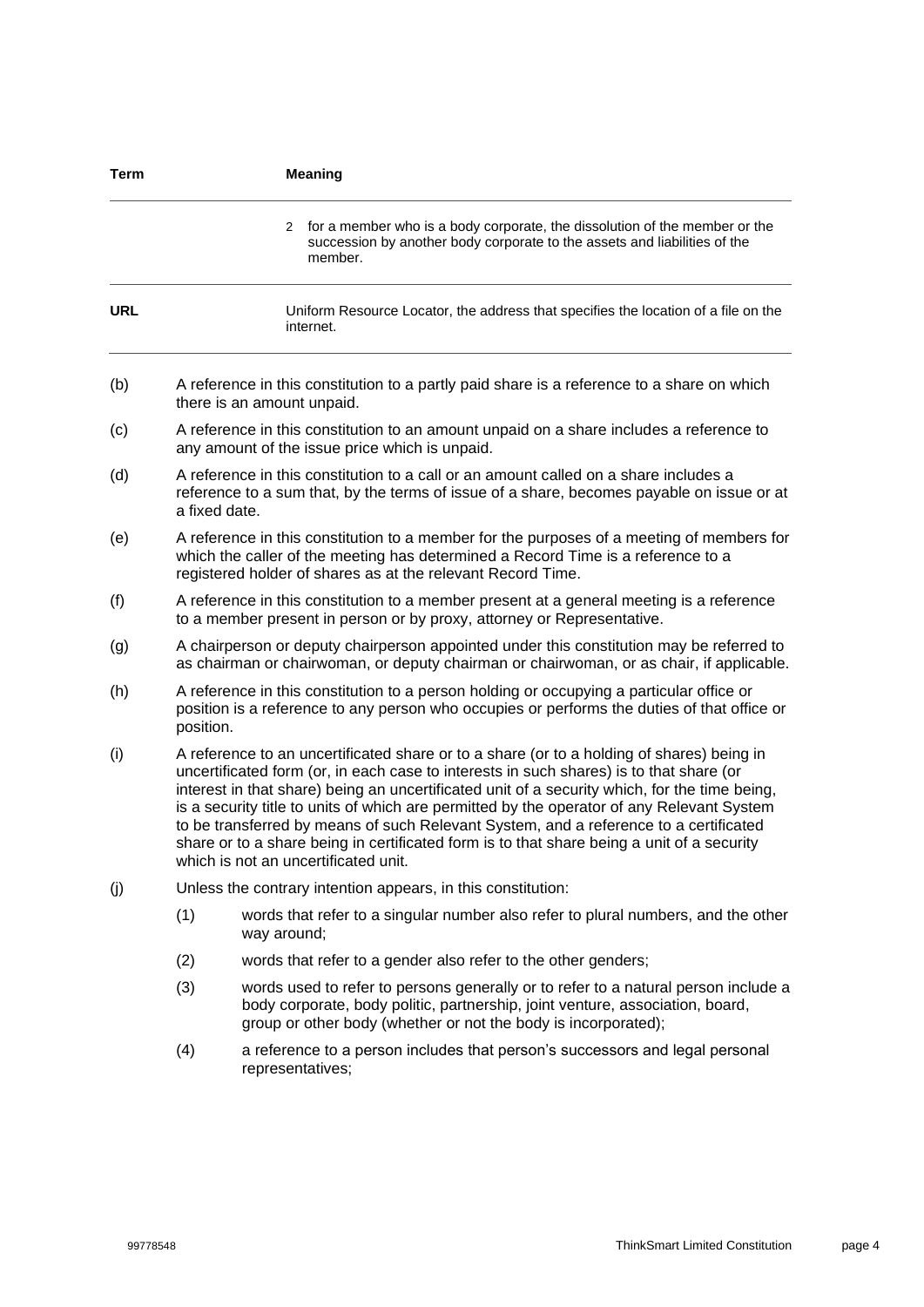- (5) a reference to a statute or regulation, or a provision of any of them includes all statutes, regulations or provisions amending, consolidating or replacing them, and a reference to a statute includes all regulations, proclamations, ordinances and by-laws issued under that statute;
- (6) a reference to the Rules or the Relevant Regulations includes any variation, consolidation or replacement of those rules or regulations and is to be taken to be subject to any applicable waiver or exemption; and
- (7) where a word or phrase is given a particular meaning, other parts of speech and grammatical forms of that word or phrase have corresponding meanings.
- (k) In this constitution, headings and bold type are only for convenience and do not affect the meaning of this constitution.

### **1.2 Application of the Act, Rules and Relevant Regulations**

- (a) The rules that apply as replaceable rules to companies under the Act, and the regulations in Table A in the legislation under which the Company was formed, do not apply to the Company except so far as they are repeated in this constitution.
- (b) Unless the contrary intention appears, an expression in a rule which is defined by or which deals with a matter dealt with by:
	- (1) a provision of the Act has the meaning given to that expression in that provision of the Act;
	- (2) a provision of the AIM Rules or CREST Regulations has the meaning given to that expression in that provision of the AIM Rules or CREST Regulations (as applicable); or
	- (3) a provision of the Listing Rules has the meaning given to that expression in that provision of the Listing Rules.
- <span id="page-8-0"></span>(c) For so long as the Company is Admitted or Listed, as the case may be, the following rules apply:
	- (1) notwithstanding anything contained in this constitution, if the Rules prohibit an act being done, the act must not be done;
	- (2) nothing contained in this constitution prevents an act being done that the Rules require to be done;
	- (3) if the Rules require an act to be done or not to be done, authority is given for that act to be done or not to be done as the case may be;
	- (4) if the Rules require this constitution to contain a provision and it does not contain such a provision, this constitution is deemed to contain that provision;
	- (5) if the Rules require this constitution not to contain a provision and it contains such a provision, this constitution is deemed not to contain that provision;
	- (6) if any provision of this constitution is or becomes inconsistent with the Rules this constitution is deemed not to contain that provision to the extent of the inconsistency; and
	- (7) while any of the securities in the Company (or interests in such securities) are uncertificated securities (or interests in such securities) and are permitted by the operator of any Relevant System to be transferred by means of that Relevant System, the Company must comply with the Relevant Regulations and the rules made or practices instituted by the operator of the Relevant System. Further, in the case of any inconsistency between any provision of this constitution (other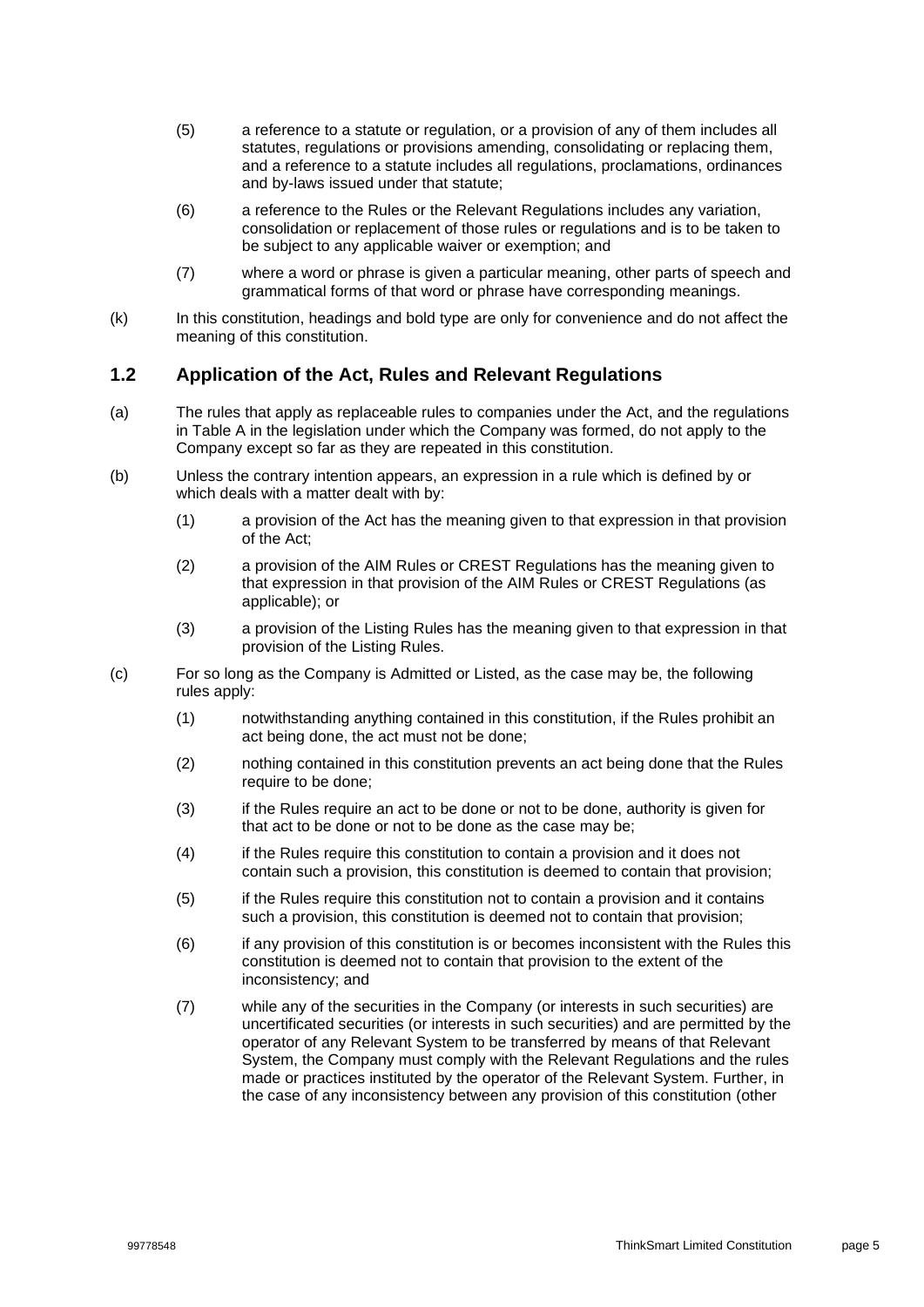than this [1.2\(c\)\)](#page-8-0) and any provision of the Relevant Regulations or other rules made or practices instituted by the operator of the Relevant System, that provision of the Relevant Regulations or other rules made or practices instituted by the operator of the Relevant System, shall be paramount and given full force and effect, and the provision of this constitution should be construed accordingly.

- (d) Despite anything in this constitution, the Company is not required to comply with:
	- (1) the Listing Rules or the ASTC Settlement Rules if it is not Listed; or
	- (2) the AIM Rules or the CREST Regulations if it is not Admitted.

### **1.3 Exercising powers**

- (a) The Company may, in any way the Act permits:
	- (1) exercise any power;
	- (2) take any action; or
	- (3) engage in any conduct or procedure,

which, under the Act a company limited by shares may exercise, take or engage in.

- (b) Where this constitution provides that a person 'may' do a particular act or thing, the act or thing may be done at the person's discretion.
- (c) Where this constitution confers a power to do a particular act or thing, the power is, unless the contrary intention appears, to be taken as including a power exercisable in the same way and subject to the same conditions (if any) to repeal, rescind, revoke, amend or vary that act or thing.
- (d) Where this constitution confers a power to do a particular act or thing, the power may be exercised from time to time and may be exercised subject to conditions.
- (e) Where this constitution confers a power to do a particular act or thing concerning particular matters, the power is, unless the contrary intention appears, to be taken to include a power to do that act or thing as to only some of those matters or as to a particular class of those matters, and to make different provision concerning different matters or different classes of matters.
- (f) Where this constitution confers a power to make appointments to an office or position (except the power to appoint a director under rule [8.1\(b\)\)](#page-38-0), the power is, unless the contrary intention appears, to be taken to include a power:
	- (1) to appoint a person to act in the office or position until a person is appointed to the office or position;
	- (2) to remove or suspend any person appointed (without prejudice to any rights or obligations under any contract between the person and the Company); and
	- (3) to appoint another person temporarily in the place of any person removed or suspended or in the place of any sick or absent holder of the office or position.
- (g) Where this constitution gives power to a person to delegate a function or power:
	- (1) the delegation may be concurrent with, or (except in the case of a delegation by the directors) to the exclusion of, the performance or exercise of that function or power by the person;
	- (2) the delegation may be either general or limited in any way provided in the terms of delegation;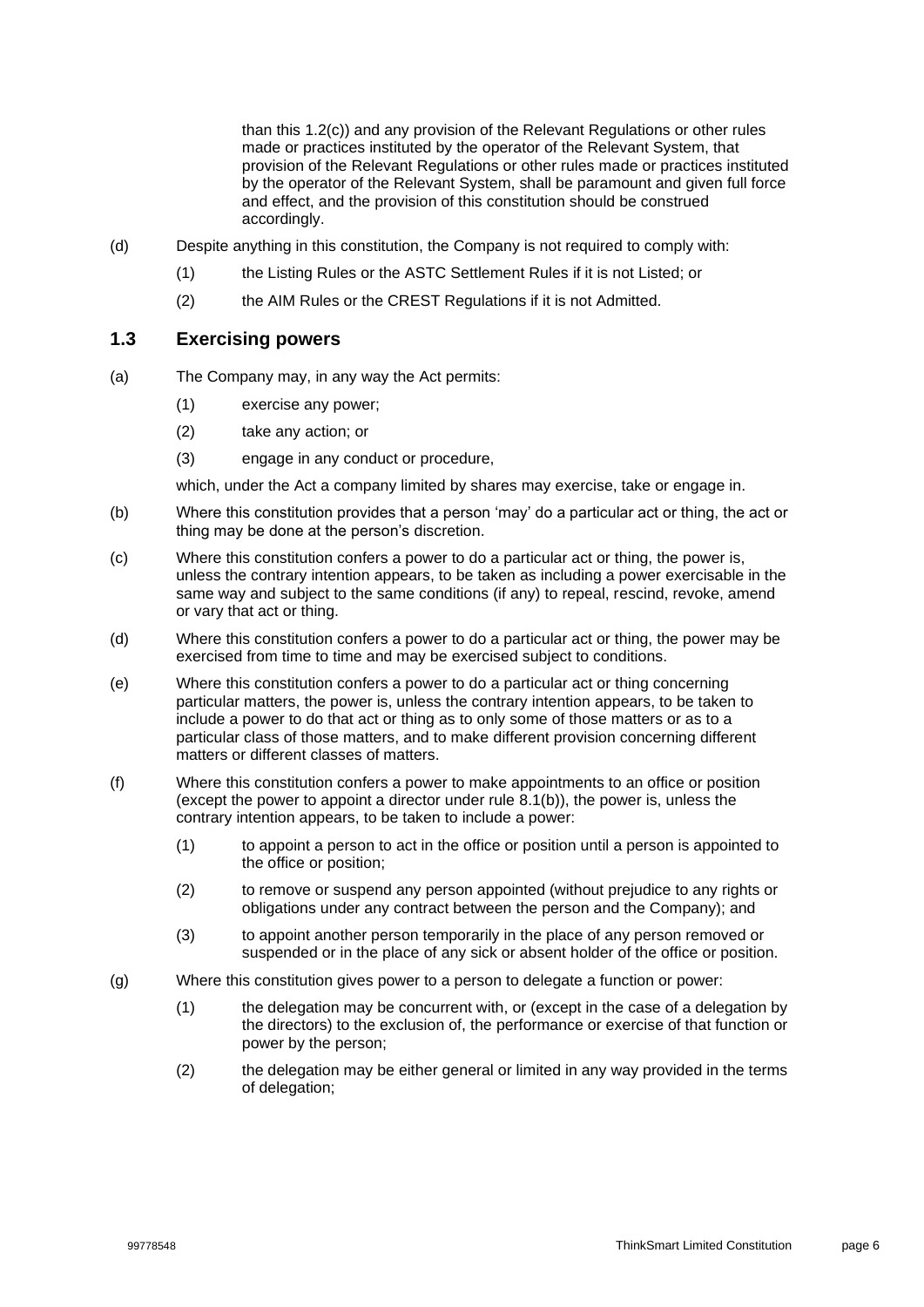- (3) the delegation need not be to a specified person but may be to any person holding, occupying or performing the duties of a specified office or position;
- (4) the delegation may include the power to delegate; and
- (5) where performing or exercising that function or power depends on that person's opinion, belief or state of mind about a matter, that function or power may be performed or exercised by the delegate on the delegate's opinion, belief or state of mind about that matter.

### **1.4 Currency**

Any amount payable to the holder of a share, whether in relation to dividends, repayment of capital, participation in surplus property of the Company or otherwise, may, with the agreement of the holder or under the terms of issue of the share, be paid in the currency of a country other than Australia. The directors may fix a time on or before the payment date as the time at which the applicable exchange rate will be determined for that purpose.

### **1.5 Transitional provisions**

This constitution must be interpreted in such a way that:

- (a) every director, chief executive officer, managing director and secretary in office in that capacity immediately before this constitution is adopted continues in office subject to, and is taken to have been appointed or elected under, this constitution;
- (b) the directors are taken, immediately after this constitution is adopted, to have decided under rule [8.1\(a\)](#page-38-1) a number which is equal to the number of the persons in office as directors immediately after this constitution is adopted;
- (c) any register maintained by the Company immediately before this constitution is adopted is taken to be a register maintained under this constitution;
- (d) any Seal adopted by the Company as a Seal immediately before this constitution is adopted is taken to be a Seal which the Company has under a relevant authority given by this constitution;
- (e) for the purposes of rule  $4.1(p)$ , a cheque issued under the predecessor of rule  $4.1(k)$  is taken to have been issued under rule [4.1\(k\),](#page-20-0) any money held at the date of adoption of this constitution for a member under the predecessor of rule  $4.1(m)$  is taken to have been held in an account under rule [4.1\(m\)](#page-20-1) and any money held at the date of adoption of this constitution for a member the Company regards as uncontactable is taken to have been held in an account under rule [4.1\(n\);](#page-20-2) and
- (f) unless a contrary intention appears in this constitution, all persons, things, agreements and circumstances appointed, approved or created by or under the constitution of the Company in force before this constitution is adopted continue to have the same status, operation and effect after this constitution is adopted.

### 2 Share capital

### **2.1 Shares**

Subject to this constitution, the directors may: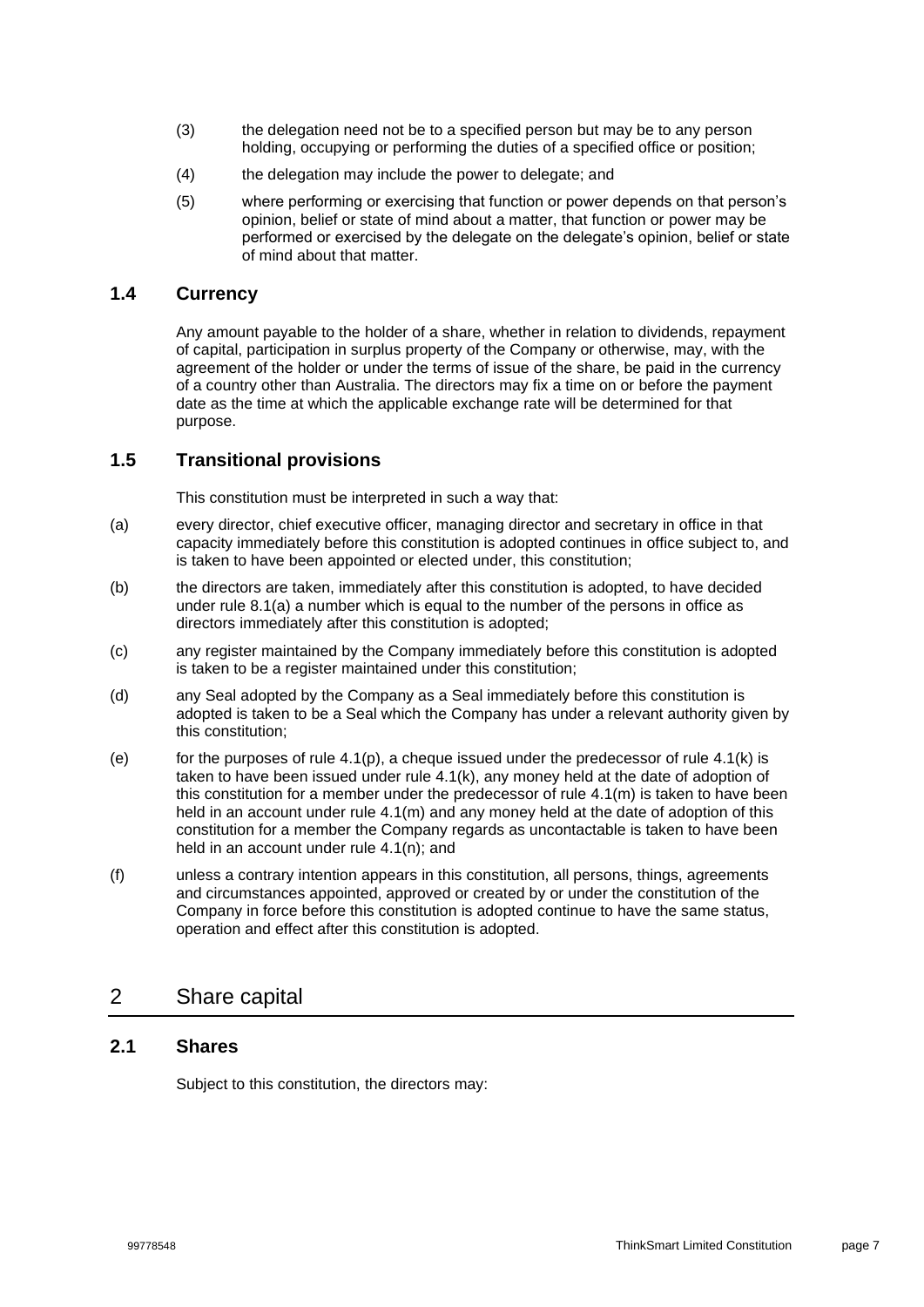- (a) issue, allot or grant options for, or otherwise dispose of, shares in the Company; and
- (b) decide:
	- (1) the persons to whom shares are issued or options are granted;
	- (2) the terms on which shares are issued or options are granted; and
	- (3) the rights and restrictions attached to those shares or options.

### **2.2 Preference shares**

- (a) The Company may issue preference shares including preference shares which are, or at the option of the Company or holder are, liable to be redeemed or convertible into ordinary shares.
- (b) Each preference share confers on the holder a right to receive a preferential dividend, in priority to the payment of any dividend on the ordinary shares, at the rate and on the basis decided by the directors under the terms of issue.
- (c) In addition to the preferential dividend and rights on winding up, each preference share may participate with the ordinary shares in profits and assets of the Company, including on a winding up, if and to the extent the directors decide under the terms of issue.
- (d) The preferential dividend may be cumulative only if and to the extent the directors decide under the terms of issue, and will otherwise be non-cumulative.
- (e) Each preference share confers on its holder the right in a winding up and on redemption to payment in priority to the ordinary shares of:
	- (1) the amount of any dividend accrued but unpaid on the share at the date of winding up or the date of redemption; and
	- (2) any additional amount specified in the terms of issue.
- (f) To the extent the directors may decide under the terms of issue, a preference share may confer a right to a bonus issue or capitalisation of profits in favour of holders of those shares only.
- (g) A preference share does not confer on its holder any right to participate in the profits or property of the Company except as set out above.
- <span id="page-11-1"></span>(h) A preference share does not entitle its holder to vote at any general meeting of the Company except in the following circumstances:
	- $(1)$  on any of the proposals specified in rule [2.2\(i\);](#page-11-0)
	- (2) on a resolution to approve the terms of a buy back agreement;
	- (3) during a period in which a dividend or part of a dividend on the share is in arrears;
	- (4) during the winding up of the Company; or
	- (5) in any other circumstances in which the Rules require holders of preference shares to be entitled to vote.
- <span id="page-11-0"></span>(i) The proposals referred to in rule [2.2\(h\)](#page-11-1) are proposals:
	- (1) to reduce the share capital of the Company;
	- (2) that affect rights attached to the share;
	- (3) to wind up the Company; or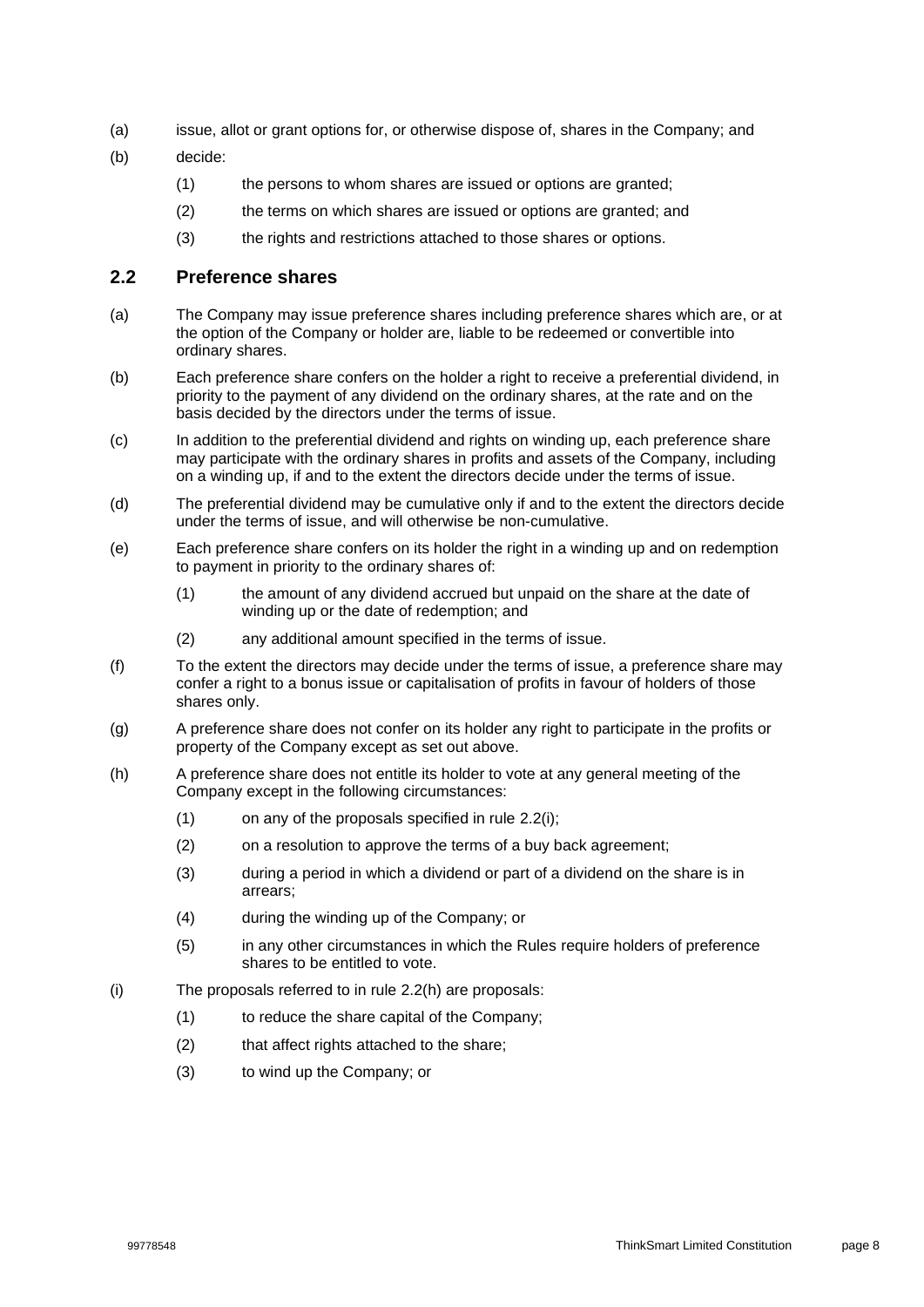- (4) for the disposal of the whole of the property, business and undertaking of the Company.
- (j) The holder of a preference share who is entitled to vote in respect of that share under rule [2.2\(h\)](#page-11-1) is, on a poll, entitled to the greater of one vote per share or such other number of votes specified in, or determined in accordance with, the terms of issue for the share.
- (k) In the case of a redeemable preference share, the Company must, at the time and place for redemption specified in, or determined in accordance with, the terms of issue for the share, redeem the share and, on receiving a redemption request under the terms of issue, pay to or at the direction of the holder the amount payable on redemption of the share.
- (l) A holder of a preference share must not transfer or purport to transfer, and the directors, to the extent permitted by the Rules, must not register a transfer of, the share if the transfer would contravene any restrictions on the right to transfer the share set out in the terms of issue for the share.

### **2.3 Alteration of share capital**

Subject to the Act, the directors may do anything required to give effect to any resolution altering the Company's share capital, including, where a member becomes entitled to a fraction of a share on a consolidation:

- (a) making cash payments;
- (b) determining that fractions may be disregarded in order to adjust the rights of all parties;
- (c) appointing a trustee to deal with any fractions on behalf of members; and
- (d) rounding up each fractional entitlement to the nearest whole share by capitalising any amount available for capitalisation under rule [4.2](#page-21-1) even though only some of the members participate in the capitalisation.

### **2.4 Conversion or reclassification of shares**

Subject to rule [2.5,](#page-12-0) the Company may by resolution convert or reclassify shares from one class to another.

### <span id="page-12-0"></span>**2.5 Variation of class rights**

- (a) The rights attached to any class of shares may, unless their terms of issue state otherwise, be varied:
	- (1) with the written consent of the holders of 75% of the shares of the class; or
	- (2) by a special resolution passed at a separate meeting of the holders of shares of the class.
- (b) The provisions of this constitution relating to general meetings apply, with necessary changes, to separate class meetings as if they were general meetings except that:
	- (1) a quorum is 2 persons holding or representing by proxy, attorney or Representative, at least one-third of the issued shares of the class or, if there is one holder of shares in a class, that person; and
	- (2) any holder of shares of the class present in person or by proxy, attorney or Representative, may demand a poll.
- (c) The rights conferred on the holders of any class of shares are to be taken as not having been varied by the creation or issue of further shares ranking equally with them.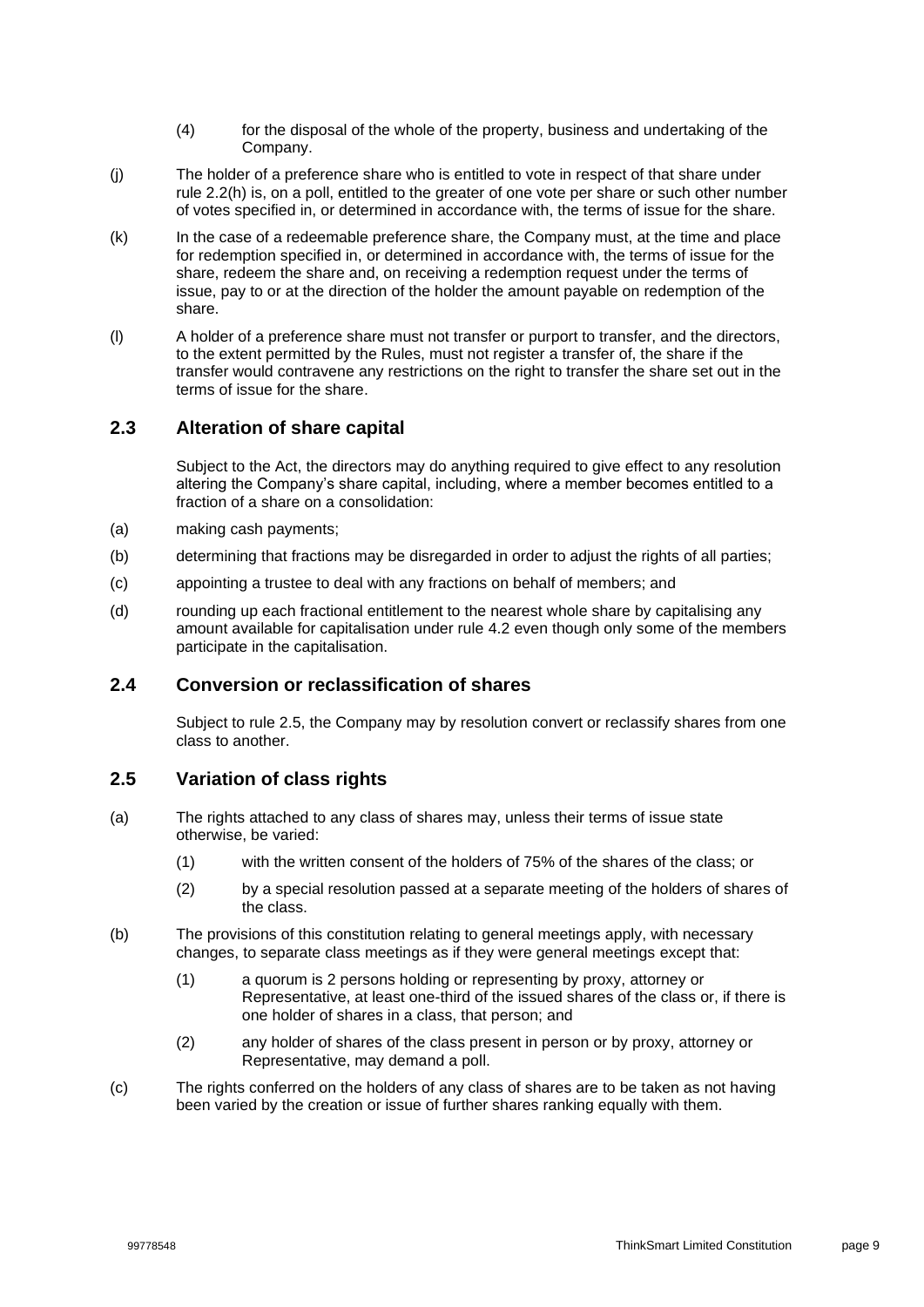### <span id="page-13-1"></span>**2.6 Joint holders of shares**

Where 2 or more persons are registered as the holders of a share, they hold it as joint tenants with rights of survivorship, on the following conditions:

- <span id="page-13-0"></span>(a) they are liable individually as well as jointly for all payments, including calls, in respect of the share;
- (b) subject to rule [2.6\(a\),](#page-13-0) on the death of any one of them the survivor is the only person the Company will recognise as having any title to the share;
- (c) any one of them may give effective receipts for any dividend, bonus, interest or other distribution or payment in respect of the share; and
- (d) except where persons are jointly entitled to a share because of a transmission event, or where required by the Rules or the Relevant Regulations, the Company may, but is not required to, register more than 4 persons as joint holders of the share.

### **2.7 Equitable and other claims**

The Company may treat the registered holder of a share as the absolute owner of that share and need not:

- (a) recognise a person as holding a share on trust, even if the Company has notice of a trust; or
- (b) recognise, or be bound by, any equitable, contingent, future or partial claim to or interest in a share by any other person, except an absolute right of ownership in the registered holder, even if the Company has notice of that claim or interest.

### **2.8 Restricted securities**

If, at any time for so long as the Company is Listed but not otherwise, any of the share capital of the Company is classified by the ASX as 'restricted securities', then despite any other provision of this constitution:

- (a) the restricted securities must not be disposed of during the escrow period except as permitted by the Rules or the Exchange;
- (b) the Company must refuse to acknowledge a disposal (including registering a transfer) of the restricted securities during the escrow period except as permitted by the Rules or the Exchange; and
- (c) during a breach of the Rules relating to restricted securities, or a breach of a restriction agreement, the holder of the restricted securities is not entitled to any dividend or distribution, or voting rights, in respect of the restricted securities.

### **2.9 Certificated and uncertificated shares**

- (a) Notwithstanding anything in this constitution to the contrary, any shares (or interests in shares) may be issued, held, registered, converted to, transferred or otherwise dealt with in certificated or in uncertificated form and converted from uncertificated form to certificated form in accordance with the Act, the Rules and the Relevant Regulations (as applicable) and the rules made and practices instituted by the operator of the Relevant System and:
	- (1) references in this constitution to a requirement on any person to execute or deliver an instrument of transfer or certificate or other document shall, in the case of uncertificated shares (or interests in shares), be treated as references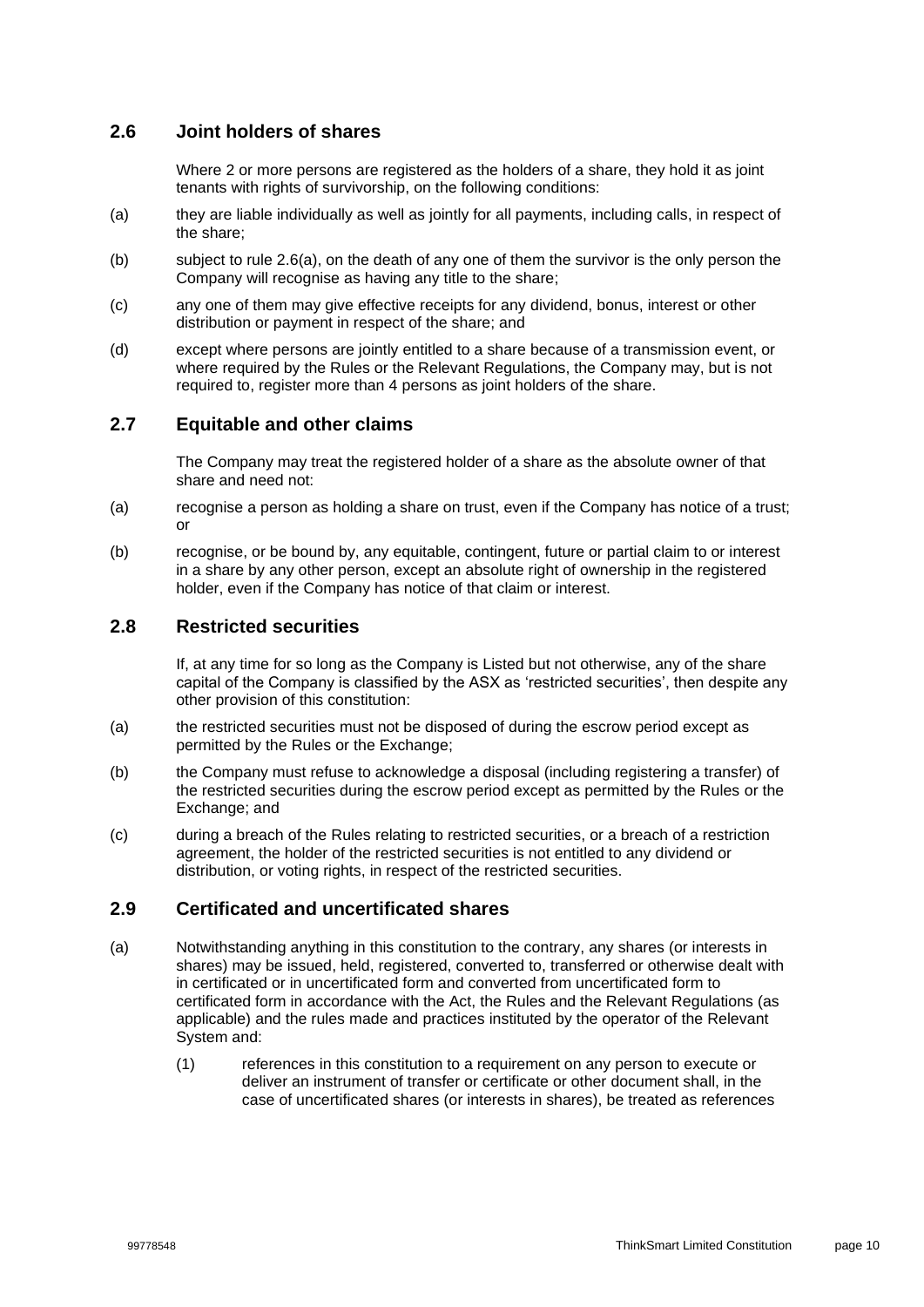to a requirement to comply with any relevant requirements of the Relevant System and any relevant arrangements or regulations which the directors may make from time to time pursuant to rule [2.9\(a\)\(3\);](#page-14-0)

- (2) a class of share shall not be treated as two classes by virtue only of that class comprising both certificated shares and uncertificated shares or as a result of any provision of this constitution or the Relevant Regulations which apply only in respect of certificated shares or uncertificated shares;
- <span id="page-14-0"></span>(3) the directors may make such arrangements or regulations (if any) as they may from time to time in their absolute discretion think fit in relation to the evidencing and transfer of uncertificated shares (or interests in shares) and otherwise for the purpose of implementing and/or supplementing the provisions of this constitution in relation to uncertificated shares (or interests in shares) and the Relevant Regulations and the facilities and requirements of the Relevant System and such arrangements and regulations (as the case may be) shall have the same effect as if set out in this constitution; and
- (4) the directors may make such arrangements as they determine necessary or appropriate in order to enable shares to be represented by depositary interests which are eligible to be held and transferred in uncertificated form by means of a Relevant System for holding and transferring shares (or interests in shares).
- (b) The Company shall be entitled to assume that the entries on any record of securities maintained by it in accordance with the Relevant Regulations and regularly reconciled with the relevant register of securities maintained by the operator of any Relevant System are a complete and accurate reproduction of the particulars entered in that operator's register of securities and shall accordingly not be liable in respect of any act or thing done or omitted to be done by or on behalf of the Company in reliance on such assumptions. In particular, any provision of this constitution which requires or envisages that action will be taken in reliance on information contained in the register of members shall be construed so as to permit that action to be taken in reliance on information contained in any relevant record of securities (as so maintained and reconciled).

### 3 Calls, forfeiture, indemnities, lien and surrender

### <span id="page-14-1"></span>**3.1 Calls**

- (a) Subject to the terms on which any shares are issued, the directors may:
	- (1) make calls on the members for any amount unpaid on their shares which is not by the terms of issue of those shares made payable at fixed times; and
	- (2) on the issue of shares, differentiate between members as to the amount of calls to be paid and the time for payment.
- (b) The directors may require a call to be paid by instalments.
- (c) The directors must send members notice of a call at least 14 days (or such longer period required by the Rules) before the amount called is due, specifying the time and place of payment.
- (d) Each member must pay to the Company by the time and at the place specified the amount called on the member's shares.
- (e) A call is taken to have been made when the resolution of the directors authorising the call is passed.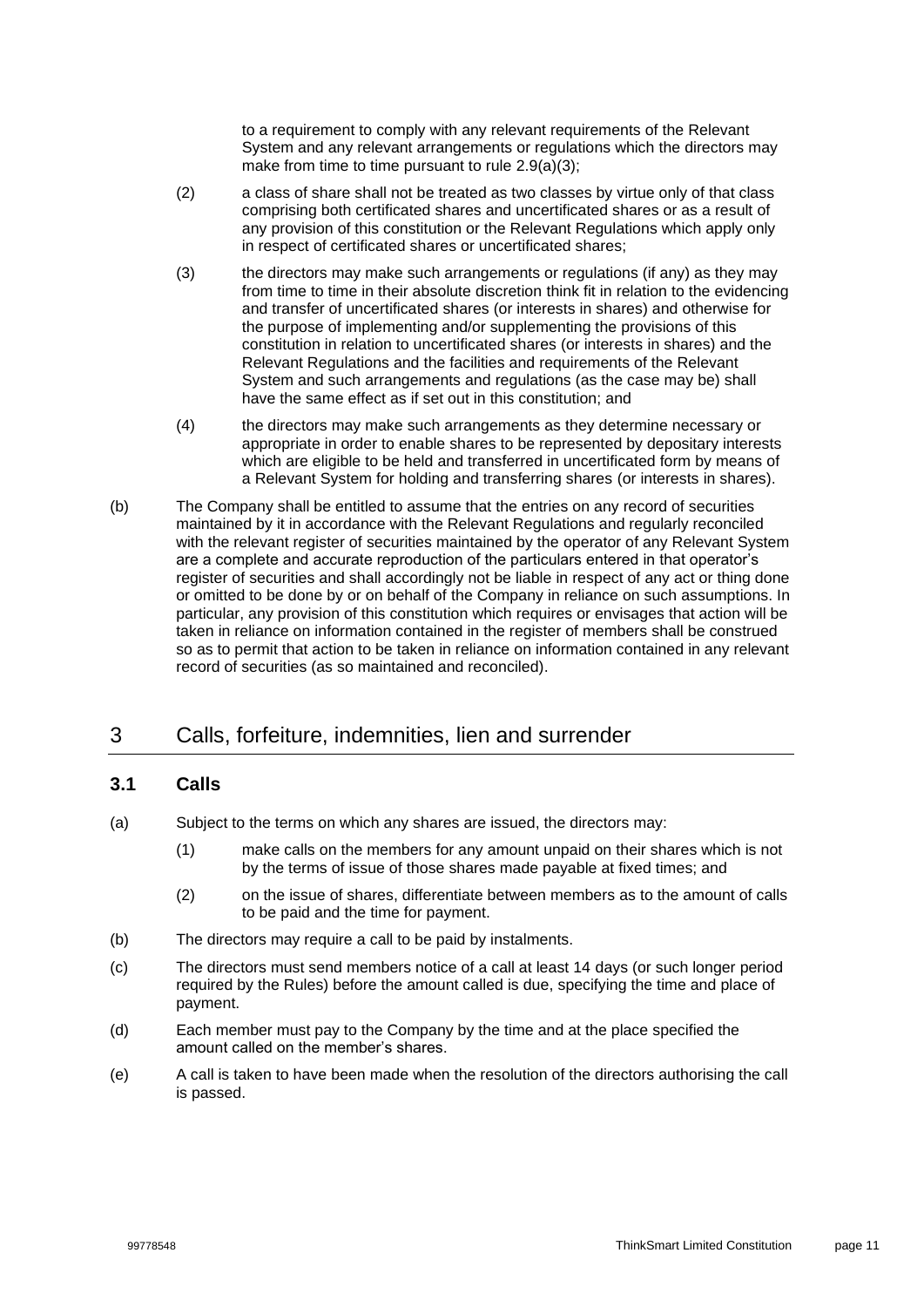- (f) The directors may revoke a call or extend the time for payment.
- (g) A call is valid even if a member for any reason does not receive notice of the call.
- <span id="page-15-4"></span>(h) If an amount called on a share is not paid in full by the time specified for payment, the person who owes the amount must pay:
	- (1) interest on the unpaid part of the amount from the date payment is due to the date payment is made, at a rate determined under rule [3.9;](#page-19-0) and
	- (2) any costs, expenses or damages the Company incurs due to the failure to pay or late payment.
- (i) Any amount unpaid on a share that, by the terms of issue of the share, becomes payable on issue or at a fixed date:
	- (1) is treated for the purposes of this constitution as if that amount were payable under a call duly made and notified; and
	- (2) must be paid on the date on which it is payable under the terms of issue of the share.
- (j) The directors may, to the extent the law permits, waive or compromise all or part of any payment due to the Company under the terms of issue of a share or under this rule [3.1.](#page-14-1)

### **3.2 Proceedings to recover calls**

- <span id="page-15-0"></span>(a) In a proceeding to recover a call, or an amount payable due to the failure to pay or late payment of a call, proof that:
	- (1) the name of the defendant is entered in the register as the holder or one of the holders of the share on which the call is claimed;
	- (2) the resolution making the call is recorded in the minute book; and
	- (3) notice of the call was given to the defendant complying with this constitution,

is conclusive evidence of the obligation to pay the call and it is not necessary to prove the appointment of the directors who made the call or any other matter.

(b) In rule [3.2\(a\),](#page-15-0) **defendant** includes a person against whom the Company alleges a set-off or counterclaim, and a **proceeding** to recover a call or an amount is to be interpreted accordingly.

### **3.3 Payments in advance of calls**

- <span id="page-15-1"></span>(a) The directors may accept from a member the whole or a part of the amount unpaid on a share even though no part of that amount has been called.
- (b) The directors may authorise payment by the Company of interest on an amount accepted under rule [3.3\(a\),](#page-15-1) until the amount becomes payable, at a rate agreed between the directors and the member paying the amount.
- (c) The directors may repay to a member any amount accepted under rule [3.3\(a\).](#page-15-1)

### <span id="page-15-3"></span>**3.4 Forfeiting partly paid shares**

<span id="page-15-2"></span>(a) If a member fails to pay the whole of a call or an instalment of a call by the time specified for payment, the directors may serve a notice on that member: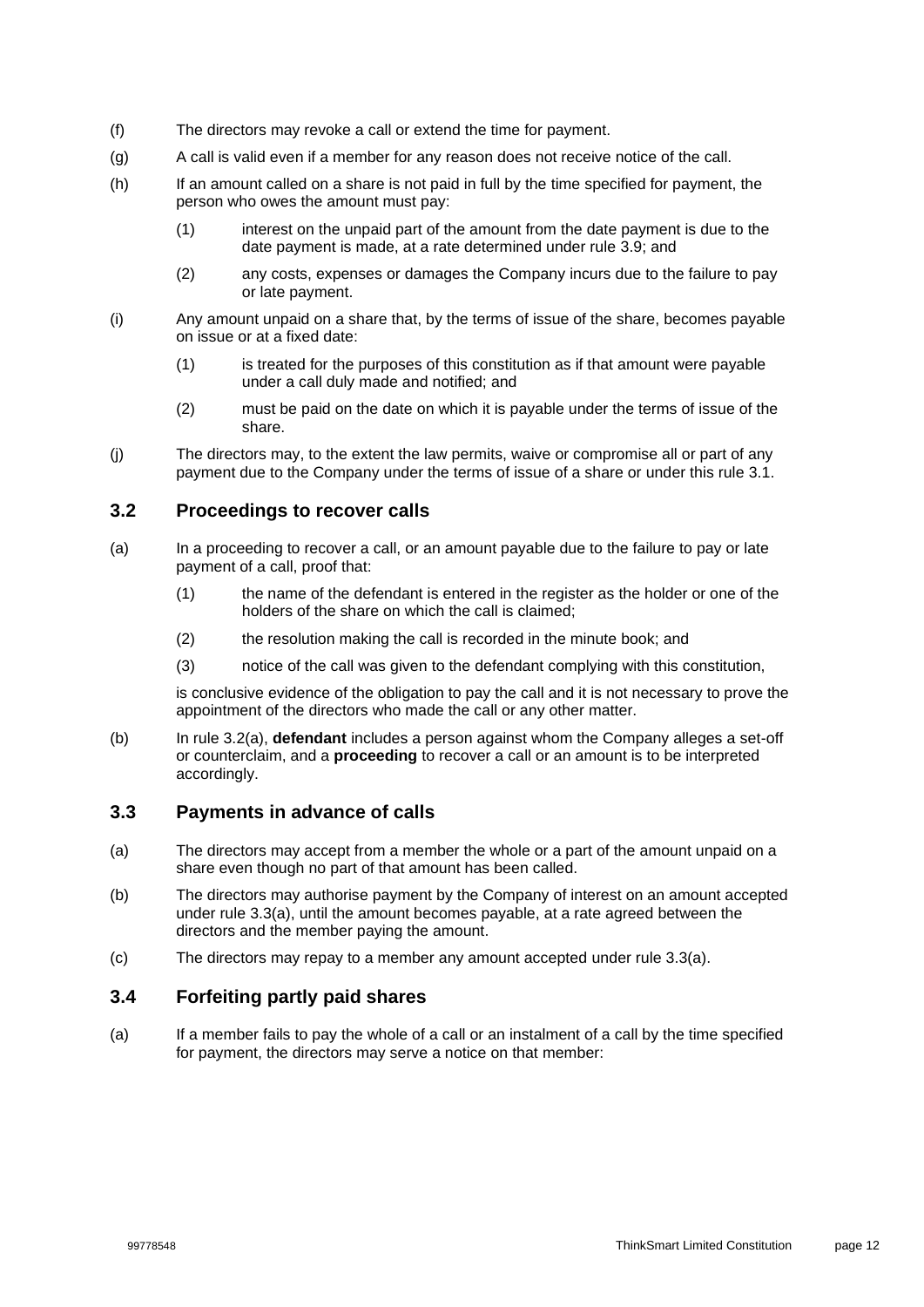- <span id="page-16-0"></span>(1) requiring payment of the unpaid part of the call or instalment, together with any interest that has accrued and all costs, expenses or damages that the Company has incurred due to the failure to pay;
- (2) naming a further time (at least 14 days after the date of the notice) by which, and a place at which, the amount payable under rule [3.4\(a\)\(1\)](#page-16-0) must be paid; and
- (3) stating that if the whole of the amount payable under rule  $3.4(a)(1)$  is not paid by the time and at the place named, the shares on which the call was made will be liable to be forfeited.
- <span id="page-16-1"></span>(b) If a member does not comply with a notice served under rule [3.4\(a\),](#page-15-2) the directors may by resolution forfeit any share concerning which the notice was given at any time after the day named in the notice and before the payment required by the notice is made.
- (c) A forfeiture under rule [3.4\(b\)](#page-16-1) includes all dividends, interest and other amounts payable by the Company on the forfeited share and not actually paid before the forfeiture.
- <span id="page-16-2"></span>(d) Where a share has been forfeited:
	- (1) notice of the resolution must be given to the member in whose name the share stood immediately before the forfeiture; and
	- (2) an entry of the forfeiture, with the date, must be made in the register of members.
- (e) Failure to give the notice or to make the entry required under rule [3.4\(d\)](#page-16-2) does not invalidate the forfeiture.
- <span id="page-16-5"></span>(f) A forfeited share becomes the property of the Company and the directors may sell, reissue or otherwise dispose of the share as they think fit and, in the case of reissue or other disposal, with or without crediting as paid up any amount paid on the share by any former holder.
- <span id="page-16-3"></span>(g) A person whose shares have been forfeited ceases to be a member as to the forfeited shares, but must, if the directors decide, pay to the Company:
	- (1) all calls, instalments, interest, costs, expenses and damages owing on the shares at the time of the forfeiture; and
	- (2) interest on the unpaid part of the amount payable under rule  $3.4(q)(1)$ , from the date of the forfeiture to the date of payment, at a rate determined under rule [3.9.](#page-19-0)
- <span id="page-16-7"></span><span id="page-16-6"></span>(h) The forfeiture of a share extinguishes all interest in, and all claims and demands against the Company relating to, the forfeited share and, subject to rule [3.8\(i\),](#page-18-0) all other rights attached to the share.
- (i) The directors may:
	- (1) exempt a share from all or part of this rule [3.4;](#page-15-3)
	- (2) waive or compromise all or part of any payment due to the Company under this rule [3.4;](#page-15-3) and
	- (3) before a forfeited share has been sold, reissued or otherwise disposed of, cancel the forfeiture on the conditions they decide.

### <span id="page-16-4"></span>**3.5 Members' indemnity**

- (a) If the Company becomes liable for any reason under a law to make a payment:
	- (1) in respect of shares held solely or jointly by a member;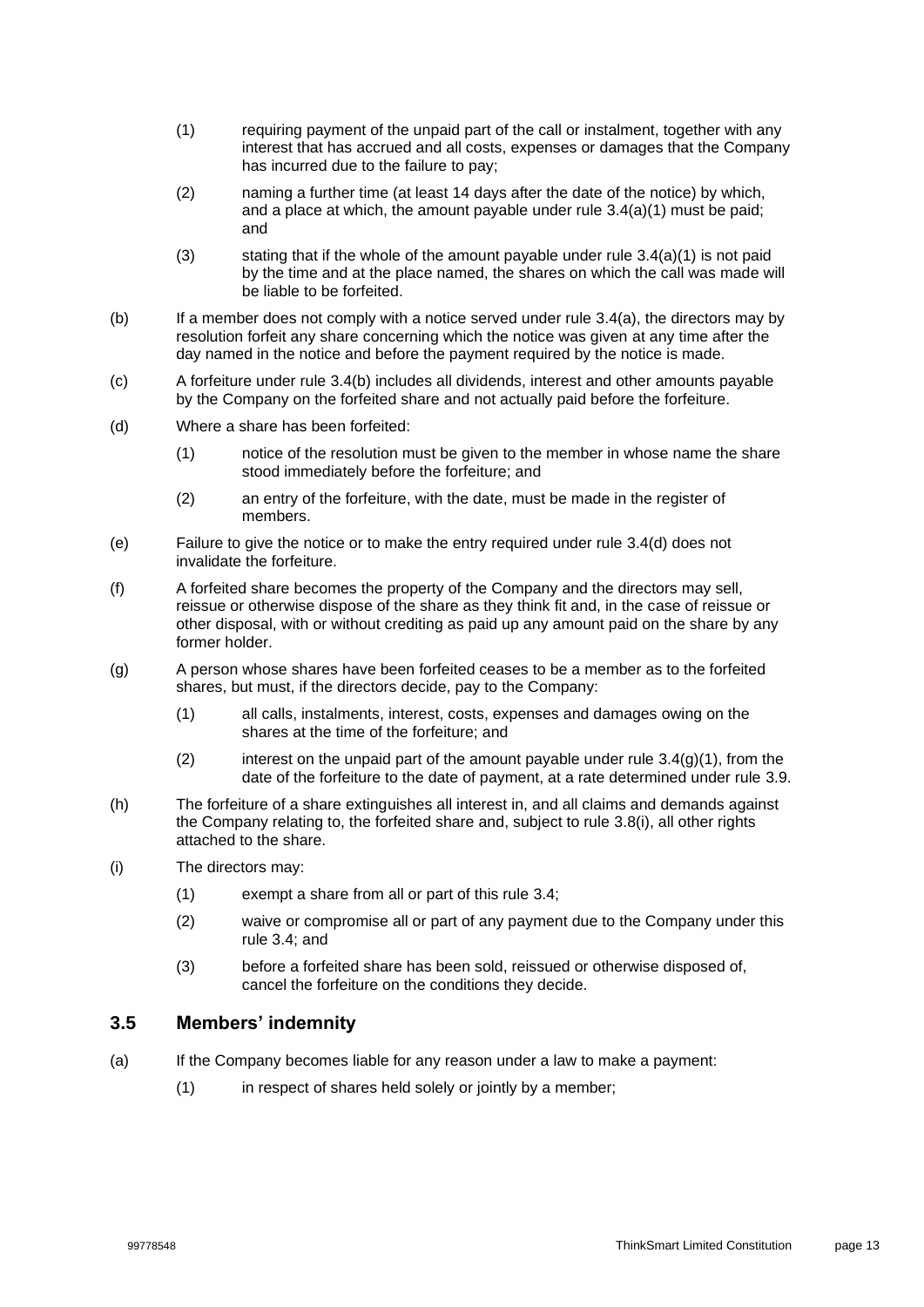- (2) in respect of a transfer or transmission of shares by a member;
- (3) in respect of dividends, bonuses or other amounts due or payable or which may become due and payable to a member; or
- (4) in any other way for, on account of or relating to a member,

rules [3.5\(b\)](#page-17-0) and [3.5\(c\)](#page-17-1) apply, in addition to any right or remedy the Company may otherwise have.

- <span id="page-17-2"></span><span id="page-17-0"></span>(b) The member or, if the member is dead, the member's legal personal representative must:
	- (1) fully indemnify the Company against that liability;
	- (2) on demand reimburse the Company for any payment made; and
	- (3) pay interest on the unpaid part of the amount payable to the Company under rule [3.5\(b\)\(2\),](#page-17-2) from the date of demand until the date the Company is reimbursed in full for that payment, at a rate determined under rule [3.9.](#page-19-0)
- <span id="page-17-5"></span><span id="page-17-1"></span>(c) The directors may:
	- (1) exempt a share from all or part of this rule [3.5;](#page-16-4) and
	- (2) waive or compromise all or part of any payment due to the Company under this rule [3.5.](#page-16-4)

### <span id="page-17-3"></span>**3.6 Lien on shares**

- (a) The Company has a first lien on:
	- (1) each partly paid share for all unpaid calls and instalments due on that share; and
	- (2) each share for any amounts the Company is required by law to pay and has paid in respect of that share.

In each case the lien extends to reasonable interest and expenses incurred because the amount is not paid.

- (b) The Company's lien on a share extends to all dividends payable on the share and to the proceeds of sale of the share.
- <span id="page-17-4"></span>(c) The directors may sell a share on which the Company has a lien as they think fit where:
	- (1) an amount for which a lien exists under this rule [3.6](#page-17-3) is presently payable; and
	- (2) the Company has given the registered holder a written notice, at least 14 days before the date of the sale, stating and demanding payment of that amount.
- (d) The directors may do anything necessary or desirable under the Rules or the Relevant Regulations to protect any lien, charge or other right to which the Company is entitled under this constitution or a law.
- (e) When the Company registers a transfer of shares on which the Company has a lien without giving the transferee notice of its claim, the Company's lien is released so far as it relates to amounts owing by the transferor or any predecessor in title.
- (f) The directors may:
	- (1) exempt a share from all or part of this rule [3.6;](#page-17-3) and
	- (2) waive or compromise all or part of any payment due to the Company under this rule [3.6.](#page-17-3)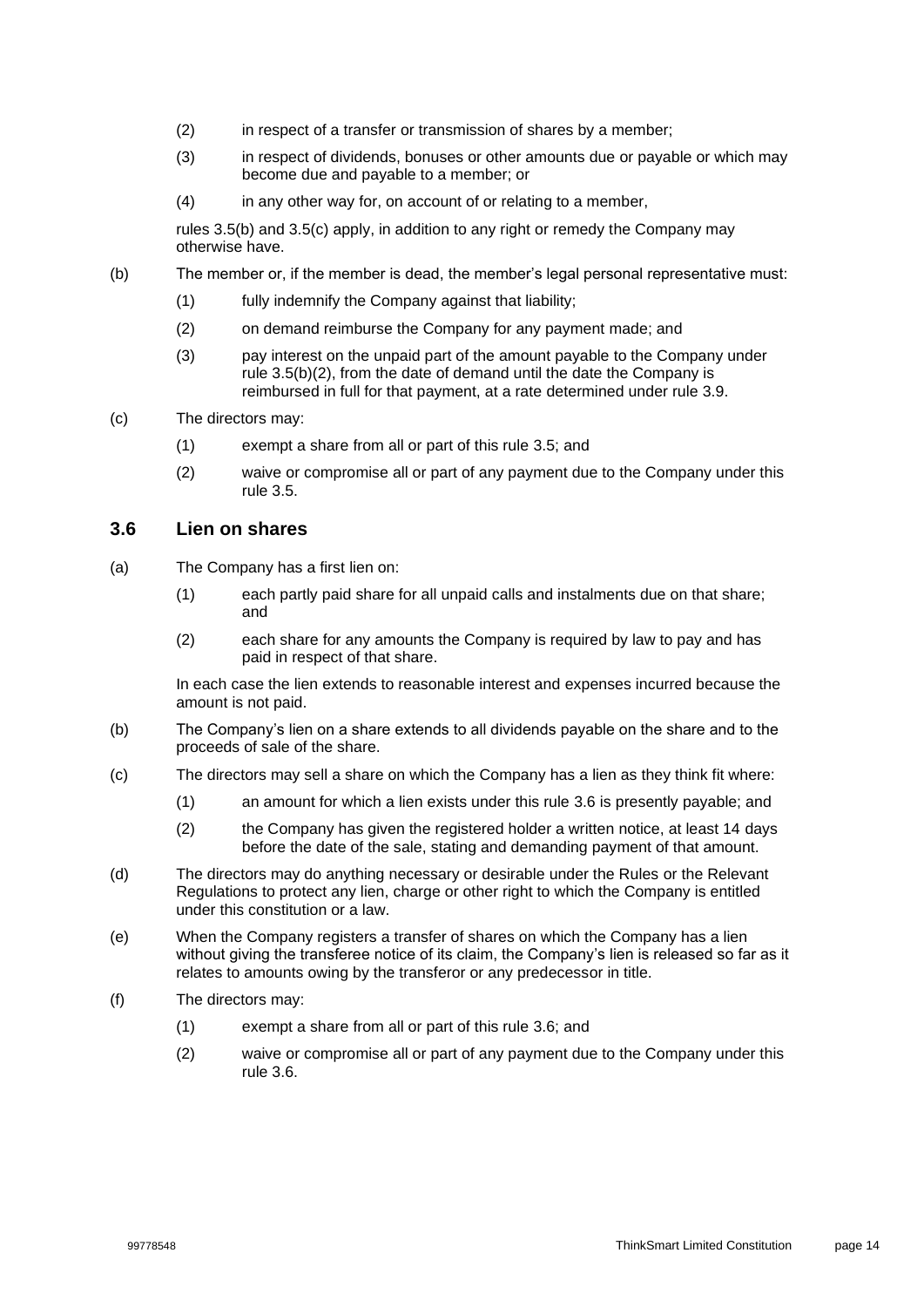### **3.7 Surrender of shares**

- (a) The directors may accept a surrender of a share by way of compromise of a claim.
- (b) Any share so surrendered may be sold, reissued or otherwise disposed in the same manner as a forfeited share.

### <span id="page-18-1"></span>**3.8 Sale, reissue or other disposal of shares by the Company**

- (a) A reference in this rule [3.8](#page-18-1) to a sale of a share by the Company is a reference to any sale, reissue or other disposal of a share under rule [3.4\(f\),](#page-16-5) rule [3.6\(c\)](#page-17-4) or rule [5.4.](#page-25-0)
- (b) When the Company sells a share, the directors may:
	- (1) receive the purchase money or consideration given for the share;
	- (2) effect a transfer of the share or execute or appoint a person to execute, on behalf of the former holder, a transfer of the share; and
	- (3) register as the holder of the share the person to whom the share is sold.
- (c) A person to whom the Company sells shares need not take any steps to investigate the regularity or validity of the sale, or to see how the purchase money or consideration on the sale is applied. That person's title to the shares is not affected by any irregularity by the Company in relation to the sale. A sale of the share by the Company is valid even if a transmission event occurs to the member before the sale.
- (d) The only remedy of a person who suffers a loss because of a sale of a share by the Company is a claim for damages against the Company.
- (e) The proceeds of a sale of shares by the Company must be applied in paying:
	- (1) first, the expenses of the sale;
	- (2) secondly, all amounts payable (whether presently or not) by the former holder to the Company,

and any balance must be paid to the former holder on the former holder delivering to the Company proof of title to the shares acceptable to the directors.

- (f) The proceeds of sale arising from a notice under rule [5.4\(b\)](#page-25-1) must not be applied in payment of the expenses of the sale and must be paid to the former holder on the former holder delivering to the Company proof of title to the shares acceptable to the directors.
- (g) Until the proceeds of a sale of a share sold by the Company are claimed or otherwise disposed of according to law, the directors may invest or use the proceeds in any other way for the benefit of the Company.
- (h) The Company is not required to pay interest on money payable to a former holder under this rule [3.8.](#page-18-1)
- <span id="page-18-0"></span>(i) On completion of a sale, reissue or other disposal of a share under rule [3.4\(f\),](#page-16-5) the rights which attach to the share which were extinguished under rule [3.4\(h\)](#page-16-6) revive.
- (j) A written statement by a director or secretary of the Company that a share in the Company has been:
	- (1) duly forfeited under rule [3.4\(b\);](#page-16-1)
	- (2) duly sold, reissued or otherwise disposed of under rule [3.4\(f\);](#page-16-5) or
	- (3) duly sold under rule [3.6\(c\)](#page-17-4) or rule [5.4,](#page-25-0)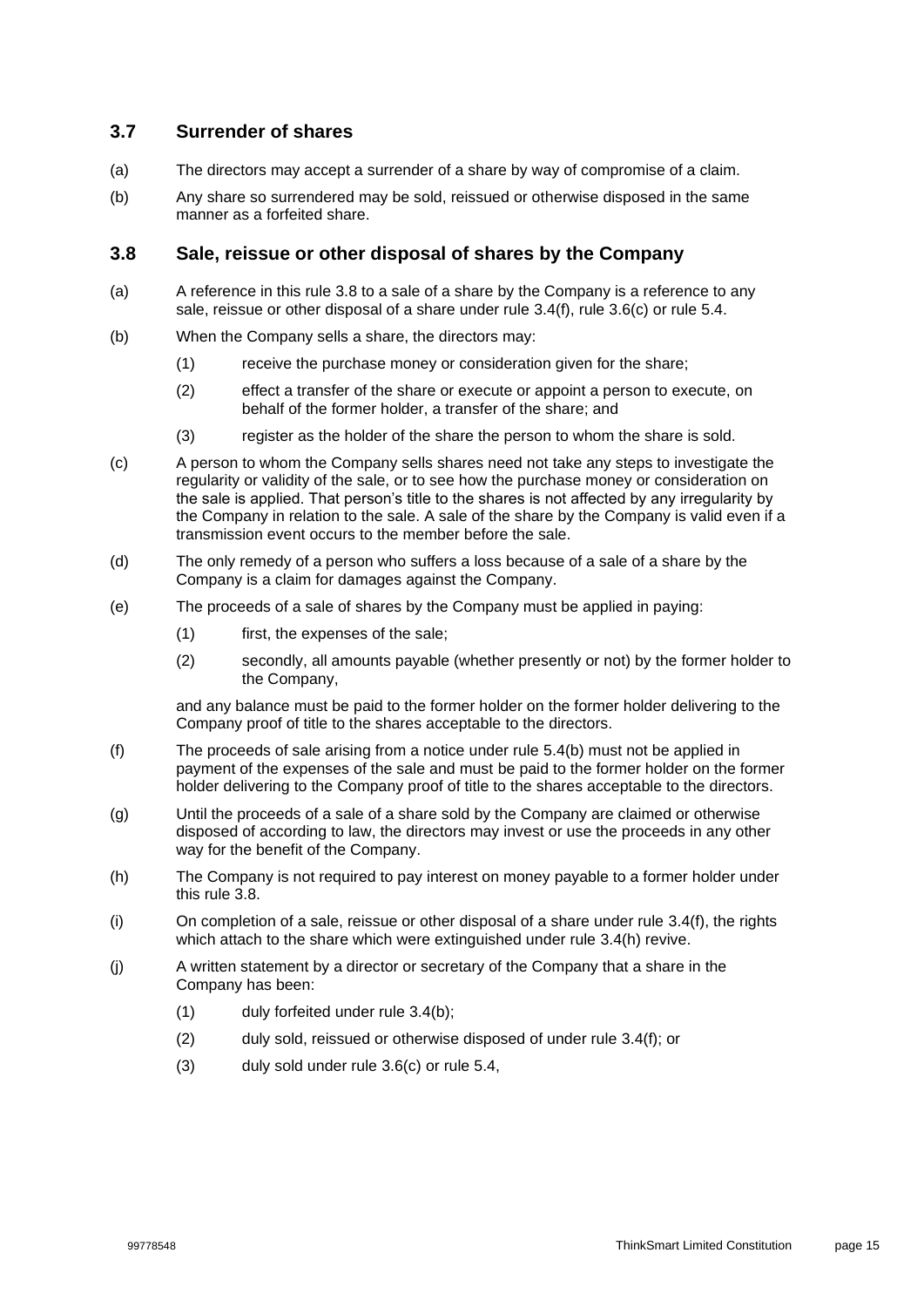on a date stated in the statement is conclusive evidence of the facts stated as against all persons claiming to be entitled to the share, and of the right of the Company to forfeit, sell, reissue or otherwise dispose of the share.

### <span id="page-19-0"></span>**3.9 Interest payable by member**

- (a) For the purposes of rules [3.1\(h\)\(1\),](#page-15-4) [3.4\(g\)\(2\)](#page-16-7) and [3.5\(b\)\(3\),](#page-17-5) the rate of interest payable to the Company is:
	- (1) if the directors have fixed a rate, that rate; or
	- (2) in any other case, a rate per annum 2% higher than the rate prescribed in respect of unpaid judgements in the Supreme Court of the State or Territory in which the Company is registered.
- (b) Interest accrues daily and may be capitalised monthly or at such other intervals the directors decide.

### 4 Distribution of profits

### **4.1 Dividends**

- (a) The directors may pay any interim and final dividends that, in their judgment, the financial position of the Company justifies.
- (b) The directors may rescind a decision to pay a dividend if they decide, before the payment date, that the Company's financial position no longer justifies the payment.
- (c) The directors may pay any dividend required to be paid under the terms of issue of a share.
- (d) Paying a dividend does not require confirmation at a general meeting.
- <span id="page-19-2"></span><span id="page-19-1"></span>(e) Subject to any rights or restrictions attached to any shares or class of shares:
	- (1) all dividends must be paid equally on all shares, except that a partly paid share confers an entitlement only to the proportion of the dividend which the amount paid (not credited) on the share is of the total amounts paid and payable (excluding amounts credited);
	- (2) for the purposes of rule [4.1\(e\)\(1\),](#page-19-1) unless the directors decide otherwise, an amount paid on a share in advance of a call is to be taken as not having been paid until it becomes payable; and
	- (3) interest is not payable by the Company on any dividend.
- <span id="page-19-3"></span>(f) Subject to the Rules and the Relevant Regulations, the directors may fix a record date for a dividend, with or without suspending the registration of transfers from that date under rule [5.3.](#page-24-0)
- <span id="page-19-4"></span>(g) Subject to the Rules and the Relevant Regulations, a dividend in respect of a share must be paid to the person who is registered, or entitled under rule [5.1\(c\)](#page-24-1) to be registered, as the holder of the share:
	- (1) where the directors have fixed a record date in respect of the dividend, on that date; or
	- (2) where the directors have not fixed a record date in respect of that dividend, on the date fixed for payment of the dividend,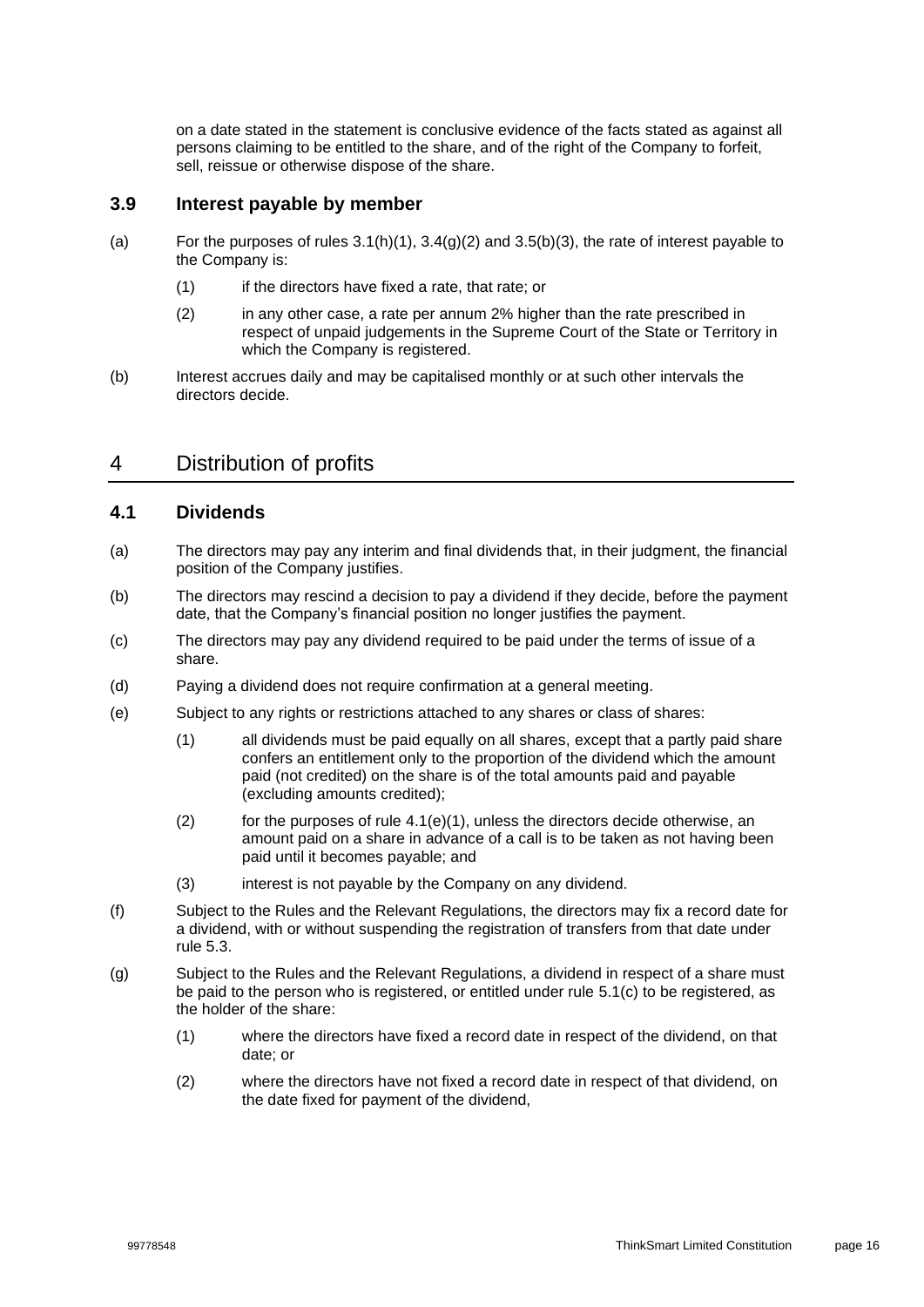and a transfer of a share that is not registered, or left with the Company for registration under rule [5.1\(b\),](#page-23-0) on or before that date is not effective, as against the Company, to pass any right to the dividend.

- <span id="page-20-3"></span>(h) When resolving to pay a dividend, the directors may:
	- (1) direct payment of the dividend wholly or partly by the distribution of specific assets, including paid-up shares or other securities of the Company or of another body corporate, either generally or to specific members; and
	- (2) unless prevented by the Rules, direct payment of the dividend to particular members wholly or partly out of any particular fund or reserve or out of profits derived from any particular source, and to the other members wholly or partly out of any other particular fund or reserve or out of profits derived from any other particular source.
- (i) Subject to the Rules and the Relevant Regulations, where a person is entitled to a share because of a transmission event, the directors may, but need not, retain any dividends payable on that share until that person becomes registered as the holder of that share or transfers it.
- (j) The directors may retain from any dividend payable to a member any amount presently payable by the member to the Company and apply the amount retained to the amount owing.
- <span id="page-20-0"></span>(k) The directors may decide the method of payment of any dividend or other amount in respect of a share. Different methods of payment may apply to different members or groups of members (such as overseas members). Without limiting any other method of payment which the Company may adopt, payment in respect of a share may be made:
	- (1) by cheque sent to the address of the member shown in the register of members or, in the case of joint holders, to the address shown in the register of members of any of the joint holders, or to such other address as the member or any of the joint holders in writing direct; or
	- (2) by such electronic or other means approved by the directors directly to an account (of a type approved by the directors) nominated in writing by the member or the joint holders.
- (l) A cheque sent under rule [4.1\(k\):](#page-20-0)
	- (1) may be made payable to bearer or to the order of the member to whom it is sent or any other person the member directs; and
	- (2) is sent at the member's risk.
- <span id="page-20-1"></span>(m) If the directors decide that payments will be made by electronic transfer into an account (of a type approved by directors) nominated by a member, but no such account is nominated by the member or an electronic transfer into a nominated account is rejected or refunded, the Company may credit the amount payable to an account of the Company to be held until the member nominates a valid account.
- <span id="page-20-2"></span>(n) Where a member does not have a registered address or the Company believes that a member is not known at the member's registered address, the Company may credit an amount payable in respect of the member's shares to an account of the Company to be held until the member claims the amount payable or nominates an account into which a payment may be made.
- (o) An amount credited to an account under rules  $4.1(m)$  or  $4.1(n)$  is to be treated as having been paid to the member at the time it is credited to that account. The Company will not be a trustee of the money and no interest will accrue on the money.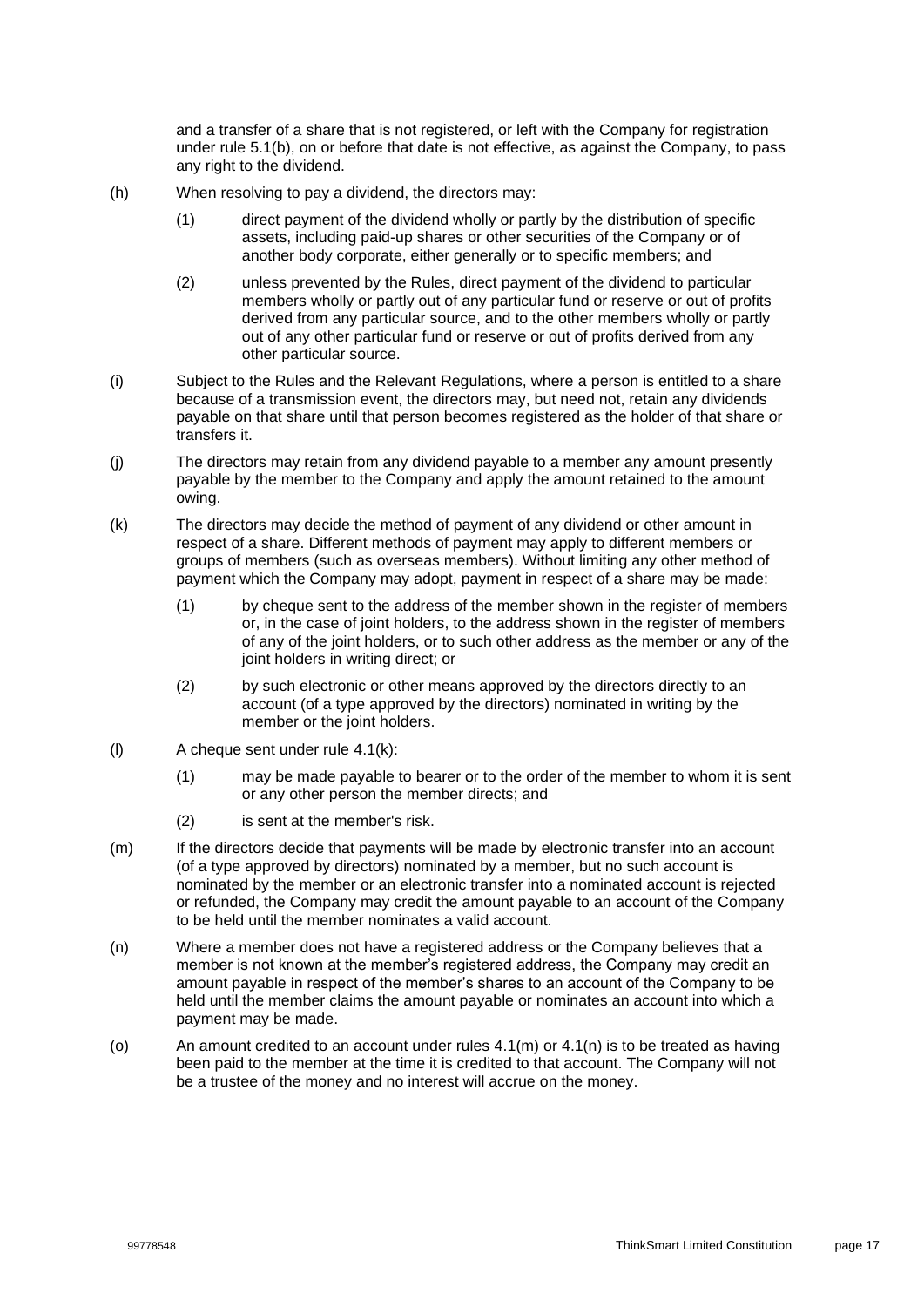<span id="page-21-0"></span>(p) If a cheque for an amount payable under rule [4.1\(k\)](#page-20-0) is not presented for payment for 11 calendar months after issue or an amount is held in an account under rules [4.1\(m\)](#page-20-1) or [4.1\(n\)](#page-20-2) for 11 calendar months, the directors may reinvest the amount, after deducting reasonable expenses, into shares in the Company on behalf of, and in the name of, the member concerned and may stop payment on the cheque. The shares may be acquired on market or by way of new issue at a price the directors accept is market price at the time. Any residual sum which arises from the reinvestment may be carried forward or donated to charity on behalf of the member, as the directors decide. The Company's liability to pay the relevant amount is discharged by an application under this rule [4.1\(p\).](#page-21-0) The directors may do anything necessary or desirable (including executing any document) on behalf of the member to effect the application of an amount under this rule [4.1\(p\).](#page-21-0) The directors may determine other rules to regulate the operation of this rule [4.1\(p\)](#page-21-0) and may delegate their power under this rule to any person.

### <span id="page-21-1"></span>**4.2 Capitalising profits**

- (a) Subject to the Rules, any rights or restrictions attached to any shares or class of shares and any special resolution of the Company, the directors may capitalise and distribute among those members who would be entitled to receive dividends and in the same proportions, any amount:
	- (1) forming part of the undivided profits of the Company;
	- (2) representing profits arising from an ascertained accretion to capital or a revaluation of the assets of the Company;
	- (3) arising from the realisation of any assets of the Company; or
	- (4) otherwise available for distribution as a dividend.
- <span id="page-21-4"></span><span id="page-21-3"></span><span id="page-21-2"></span>(b) The directors may resolve that all or any part of the capitalised amount is to be applied:
	- (1) in paying up in full, at an issue price decided by the resolution, any unissued shares in or other securities of the Company;
	- (2) in paying up any amounts unpaid on shares or other securities held by the members; or
	- (3) partly as specified in rule  $(4.2(b)(1))$  $(4.2(b)(1))$  $(4.2(b)(1))$  and partly as specified in rule  $(4.2(b)(2))$ .

The members entitled to share in the distribution must accept that application in full satisfaction of their interest in the capitalised amount.

- (c) Rules [4.1\(e\),](#page-19-2) [4.1\(f\)](#page-19-3) and [4.1\(g\)](#page-19-4) apply, so far as they can and with any necessary changes, to capitalising an amount under this rule [4.2](#page-21-1) as if references in those rules to:
	- (1) a dividend were references to capitalising an amount; and
	- (2) a record date were references to the date the directors resolve to capitalise the amount under this rule [4.2.](#page-21-1)
- (d) Where in accordance with the terms and conditions on which options to take up shares are granted (and being options existing at the date of the passing of the resolution referred to in rule [4.2\(b\)\)](#page-21-4) a holder of those options will be entitled to an issue of bonus shares under this rule [4.2,](#page-21-1) the directors may in determining the number of unissued shares to be so issued, allow in an appropriate manner for the future issue of bonus shares to options holders.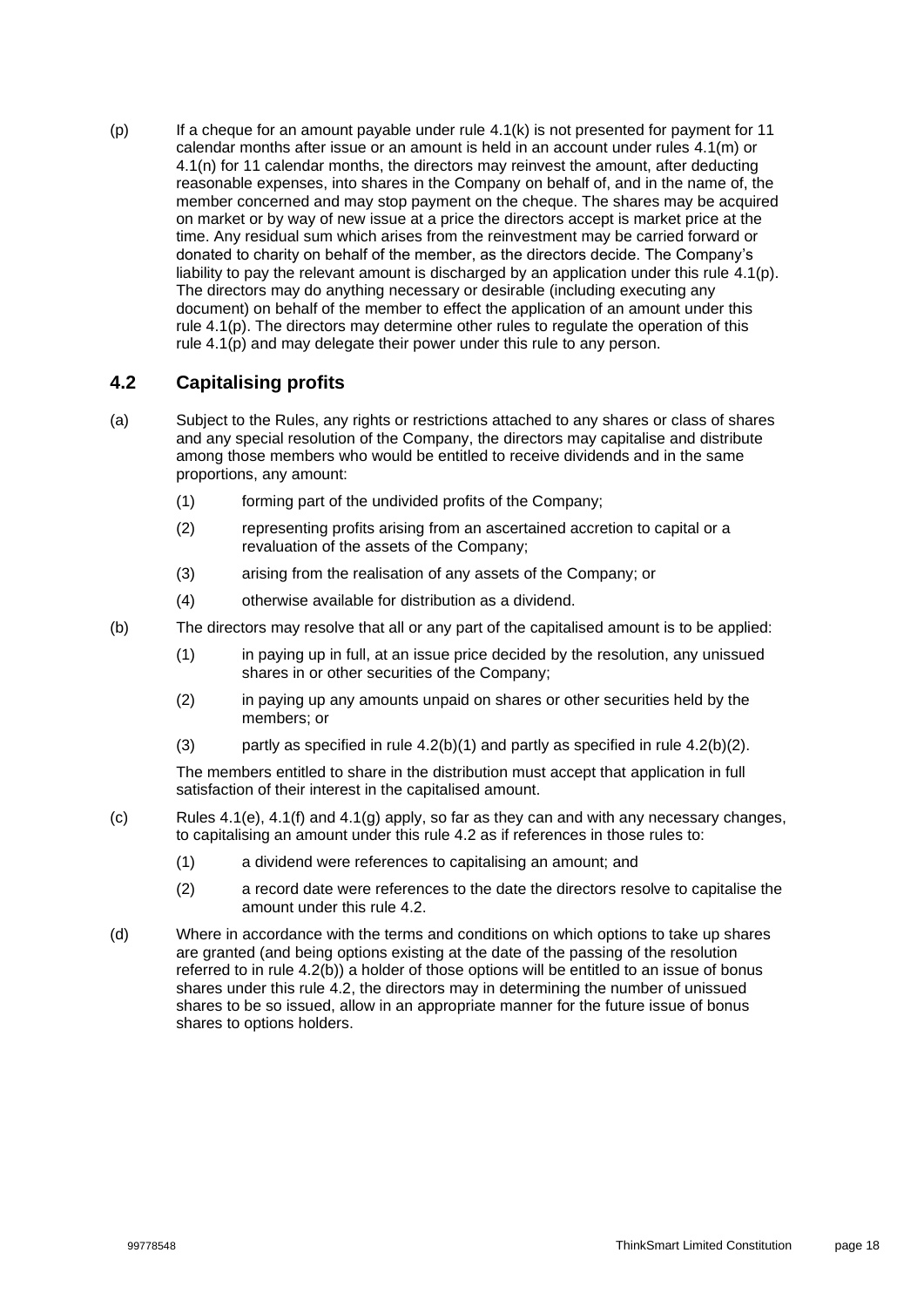### <span id="page-22-1"></span>**4.3 Ancillary powers**

- (a) To give effect to any resolution to reduce the capital of the Company, to satisfy a dividend as set out in rule  $4.1(h)(1)$  or to capitalise any amount under rule  $4.2$ , the directors may:
	- (1) settle as they think expedient any difficulty that arises in making the distribution or capitalisation and, in particular, make cash payments in cases where members are entitled to fractions of shares or other securities and decide that amounts or fractions of less than a particular value decided by the directors may be disregarded in order to adjust the rights of all parties;
	- (2) fix the value for distribution of any specific assets;
	- (3) pay cash or issue shares or other securities to any member in order to adjust the rights of all parties;
	- (4) vest any of those specific assets, cash, shares or other securities in a trustee on trust for the persons entitled to the distribution or capitalised amount that seem expedient to the directors; and
	- (5) authorise any person to make, on behalf of all the members entitled to any specific assets, cash, shares or other securities as a result of the distribution or capitalisation, an agreement with the Company or another person which provides, as appropriate, for the distribution or issue to them of shares or other securities credited as fully paid up or for payment by the Company on their behalf of the amounts or any part of the amounts remaining unpaid on their existing shares or other securities by applying their respective proportions of the amount resolved to be distributed or capitalised.
- <span id="page-22-0"></span>(b) Any agreement made under an authority referred to in rule [4.3\(a\)\(5\)](#page-22-0) is effective and binds all members concerned.
- (c) If a distribution or issue of specific assets, shares or securities to a particular member or members is in the directors' discretion considered impracticable or would give rise to parcels of securities which do not constitute a marketable parcel, the directors may make a cash payment to those members or allocate the assets, shares or securities to a trustee to be sold on behalf of, and for the benefit of, those members, instead of making the distribution or issue to those members.
- (d) If the Company distributes to members (either generally or to specific members) securities in the Company or in another body corporate or trust (whether as a dividend or otherwise and whether or not for value), each of those members appoints the Company as his or her agent to do anything needed to give effect to that distribution, including agreeing to become a member of that other body corporate.

#### **4.4 Reserves**

- (a) The directors may set aside out of the Company's profits any reserves or provisions they decide.
- (b) The directors may appropriate to the Company's profits any amount previously set aside as a reserve or provision.
- (c) Setting aside an amount as a reserve or provision does not require the directors to keep the amount separate from the Company's other assets or prevent the amount being used in the Company's business or being invested as the directors decide.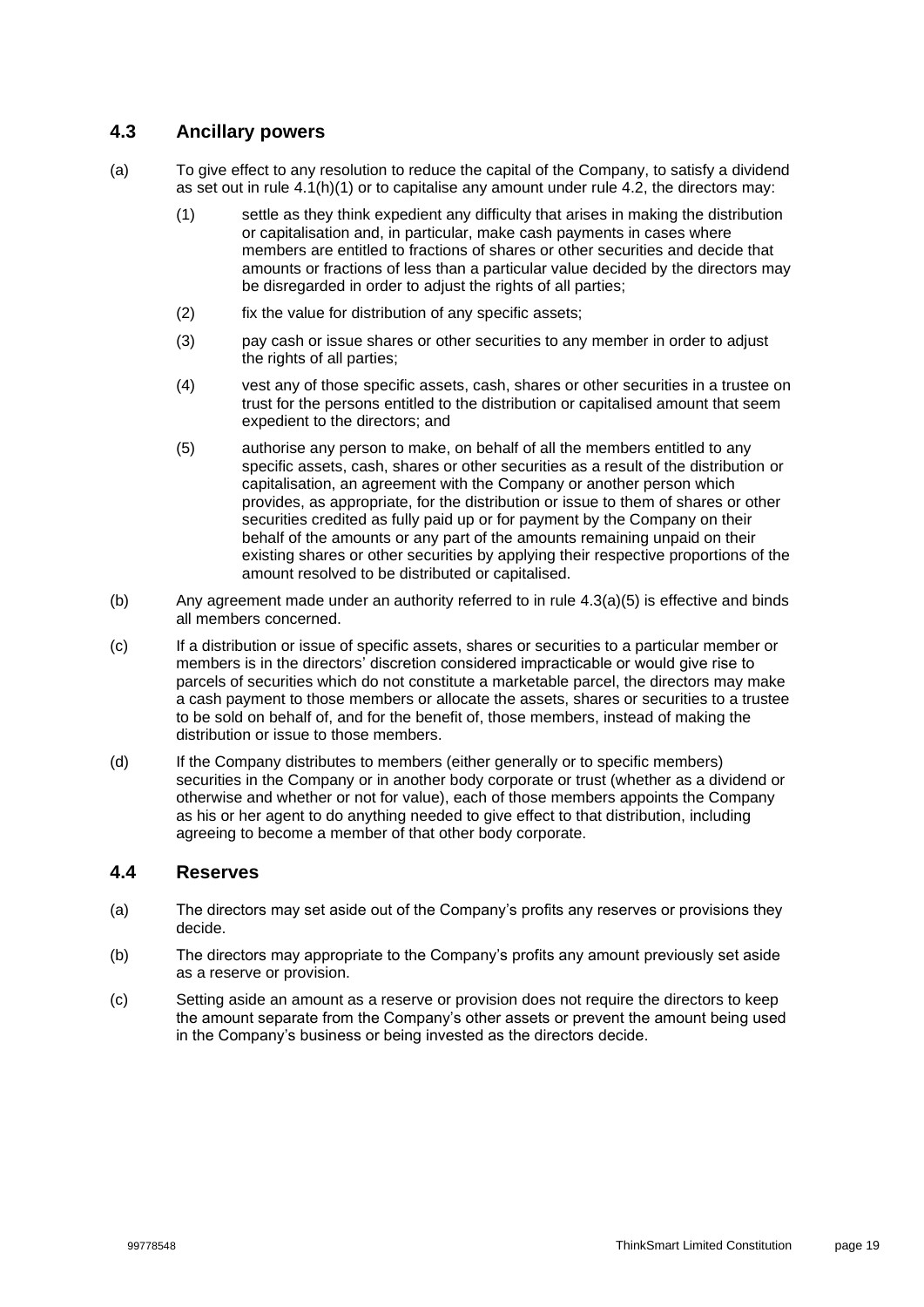### **4.5 Carrying forward profits**

The directors may carry forward any part of the profits remaining that they consider should not be distributed as dividends or capitalised, without transferring those profits to a reserve or provision.

### **4.6 Share investment plan**

The directors may:

- (a) establish a share investment plan on terms they decide, under which:
	- (1) the whole or any part of any dividend or interest due to members or holders of any convertible securities of the Company who participate in the plan on their shares or any class of shares or any convertible securities; or
	- (2) any other amount payable to members,

may be applied in subscribing for or purchasing securities of the Company or of a related body corporate; and

(b) amend, suspend or terminate a share investment plan.

### **4.7 Dividend selection plans**

The directors may:

- (a) implement a dividend selection plan on terms they decide, under which participants may choose:
	- (1) to receive a dividend from the Company paid wholly or partly out of any particular fund or reserve or out of profits derived from any particular source; or
	- (2) to forego a dividend from the Company in place of some other form of distribution from the Company or another body corporate or a trust; and
- (b) amend, suspend or terminate a dividend selection plan.

### 5 Transfer and transmission of shares

### <span id="page-23-2"></span>**5.1 Transferring shares**

- (a) Subject to this constitution and to any restrictions attached to a member's shares (or interests in shares), a holder may transfer any of the holder's shares (or interests in shares):
	- (1) where the Company is Listed, by a Proper ASTC Transfer;
	- (2) in accordance with the Rules, Relevant Regulations or rules made and practices instituted by the operator of any Relevant System; or
	- (3) by a written transfer in any usual form or in any other form approved by the directors.
- <span id="page-23-1"></span><span id="page-23-0"></span>(b) A transfer referred to in rule [5.1\(a\)\(3\)](#page-23-1) must be:
	- (1) signed by or on behalf of both the transferor and the transferee unless the transfer relates only to fully paid shares and the directors have dispensed with a signature by the transferee or the transfer of the shares is effected by a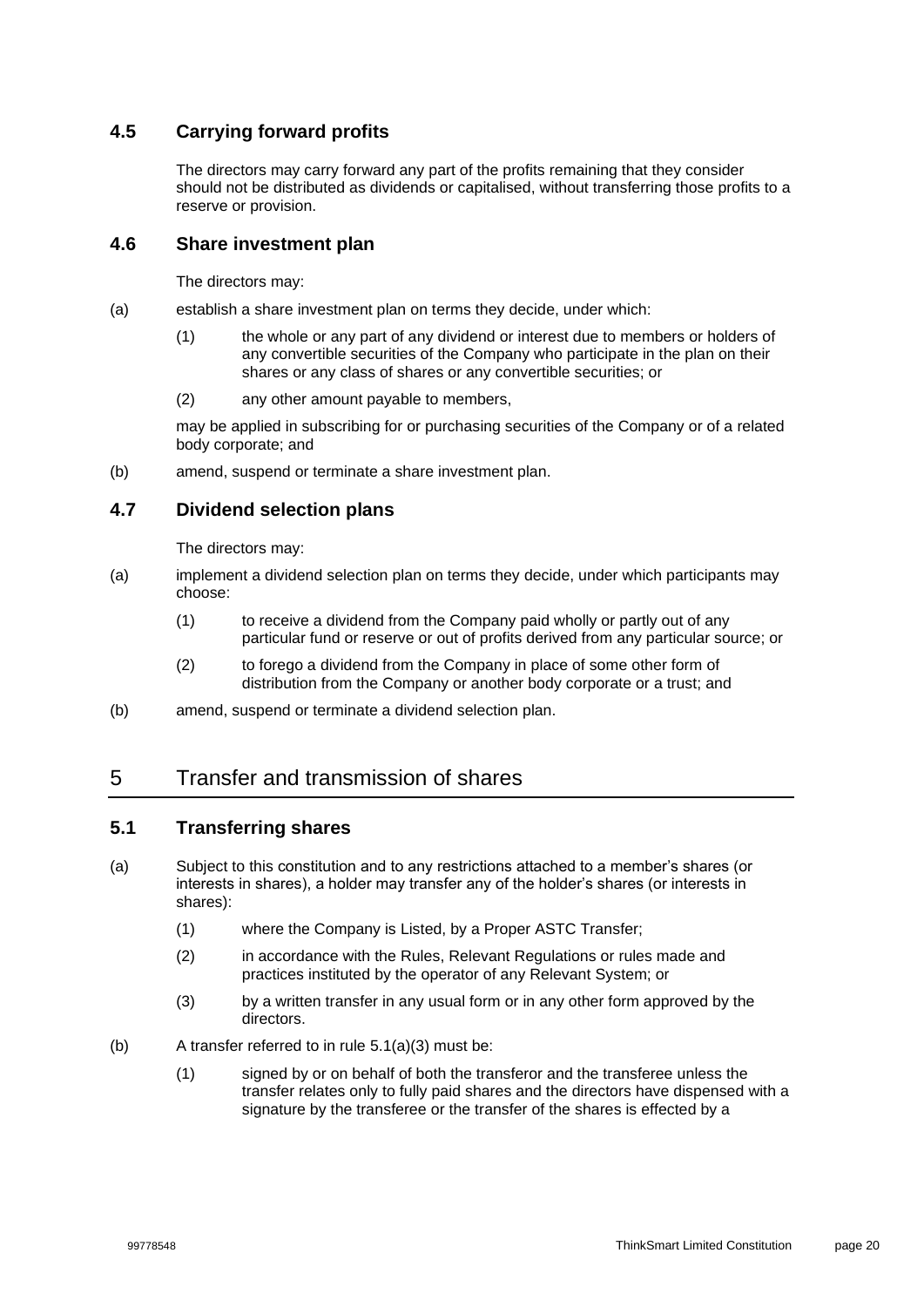document which is, or documents which together are, a sufficient transfer of those shares under the Act;

- (2) if required by law to be stamped, duly stamped; and
- (3) left for registration at the Company's registered office, or at any other place the directors decide, with such evidence the directors require to prove the transferor's title or right to the shares and the transferee's right to be registered as the owner of the shares.
- <span id="page-24-1"></span>(c) Subject to the powers vested in the directors under rules [5.2\(a\)](#page-24-2) and [5.3,](#page-24-0) where the Company receives a transfer complying with rule [5.1,](#page-23-2) the Company must register the transferee named in the transfer as the holder of the shares to which it relates.
- (d) A transferor of shares remains the holder of the shares until a Proper ASTC Transfer has been effected or the transferee's name is entered in the register of members as the holder of the shares.
- (e) The Company must not charge a fee for registering a transfer of shares.
- (f) The Company may retain a registered transfer for any period the directors decide.
- <span id="page-24-3"></span>(g) The directors may do anything that is necessary or desirable for the Company to participate in any computerised, electronic or other system for facilitating the transfer of shares or operation of the Company's registers.
- (h) The directors may, to the extent the law permits, waive any of the requirements of this rule [5.1](#page-23-2) and prescribe alternative requirements instead, whether to give effect to rule [5.1\(g\)](#page-24-3) or for another purpose.

#### <span id="page-24-4"></span>**5.2 Power to decline to register transfers**

- <span id="page-24-2"></span>(a) The directors may decline to register, or prevent registration of, a transfer of shares or apply a holding lock to prevent a transfer in accordance with the Act or the Rules where:
	- (1) the transfer is not in registrable form;
	- (2) the Company has a lien on any of the shares transferred;
	- (3) registration of the transfer may breach a law of Australia;
	- (4) the transfer is paper-based and registration of the transfer will create a new holding which, at the time the transfer is lodged, is less than a marketable parcel;
	- (5) the transfer is not permitted under the terms of an employee share plan; or
	- (6) the Company is otherwise permitted or required to do so under the Rules or the Relevant Regulations or, except for a Proper ASTC Transfer or where otherwise prohibited under the Relevant Regulations, under the terms of issue of the shares.
- (b) If the directors decline to register a transfer, the Company must give notice of the refusal as required by the Act and the Rules. Failure to give that notice will not invalidate the decision of the directors to decline to register the transfer.
- (c) The directors may delegate their authority under this rule [5.2](#page-24-4) to any person.

#### <span id="page-24-0"></span>**5.3 Power to suspend registration of transfers**

Subject to the Relevant Regulations, the directors may suspend the registration of transfers at any times, and for any periods, that they decide.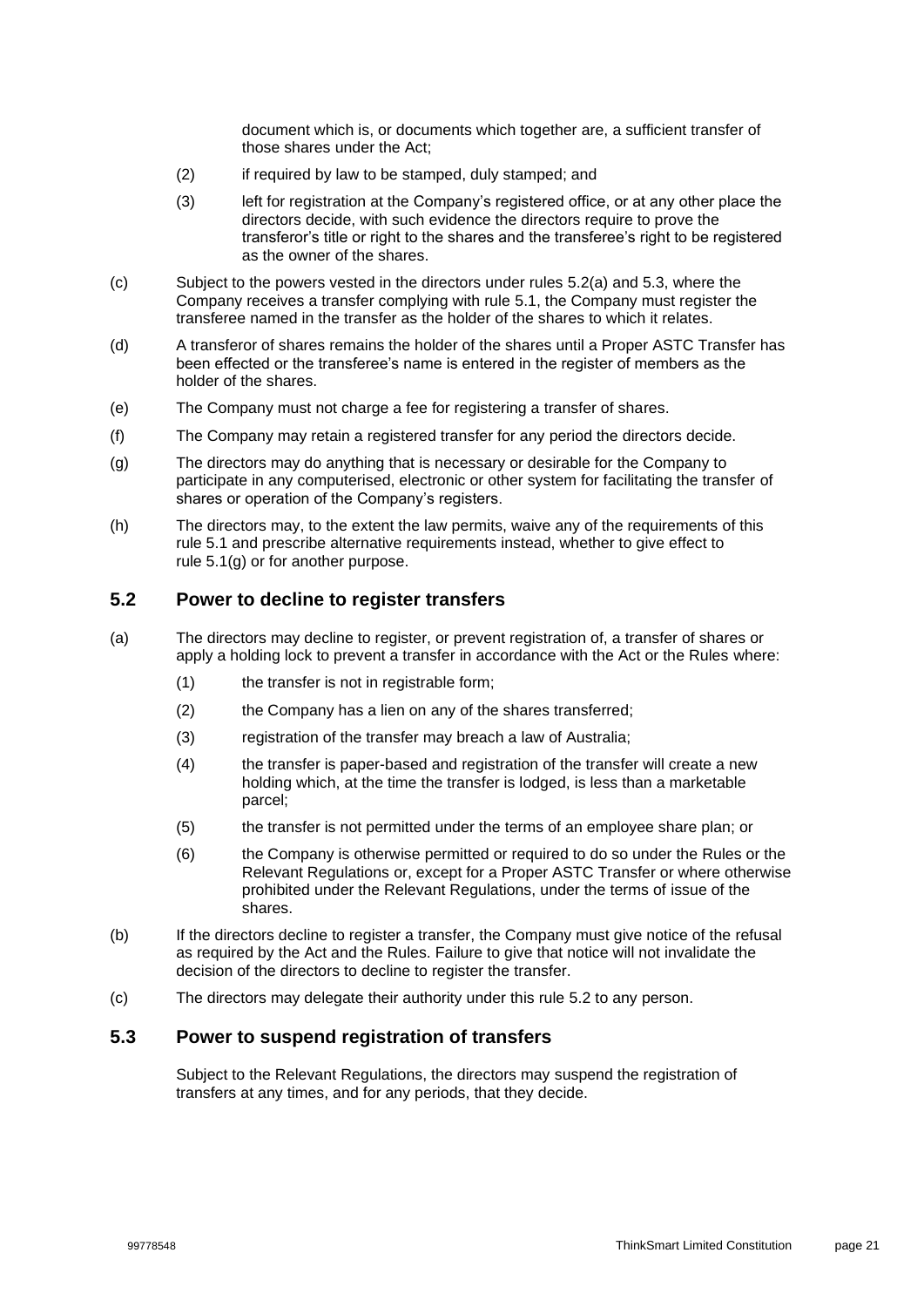### <span id="page-25-0"></span>**5.4 Selling non-marketable parcels**

- (a) This rule [5.4](#page-25-0) enables the directors to sell shares which constitute less than a marketable parcel by following certain procedures.
- <span id="page-25-1"></span>(b) The directors may send to a member who holds on the date decided by the directors less than a marketable parcel of shares in a class of shares of the Company a notice which:
	- (1) explains the effect of the notice under this rule [5.4;](#page-25-0) and
	- (2) advises the holder that he or she may choose to be exempt from the provisions of this rule. A form of election for that purpose must be sent with the notice.
- (c) If, before 5.00pm Perth time on a date specified in the notice which is no earlier than 6 weeks after the notice is sent:
	- (1) the Company has not received a notice from the member choosing to be exempt from the provisions of this rule [5.4;](#page-25-0) and
	- (2) the member has not increased his or her shareholding to a marketable parcel,

the member is taken to have irrevocably appointed the Company as his or her agent to do anything in rule [5.4\(e\).](#page-25-2)

- (d) In addition to initiating a sale by sending a notice under rule [5.4\(b\),](#page-25-1) the directors may also initiate a sale if a member holds less than a marketable parcel and that holding was created by a transfer of a parcel of shares effected on or after 1 September 1999 that was less than a marketable parcel at the time that the transfer document was initiated or, in the case of a paper based transfer document, was lodged with the Company. In that case:
	- (1) the member is taken to have irrevocably appointed the Company as his or her agent to do anything in rule [5.4\(e\);](#page-25-2) and
	- (2) if the holding was created after the adoption of this rule, the directors may remove or change the member's rights to vote or receive dividends in respect of those shares. Any dividends withheld must be sent to the former holder after the sale once the former holder delivers to the Company such proof of title as the directors accept.
- <span id="page-25-2"></span>(e) The Company may:
	- (1) sell the shares constituting less than a marketable parcel as soon as practicable at a price which the directors consider is the best price reasonably available for the shares when they are sold;
	- (2) deal with the proceeds of sale under rule [3.8;](#page-18-1) and
	- (3) receive any disclosure document, including a financial services guide, as agent for the member.
- (f) The costs and expenses of any sale of shares arising from a notice under rule [5.4\(b\)](#page-25-1) (including brokerage and stamp duty) are payable by the purchaser or by the Company.
- <span id="page-25-3"></span>(g) A notice under rule [5.4\(b\)](#page-25-1) may be given to a member only once in a 12 month period and may not be given during the offer period of a takeover bid for the Company.
- (h) If a takeover bid is announced after a notice is given but before an agreement is entered into for the sale of shares, this rule ceases to operate for those shares. However, despite rule [5.4\(g\),](#page-25-3) a new notice under rule [5.4\(b\)](#page-25-1) may be given after the offer period of the takeover bid closes.
- (i) The directors may, before a sale is effected under this rule [5.4,](#page-25-0) revoke a notice given or suspend or terminate the operation of this rule either generally or in specific cases.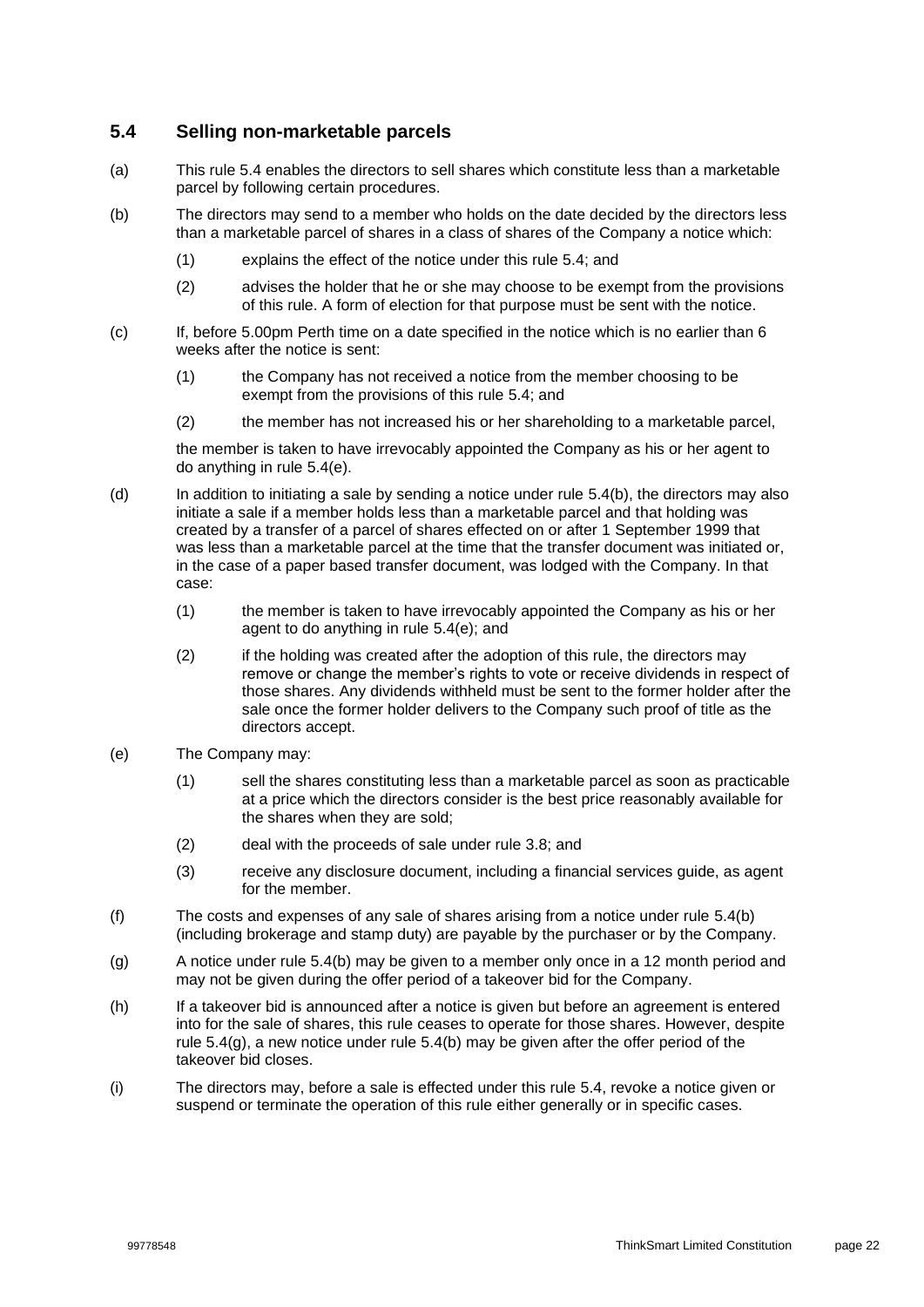(j) If a member is registered in respect of more than one parcel of shares, the directors may treat the member as a separate member in respect of each of those parcels so that this rule [5.4](#page-25-0) will operate as if each parcel was held by different persons.

### **5.5 Transmission of shares**

- <span id="page-26-1"></span>(a) Subject to rule [5.5\(c\),](#page-26-0) where a member dies, the only persons the Company will recognise as having any title to the member's shares or any benefits accruing on those shares are:
	- (1) where the deceased was a sole holder, the legal personal representative of the deceased; and
	- (2) where the deceased was a joint holder, the survivor or survivors.
- (b) Rule [5.5\(a\)](#page-26-1) does not release the estate of a deceased member from any liability on a share, whether that share was held by the deceased solely or jointly with other persons.
- <span id="page-26-0"></span>(c) The directors may register a transfer of shares signed by a member before a transmission event even though the Company has notice of the transmission event.
- <span id="page-26-2"></span>(d) A person who becomes entitled to a share because of a transmission event may, on producing such evidence as the directors require to prove that person's entitlement to the share, choose:
	- (1) to be registered as the holder of the share by signing and giving the Company a written notice stating that choice; or
	- (2) to nominate some other person to be registered as the transferee of the share by executing or effecting in some other way a transfer of the share to that other person.
- (e) The provisions of this constitution concerning the right to transfer shares and the registration of transfers of shares apply, so far as they can and with any necessary changes, to a notice or transfer under rule [5.5\(d\)](#page-26-2) as if the relevant transmission event had not occurred and the notice or transfer were executed or effected by the registered holder of the share.
- (f) Where 2 or more persons are jointly entitled to a share because of a transmission event they will, on being registered as the holders of the share, be taken to hold the share as joint tenants and rule [2.6](#page-13-1) will apply to them.

### **5.6 Disclosure of interests in shares**

- <span id="page-26-5"></span><span id="page-26-3"></span>(a) If and for so long as the Company has any AIM Securities, the Company requires that (except in circumstances where if the DTRs were applicable to the Company, no such obligation would arise pursuant to the DTRs) each member shall promptly notify the Company in writing (**Disclosure Notification**):
	- (1) that it has become, or ceased to be a Significant Shareholder; and
	- (2) of any Relevant Change,

in each case within two Business Days of the event triggering the Disclosure Notification (**Trigger Event**).

<span id="page-26-6"></span><span id="page-26-4"></span>(b) The Company shall, on receipt of a Disclosure Notification or otherwise upon becoming aware of an event of the type listed in rules [5.6\(a\)\(1\)](#page-26-3) and [5.6\(a\)\(2\),](#page-26-4) deliver an announcement to a Regulatory Information Service for distribution to the public without delay.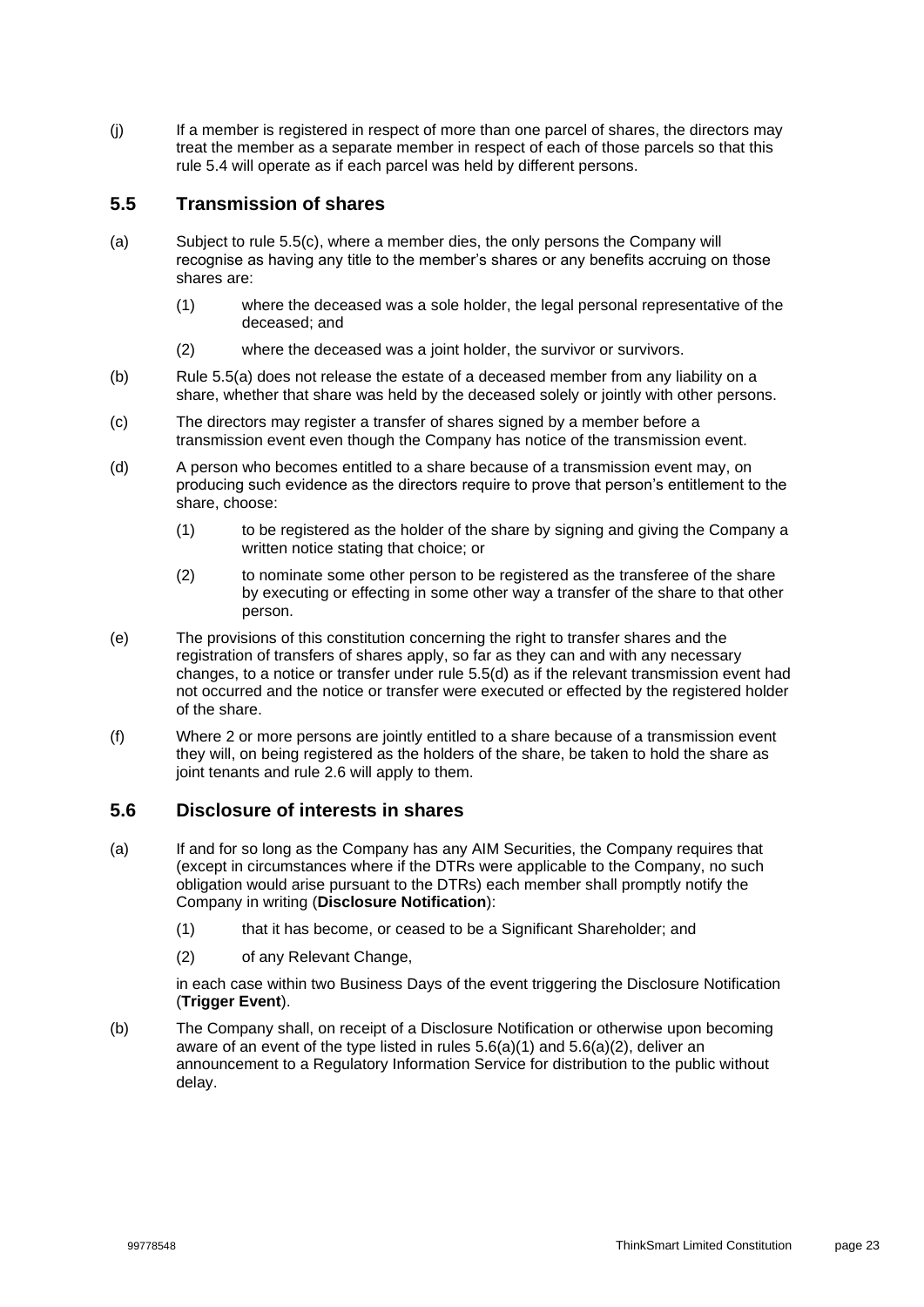- <span id="page-27-1"></span>(c) A notification given by (i) a person to the Company in accordance with rule [5.6\(a\),](#page-26-5) or (ii) the Company to a Regulatory Information Service in accordance with rule [5.6\(b\)](#page-26-6) must include details of:
	- (1) the identity of the Significant Shareholder;
	- (2) the date on which the Disclosure Notification was made to the Company;
	- (3) the date on which the Trigger Event occurred;
	- (4) the price, amount and class of the AIM Securities concerned;
	- (5) the nature of the transaction;
	- (6) the nature and extent of the Significant Shareholder's interest in the transaction;
	- (7) the resulting situation in terms of voting rights;
	- (8) the chain of controlled undertaking through which voting rights are effectively held, if applicable;
	- (9) where the Disclosure Notification concerns a Related Financial Product, the detailed nature of the exposure;
	- (10) in relation to a holding of Financial Instruments:
		- (A) for the Financial Instruments with an exercise period, an indication of the date or time period where shares will or can be acquired, if applicable;
		- (B) the date of maturity or expiration of the Financial Instruments;
		- (C) the identity of the holder;
		- (D) the name of the underlying company;
		- (E) the chain of controlled undertaking through which the Financial Instruments are effectively held, if applicable; and
		- (F) a detailed nature of the Financial Instruments, including full details of the exposure to shares, the type of Financial Instrument and whether the Financial Instruments confer a right to physical or cash settlement; and
	- (11) any other information required by the Company from time to time.
- <span id="page-27-0"></span>(d) At the end of each calendar month during which an increase or decrease to the Company's share capital has occurred, the Company must (i) deliver an announcement to a Regulatory Information Service for distribution to the public of; and (ii) update the information displayed on its website to reflect the total number of voting rights and capital in respect of each class of share which it issues.
- (e) In the event that the number of shares in the capital of the Company increases or decreases by 1% or more following completion of a transaction by the Company, then, notwithstanding rule [5.6\(d\),](#page-27-0) the Company must (i) deliver an announcement to a Regulatory Information Service for distribution to the public; and (ii) update the information displayed on its website, without delay.
- <span id="page-27-2"></span>(f) If the Company determines that a Significant Shareholder in relation to whom a Trigger Event has occurred pursuant to rule [5.6\(a\)](#page-26-5) has not notified the Company as required, or, in purported compliance with such rule, has made a statement which is false or inadequate in a material way, then the Company shall have the right, but not the obligation, to serve the defaulting Significant Shareholder a notice (**Direction Notice**) that: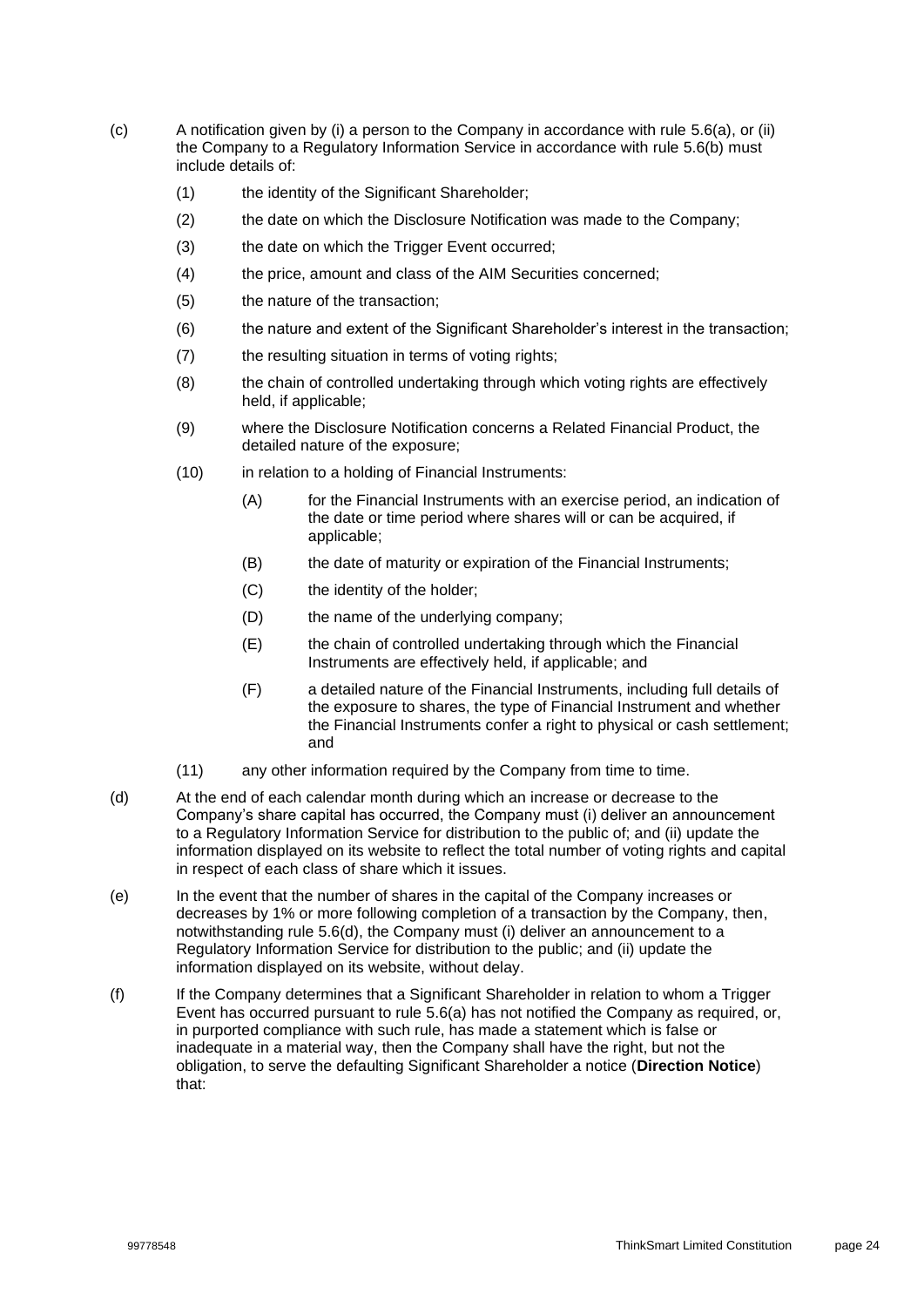- (1) in respect of the shares in relation to which the default occurred (**Default Shares**), the Significant Shareholder shall not be entitled to vote at a general meeting either personally or by proxy or to exercise any other right conferred by membership in relation to meetings of the Company;
- (2) except in a liquidation of the Company, no payment shall be made of any sums due from the Company on the Default Shares, whether in respect of capital or dividend or otherwise;
- (3) no other distribution shall be made on the Default Shares; and/or
- (4) no transfer of any of the Default Shares shall be registered.
- (g) Any Direction Notice shall cease to have effect when:
	- (1) the directors are satisfied that such Significant Shareholder has provided the Company with the information required by rule [5.6\(c\);](#page-27-1) or
	- (2) the directors resolve to cancel the Direction Notice.
- (h) If any dividend or other distribution is withheld under rule [5.6\(f\),](#page-27-2) the Significant Shareholder shall be entitled to receive it as soon as practicable after the restrictions contained in rule [5.6\(f\)](#page-27-2) cease to apply.
- (i) If, while any of the restrictions referred to in rule [5.6\(f\)](#page-27-2) apply to a share, additional shares (**New Shares**) are allotted to the defaulting Significant Shareholder, the same restrictions shall apply to the New Shares as if they were Default Shares.
- (j) The directors shall keep a register for the purposes of rule [5.6\(a\)](#page-26-5) (**Register of Substantial Interests**) and shall procure that, whenever the Company receives information from a Significant Shareholder in consequence of the fulfilment of an obligation imposed by rule [5.6\(a\),](#page-26-5) that information is within three Business Days thereafter written up in the Register of Substantial Interests against that Significant Shareholder's name, together with the date of the inscription. The Register of Substantial Interests shall be kept at the registered office of the Company or at any other place determined by the directors.

### <span id="page-28-0"></span>6 Plebiscite to approve proportional takeover bids

### <span id="page-28-1"></span>**6.1 Definitions**

The meanings of the terms used in this rule [6](#page-28-0) are set out below.

| Term                                           | <b>Meaning</b>                                                                                                                                                                                                                                                                    |
|------------------------------------------------|-----------------------------------------------------------------------------------------------------------------------------------------------------------------------------------------------------------------------------------------------------------------------------------|
| <b>Approving Resolution</b>                    | in relation to a Proportional Takeover Bid, means a resolution to approve the<br>Proportional Takeover Bid passed in accordance with rule 6.3.                                                                                                                                    |
| <b>Approving Resolution</b><br><b>Deadline</b> | in relation to a Proportional Takeover Bid, means the day that is 14 days before<br>the last day of the bid period, during which the offers under the Proportional<br>Takeover Bid remain open or a later day allowed by the Australian Securities<br>and Investments Commission. |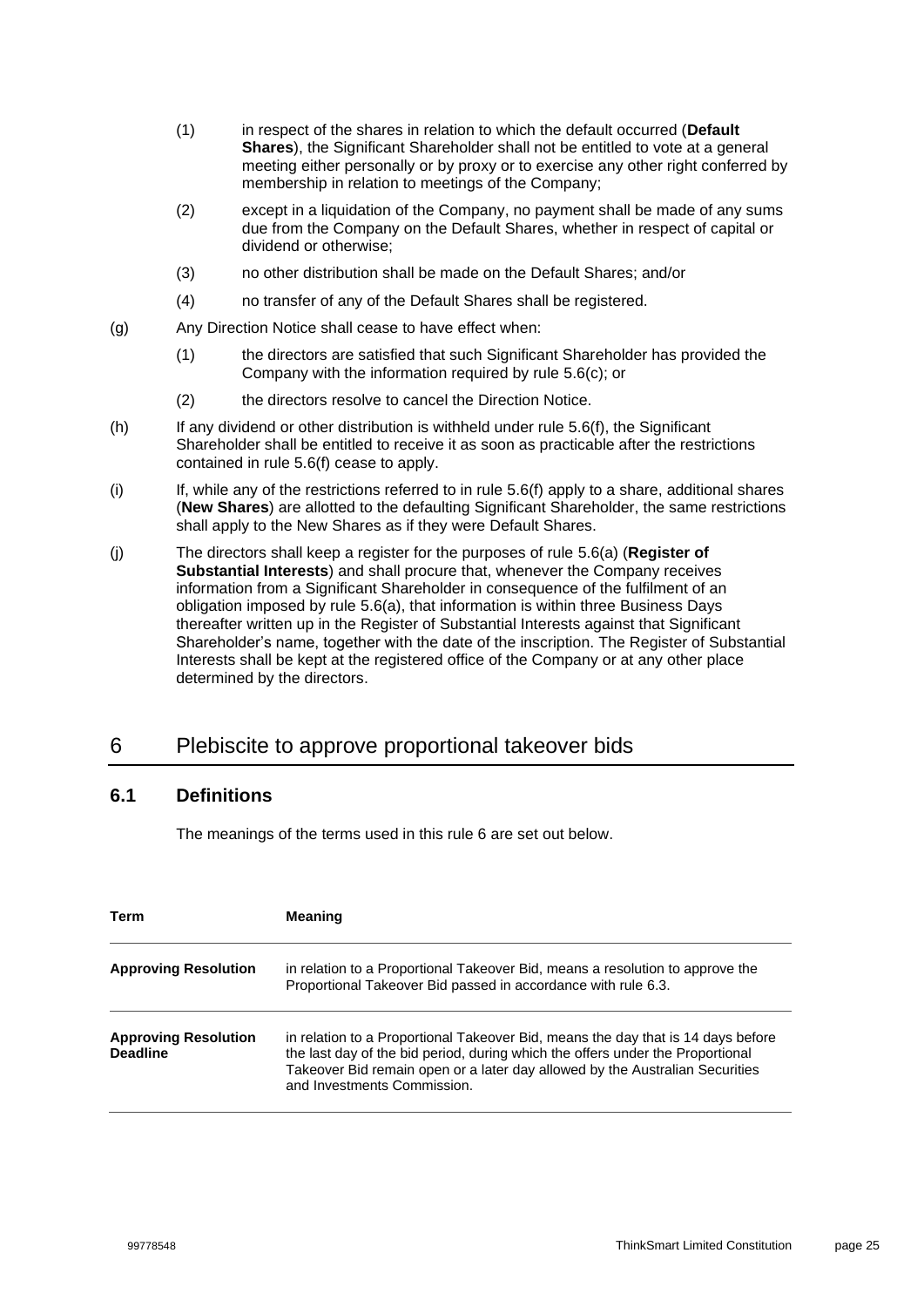| Term                                       | <b>Meaning</b>                                                                                                                                                          |
|--------------------------------------------|-------------------------------------------------------------------------------------------------------------------------------------------------------------------------|
| <b>Proportional Takeover</b><br><b>Bid</b> | a takeover bid that is made or purports to be made under section $618(1)(b)$ of<br>the Act in respect of securities included in a class of securities in the Company.   |
| <b>Relevant Class</b>                      | in relation to a Proportional Takeover Bid, means the class of securities in the<br>Company in respect of which offers are made under the Proportional Takeover<br>Bid. |

### <span id="page-29-3"></span>**6.2 Transfers not to be registered**

Despite rules [5.1\(c\)](#page-24-1) and [5.2,](#page-24-4) a transfer giving effect to a contract resulting from the acceptance of an offer made under a Proportional Takeover Bid must not be registered unless an Approving Resolution to approve the Proportional Takeover Bid has been passed or is taken to have been passed in accordance with rule [6.3.](#page-29-0)

### <span id="page-29-0"></span>**6.3 Approving Resolution**

- <span id="page-29-1"></span>(a) Where offers have been made under a Proportional Takeover Bid, the directors must:
	- (1) convene a meeting of the persons entitled to vote on the Approving Resolution for the purpose of considering and, if thought fit, passing a resolution to approve the Proportional Takeover Bid; and
	- (2) ensure that the resolution is voted on in accordance with this rule [6.3,](#page-29-0)

before the Approving Resolution Deadline.

- (b) The provisions of this constitution relating to general meetings apply, with such modification as the circumstances require, to a meeting that is convened under rule [6.3\(a\),](#page-29-1) as if that meeting were a general meeting of the Company.
- <span id="page-29-2"></span>(c) The bidder under a Proportional Takeover Bid and any associates of the bidder are not entitled to vote on the Approving Resolution and if they do vote, their votes must not be counted.
- (d) Subject to rule [6.3\(c\),](#page-29-2) a person who, as at the end of the day on which the first offer under the Proportional Takeover Bid was made, held securities of the relevant class, is entitled to vote on the Approving Resolution relating to the Proportional Takeover Bid.
- (e) An Approving Resolution that has been voted on is taken to have been passed if the proportion that the number of votes in favour of the resolution bears to the total number of votes on the resolution is greater than 50%, and otherwise is taken to have been rejected.
- (f) If an Approving Resolution has not been voted on in accordance with this rule [6.3](#page-29-0) as at the end of the day before the Approving Resolution Deadline, an Approving Resolution will be taken to have been passed in accordance with this rule [6.3](#page-29-0) on the Approving Resolution Deadline.

### **6.4 Sunset**

Rules [6.1,](#page-28-1) [6.2](#page-29-3) and [6.3,](#page-29-0) cease to have effect at the end of 3 years beginning: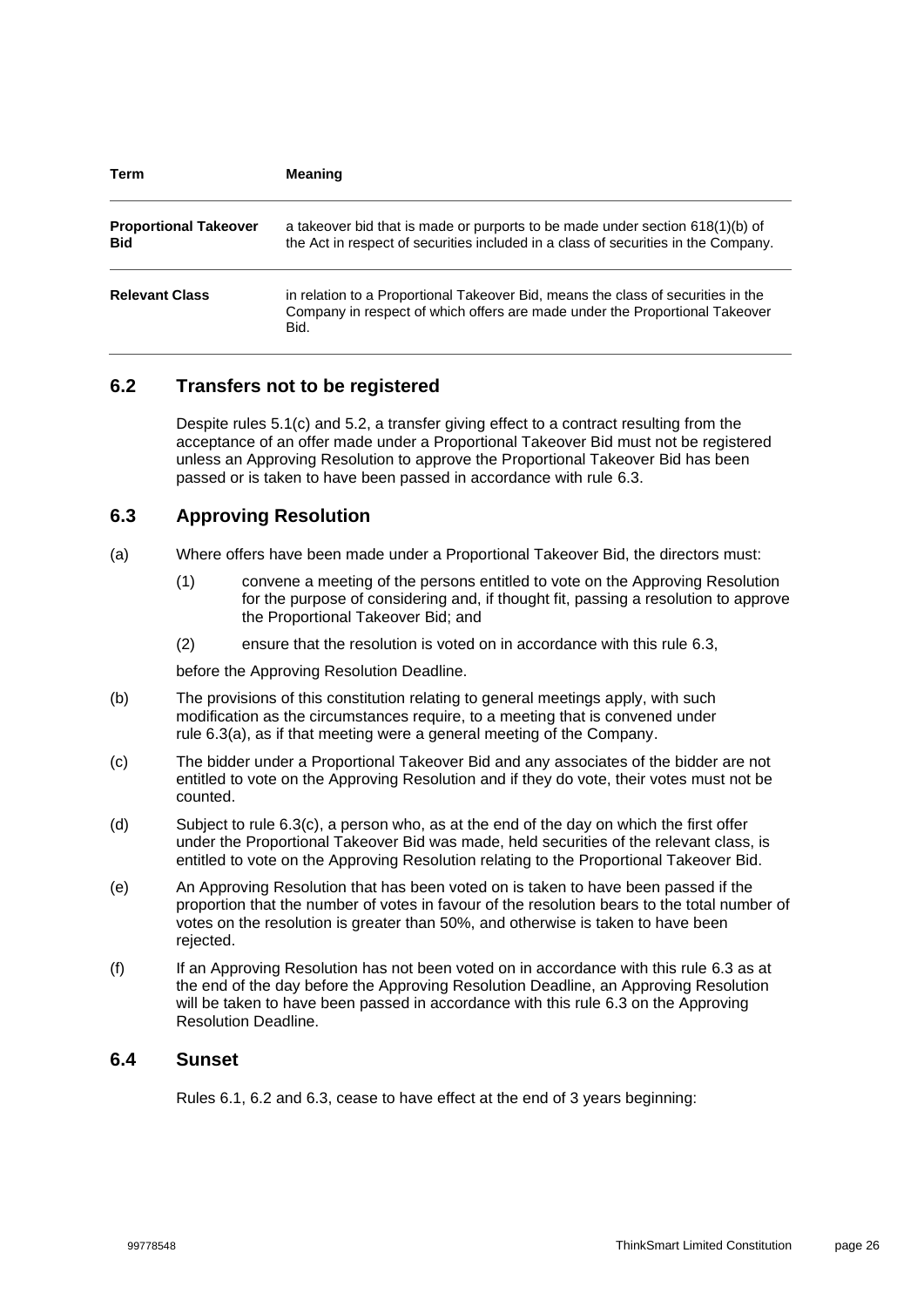- (a) where those rules have not been renewed in accordance with the Act, on the date that those rules were adopted by the Company; or
- (b) where those rules have been renewed in accordance with the Act, on the date those rules were last renewed.

### 7 General meetings

### **7.1 Calling general meetings**

- (a) A general meeting may only be called:
	- (1) by a directors' resolution; or
	- (2) as otherwise provided in the Act.
- (b) The directors may, by notice to the Exchange, change the place (including the technology to be used)venue for, postpone or cancel a general meeting, if they consider that the meeting has become unnecessary, or the place for the meeting venue would be unreasonable or impractical or a change is necessary in the interests of conducting the meeting efficiently, but:
	- (1) a meeting which is not called by a directors' resolution; and
	- (2) a meeting which is called in accordance with a members' requisition under the Act;

may not be postponed or cancelled without the prior written consent of the persons who called or requisitioned the meeting.

### **7.2 Notice of general meetings**

- (a) Notice of a general meeting must be given to each person who at the time of giving the notice:
	- (1) is a member, director or auditor of the Company; or
	- (2) is entitled to a share because of a transmission event and has satisfied the directors of his or her right to be registered as the holder of, or to transfer, the shares.
- (b) The content of a notice of a general meeting called by the directors is to be decided by the directors, but it must state the general nature of the business to be transacted at the meeting and any other matters required by the Act.
- (c) Unless the Act provides otherwise:
	- (1) no business may be transacted at a general meeting unless the general nature of the business is stated in the notice calling the meeting; and
	- (2) except with the approval of the directors or the chairperson, no person may move any amendment to a proposed resolution the terms of which are set out in the notice calling the meeting or to a document which relates to such a resolution and a copy of which has been made available to members to inspect or obtain.
- (d) A person may waive notice of any general meeting by written notice to the Company.
- (e) Failure to give a member or any other person notice of a general meeting or a proxy form, does not invalidate anything done or resolution passed at the general meeting if: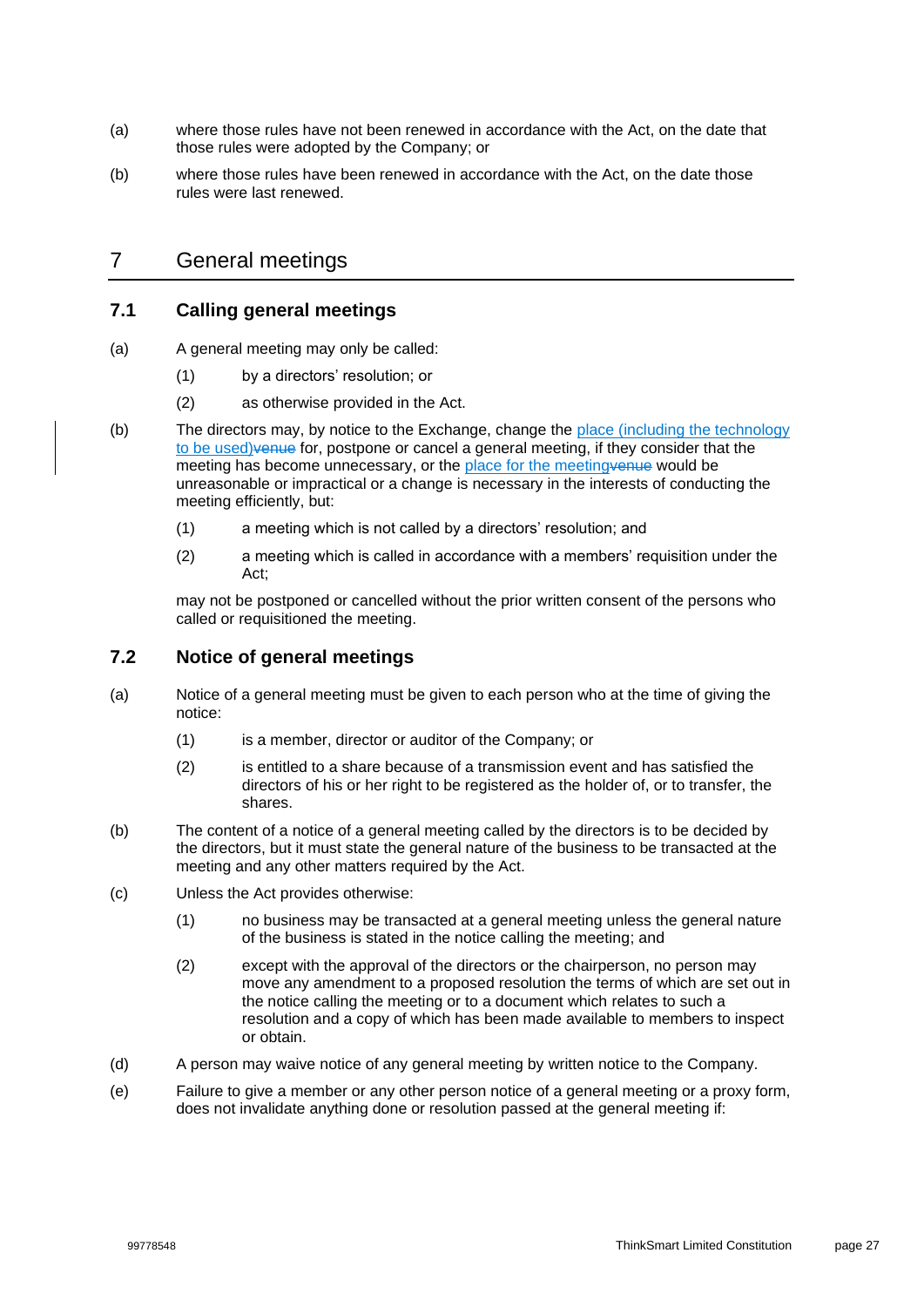- (1) the failure occurred by accident or inadvertent error; or
- (2) before or after the meeting, the person notifies the Company of the person's agreement to that thing or resolution.
- (f) A person's attendance at a general meeting waives any objection that person may have to:
	- (1) a failure to give notice, or the giving of a defective notice, of the meeting unless the person at the beginning of the meeting objects to the holding of the meeting; and
	- (2) the consideration of a particular matter at the meeting which is not within the business referred to in the notice of the meeting, unless the person objects to considering the matter when it is presented.

### <span id="page-31-1"></span>**7.3 Admission to general meetings**

- (a) The chairperson of a general meeting may take any action he or she considers appropriate for the safety of persons attending the meeting and the orderly conduct of the meeting and may refuse admission to, or require to leave and remain out of, the meeting any person:
	- (1) in possession of a pictorial-recording or sound-recording device;
	- (2) in possession of a placard or banner;
	- (3) in possession of an article considered by the chairperson to be dangerous, offensive or liable to cause disruption;
	- (4) who refuses to produce or permit examination of any article, or the contents of any article, in the person's possession;
	- (5) who behaves or threatens to behave in a dangerous, offensive or disruptive way; or
	- (6) who is not entitled to receive notice of the meeting.

The chairperson may delegate the powers conferred by this rule to any person he or she thinks fit.

- (b) A person, whether a member or not, requested by the directors or the chairperson to attend a general meeting is entitled to be present and, at the request of the chairperson, to speak at the meeting.
- <span id="page-31-0"></span>(c) The directors may determine to hold a general meeting of members using or with the assistance of any technology that gives the members as a whole a reasonable opportunity to participate, which may include but is not limited to electronic participation facilities (with or without members being able to attend a physical meeting) or linking separate meeting places together by technology.
- (d) If a general meeting is to be held in accordance with rule [7.3\(c\):](#page-31-0)
	- (1) the directors may prescribe regulations, rules and procedures in relation to the manner in which the meeting is to be conducted; and
	- (2) the directors may communicate such regulations, rules and procedures (or instructions on how they can be accessed) to members by notification to the Exchange.
- (c) If a separate meeting place is linked to the main place of a general meeting by an instantaneous audio-visual communication device which, by itself or in conjunction with other arrangements: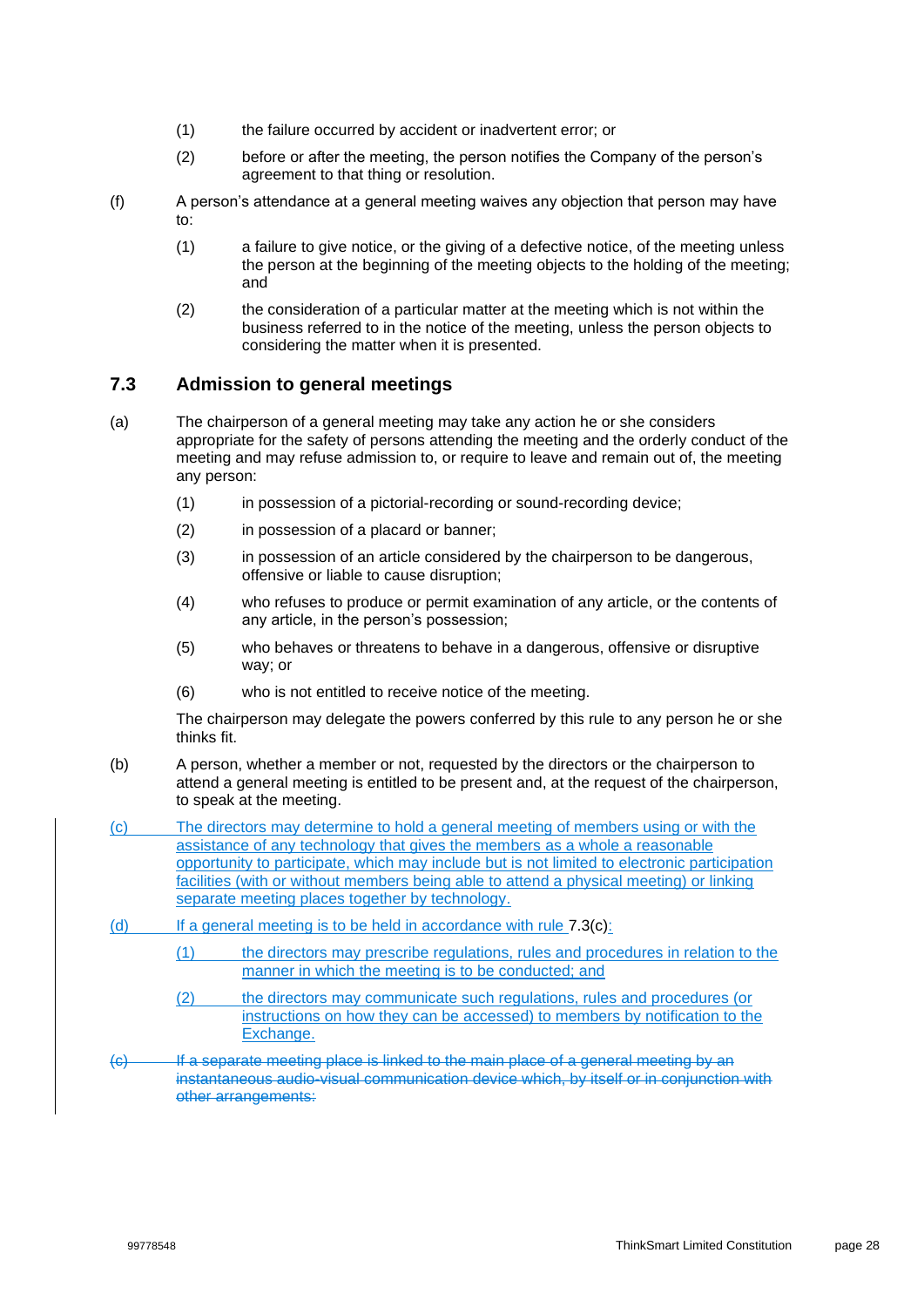- (1) gives the general body of members in the separate meeting place a reasonable opportunity to participate in proceedings in the main place;
- (2) enables the chairperson to be aware of proceedings in the other place; and
- (3) enables the members in the separate meeting place to vote on a show of hands or on a poll,

a member present at the separate meeting place is taken to be present at the general meeting and entitled to exercise all rights as if he or she was present at the main place.

- (d)(e) If, before or during the meeting, any technical difficulty occurs which materially impacts the ability of members to participate in the meeting whereby one or more of the matters set out in rule [7.3\(c\)](#page-31-0) is not satisfied, the chairperson may:
	- (1) adjourn the meeting until the difficulty is remedied; or
	- (2) continue to hold the meeting in the main place (and any other place which is linked under rule [7.3\(c\)\)](#page-31-0) and transact business, and no member may object to the meeting being held or continuing.
- (e)(f) The inability of one or more member to access, or continue to access, an electronic facility used for any meeting will not affect the validity of that meeting or any business conducted at that meeting, provided that sufficient members are able to participate in the meeting as are required to constitute a quorum.
- $(f<sub>i</sub>(g))$  Nothing in this rule [7.3](#page-31-1) or in rule [7.6](#page-33-0) is to be taken to limit the powers conferred on the chairperson by law.

### **7.4 Quorum at general meetings**

- (a) No business may be transacted at a general meeting, except the election of a chairperson and the adjournment of the meeting, unless a quorum of members is present when the meeting proceeds to business.
- (b) A quorum is 1 or more member present at the meeting and entitled to vote on a resolution at the meeting.
- (c) If a quorum is not present within 30 minutes after the time appointed for the general meeting:
	- (1) where the meeting was called at the request of members, the meeting must be dissolved; or
	- (2) in any other case, the meeting stands adjourned to the day, and at the time and place, the directors present decide or, if they do not make a decision, to the same day in the next week at the same time and place and if, at the adjourned meeting, a quorum is not present within 30 minutes after the time appointed for the meeting, the meeting must be dissolved.

#### **7.5 Chairperson of general meetings**

- (a) The chairperson of directors or, in the absence of the chairperson of directors, the deputy chairperson of directors is entitled, if present within 15 minutes after the time appointed for a general meeting and willing to act, to preside as chairperson at the meeting.
- <span id="page-32-0"></span>(b) The directors present may choose one of their number to preside as chairperson if, at a general meeting:
	- (1) there is no chairperson or deputy chairperson of directors;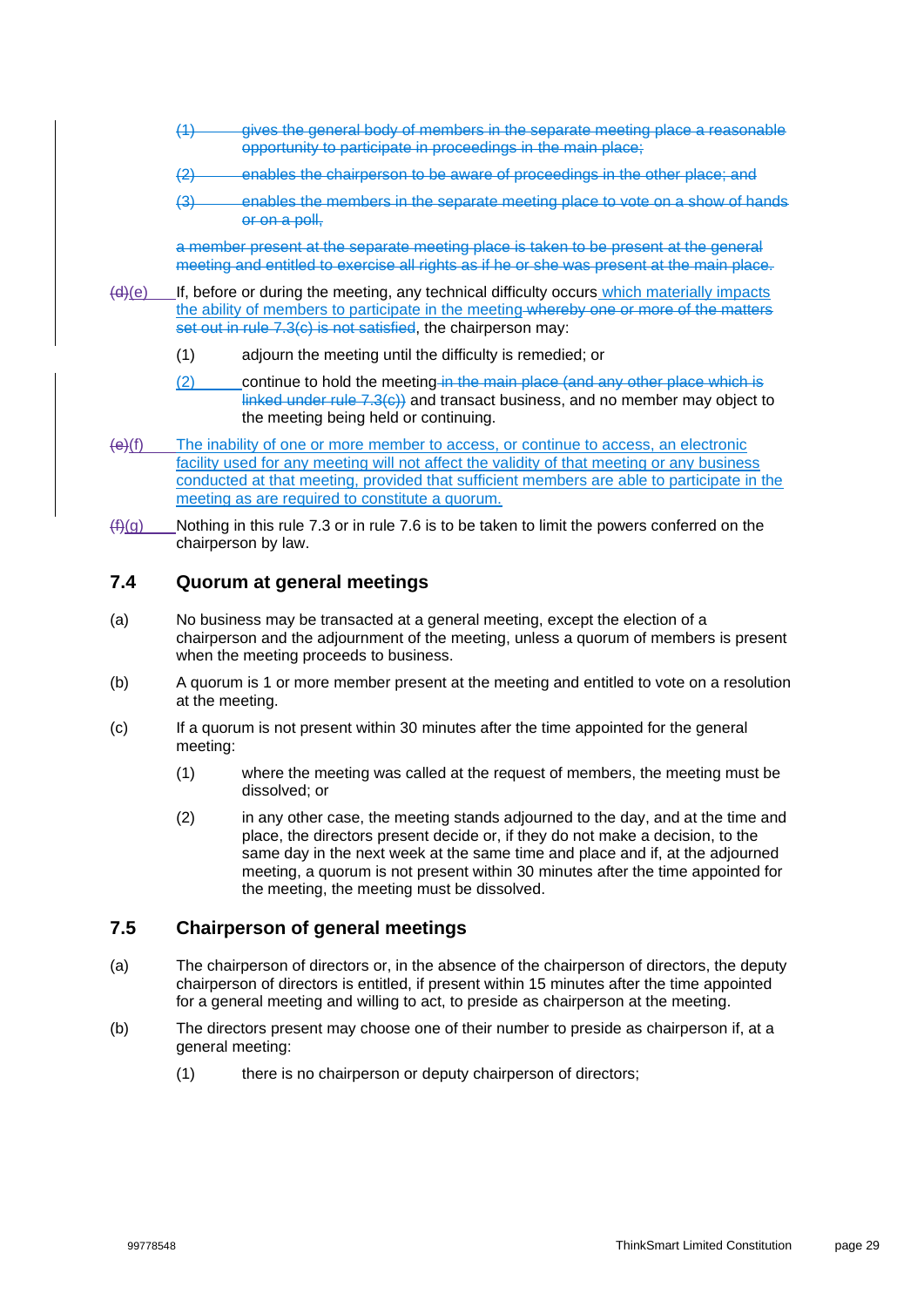- (2) neither the chairperson nor the deputy chairperson of directors is present within 15 minutes after the time appointed for the meeting; or
- (3) neither the chairperson nor the deputy chairperson of directors is willing to act as chairperson of the meeting.
- (c) If the directors do not choose a chairperson under rule [7.5\(b\),](#page-32-0) the members present must elect as chairperson of the meeting:
	- (1) another director who is present and willing to act; or
	- (2) if no other director willing to act is present at the meeting, a member who is present and willing to act.
- (d) A chairperson of a general meeting may, for any item of business or discrete part of the meeting, vacate the chair in favour of another person nominated by him or her.

### <span id="page-33-0"></span>**7.6 Conduct at general meetings**

- <span id="page-33-1"></span>(a) Subject to the provisions of the Act, the chairperson of a general meeting is responsible for the general conduct of the meeting and for the procedures to be adopted at the meeting.
- <span id="page-33-2"></span>(b) The chairperson may at any time the chairperson considers it necessary or desirable for the proper and orderly conduct of the meeting:
	- (1) impose a limit on the time that a person may speak on each motion or other item of business and terminate debate or discussion on any business, question, motion or resolution being considered by the meeting and require the business, question, motion or resolution to be put to a vote of the members present; and
	- (2) adopt any procedures for casting or recording votes at the meeting whether on a show of hands or on a poll, including the appointment of scrutineers.
- (c) A decision by a chairperson under rules [7.6\(a\)](#page-33-1) or [7.6\(b\)](#page-33-2) is final.
- <span id="page-33-3"></span>(d) The chairperson may postpone the meeting before it has started, whether or not a quorum is present, if, at the time and place appointed for the meeting, he or she considers that:
	- (1) there is not enough room for the number of members who wish to attend the meeting; or
	- (2) a postponement is necessary in light of the behaviour of persons present or for any other reason so that the business of the meeting can be properly carried out; or
	- $\left(2\right)$ (3) the technology or electronic facility being utilised for the meeting is not operating effectively.
- (e) A postponement under rule [7.6\(d\)](#page-33-3) will be to another time, which may be on the same day as the meeting, and may be to another place (and the new time and place will be taken to be the time and place for the meeting as if specified in the notice which called the meeting originally).
- <span id="page-33-4"></span>(f) The chairperson may at any time during the course of the meeting:
	- (1) adjourn the meeting or any business, motion, question or resolution being considered or remaining to be considered by the meeting either to a later time at the same meeting or to an adjourned meeting; and
	- (2) for the purpose of allowing any poll to be taken or determined, suspend the proceedings of the meeting for such period or periods as he or she decides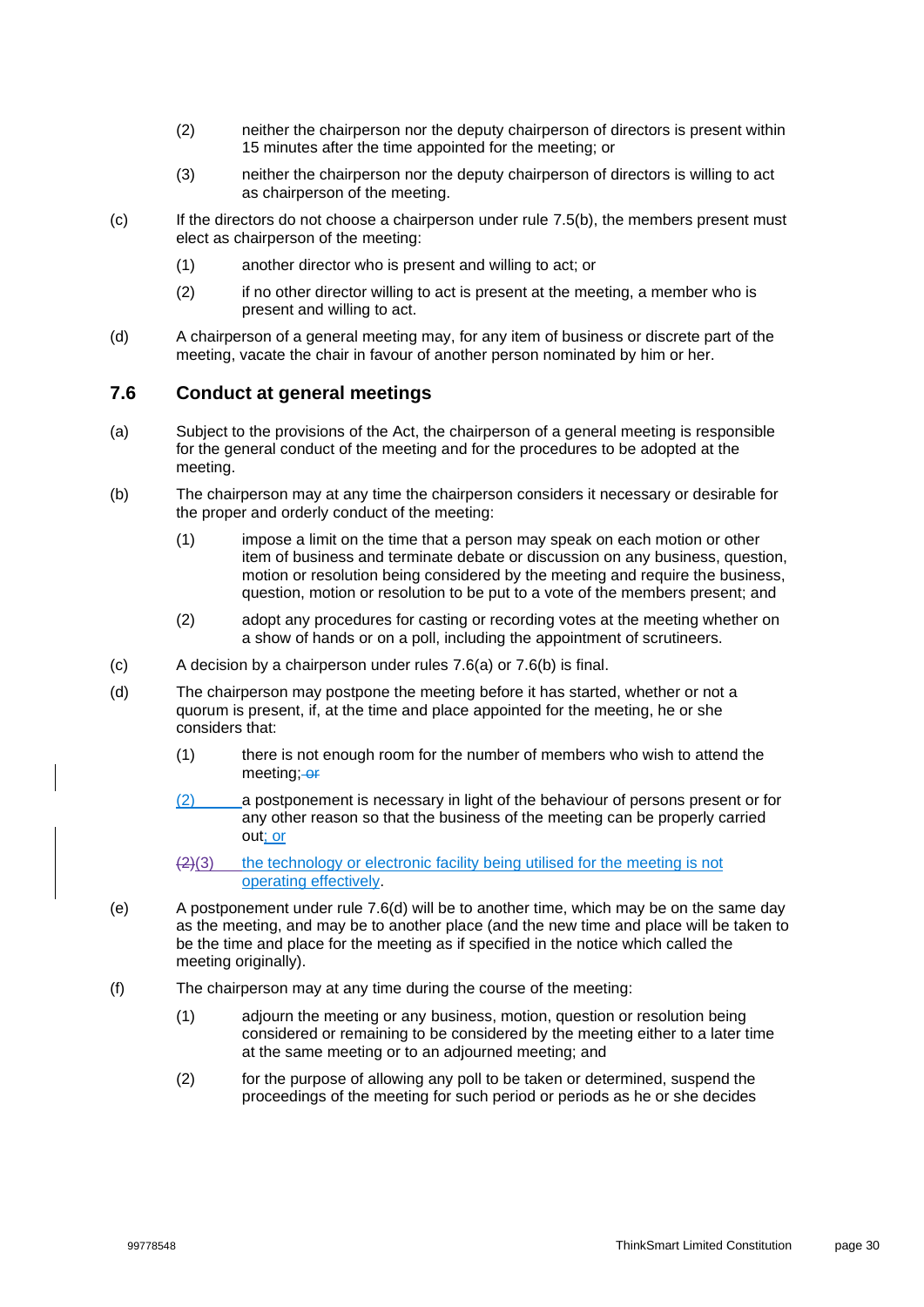without effecting an adjournment. No business may be transacted and no discussion may take place during any suspension of proceedings unless the chairperson otherwise allows.

- (g) The chairperson's rights under rules [7.6\(d\)](#page-33-3) and [7.6\(f\)](#page-33-4) are exclusive and, unless the chairperson requires otherwise, no vote may be taken or demanded by the members present concerning any postponement, adjournment or suspension of proceedings.
- (h) Only unfinished business may be transacted at a meeting resumed after an adjournment.
- (i) Where a meeting is postponed or adjourned under this rule [7.6,](#page-33-0) notice of the postponed or adjourned meeting must be given to the Exchange, but need not be given to any other person.
- (j) Where a meeting is postponed or adjourned, the directors may, by notice to the Exchange, postpone, cancel or change the place of the postponed or adjourned meeting.

#### **7.7 Decisions at general meetings**

- (a) Except where a resolution requires a special majority, questions arising at a general meeting must be decided by a majority of votes cast by the members present at the meeting. A decision made in this way is for all purposes a decision of the members.
- (b) If the votes are equal on a proposed resolution, the chairperson of the meeting has a casting vote, in addition to any deliberative vote.
- (c) A resolution put to the vote of a general meeting must be decided on a show of hands unless a poll is demanded:
	- (1) before the show of hands is taken;
	- (2) before the result of the show of hands is declared; or
	- (3) immediately after the result of the show of hands is declared.
- (d) A poll may be demanded by:
	- (1) the chairperson of the meeting;
	- (2) at least 5 members entitled to vote on the resolution; or
	- (3) members with at least 5% of the votes that may be cast on the resolution on a poll.
- (e) A demand for a poll does not prevent a general meeting continuing to transact any business except the question on which the poll is demanded.
- (f) Unless a poll is duly demanded, a declaration by the chairperson of a general meeting that a resolution has on a show of hands been carried or carried unanimously, or carried by a particular majority, or lost, and an entry to that effect in the book containing the minutes of the proceedings of the Company, is conclusive evidence of the fact without proof of the number or proportion of the votes recorded for or against the resolution.
- (g) If a poll is duly demanded at a general meeting, it must be taken in the way and either at once or after an interval or adjournment as the chairperson of the meeting directs. The result of the poll as declared by the chairperson is the resolution of the meeting at which the poll was demanded.
- (h) A poll cannot be demanded at a general meeting on the election of a chairperson of the meeting.
- (i) The demand for a poll may be withdrawn with the chairperson's consent.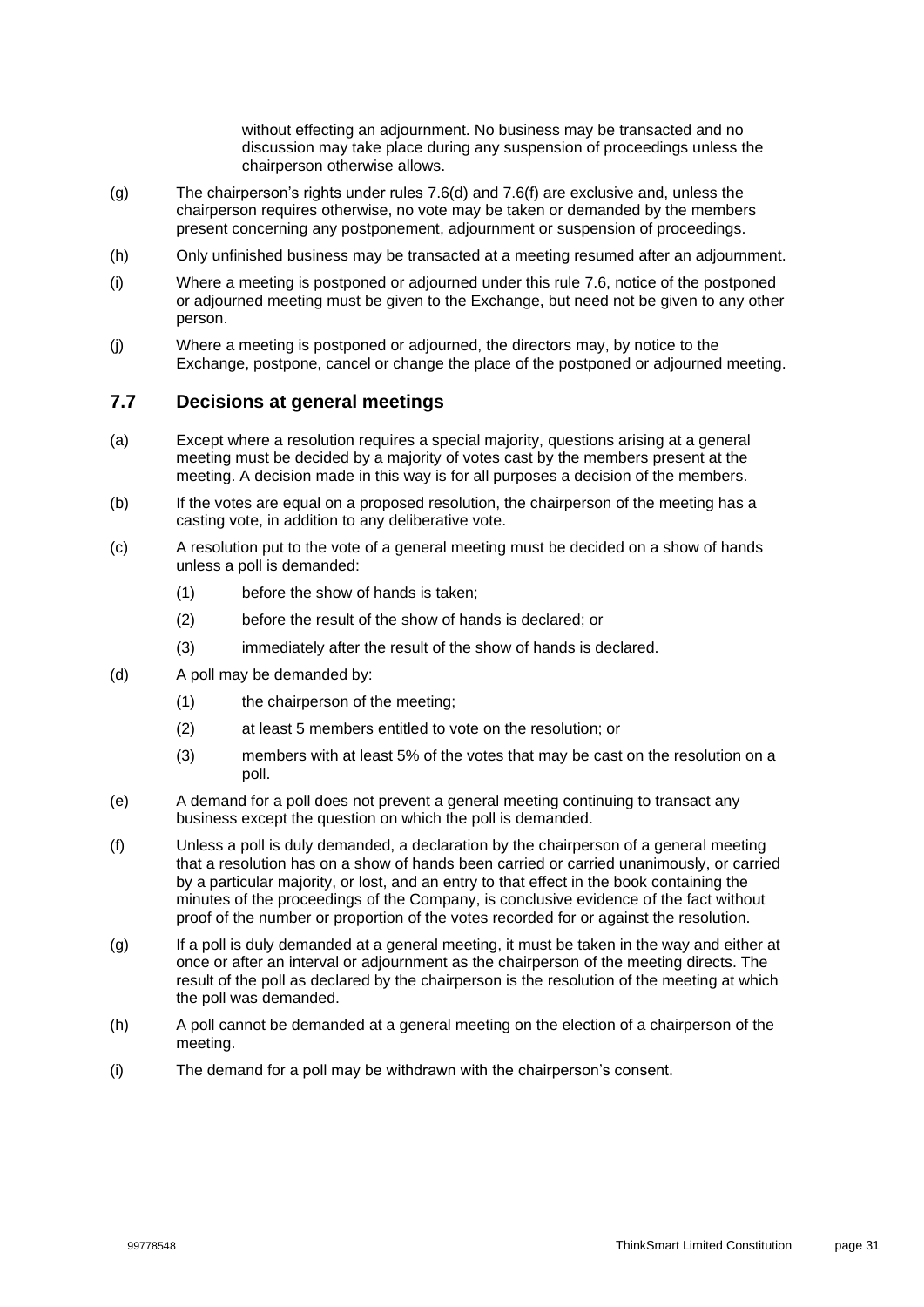### **7.8 Voting rights**

- (a) Subject to this constitution and to any rights or restrictions attached to any shares or class of shares, at a general meeting:
	- (1) on a show of hands, every member present has one vote; and
	- (2) on a poll, every member present has one vote for each share held as at the Record Time by the member entitling the member to vote, except for partly paid shares, each of which confers on a poll only the fraction of one vote which the amount paid (not credited) on the share bears to the total amounts paid and payable (excluding amounts credited) on the share. An amount paid in advance of a call is disregarded for this purpose.
- (b) If a person present at a general meeting represents personally or by proxy, attorney or Representative more than one member, on a show of hands the person is entitled to one vote only even though he or she represents more than one member.
- (c) A joint holder may vote at a meeting either personally or by proxy, attorney or Representative as if that person was the sole holder. If more than one joint holder tenders a vote in respect of the relevant shares, the vote of the holder named first in the register who tenders a vote, whether in person or by proxy, attorney or Representative, must be accepted to the exclusion of the votes of the other joint holders.
- (d) The parent or guardian of an infant member may vote at any general meeting upon such evidence being produced of the relationship or of the appointment of the guardian as the directors may require and any vote so tendered by a parent or guardian of an infant member must be accepted to the exclusion of the vote of the infant member.
- (e) A person entitled to a share because of a transmission event may vote at a general meeting in respect of that share in the same way as if that person were the registered holder of the share if, at least 48 hours before the meeting (or such shorter time as the directors determine), the directors:
	- (1) admitted that person's right to vote at that meeting in respect of the share; or
	- (2) were satisfied of that person's right to be registered as the holder of, or to transfer, the share.

Any vote duly tendered by that person must be accepted and the vote of the registered holder of those shares must not be counted.

- (f) Where a member holds a share on which a call or other amount payable to the Company has not been duly paid:
	- (1) that member is only entitled to be present at a general meeting and vote if that member holds, as at the Record Time, other shares on which no money is then due and payable; and
	- (2) on a poll, that member is not entitled to vote in respect of that share but may vote in respect of any shares that member holds, as at the Record Time, on which no money is then due and payable.
- (g) A member is not entitled to vote on a resolution if, under the Act or the Rules, the notice which called the meeting specified that:
	- (1) the member must not vote or must abstain from voting on the resolution; or
	- (2) a vote on the resolution by the member must be disregarded for any purposes.

If the member or a person acting as proxy, attorney or Representative of the member does tender a vote on that resolution, their vote must not be counted.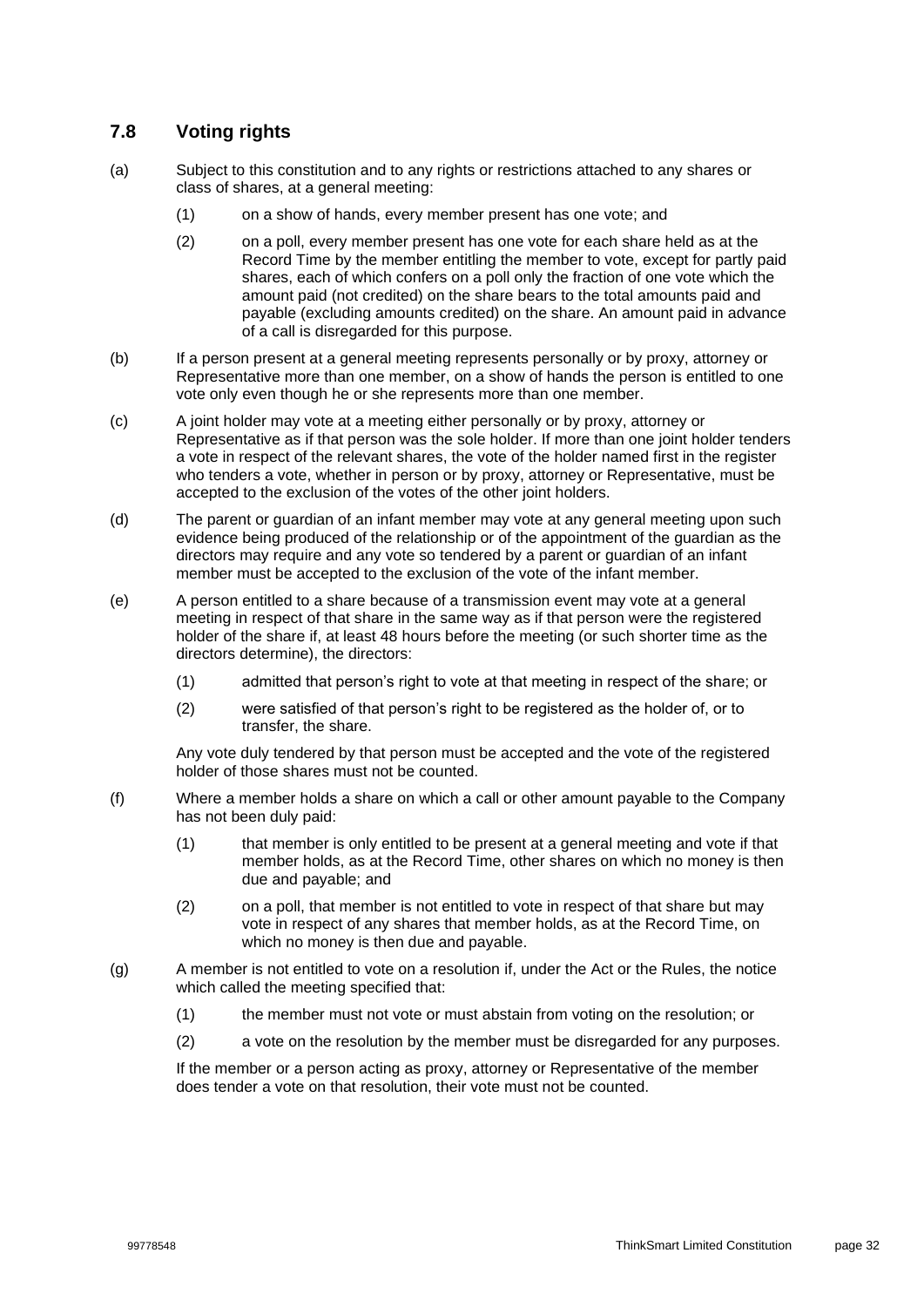- <span id="page-36-0"></span>(h) An objection to the validity of a vote tendered at a general meeting must be:
	- (1) raised before or immediately after the result of the vote is declared; and
	- (2) referred to the chairperson of the meeting, whose decision is final.
- (i) A vote tendered, but not disallowed by the chairperson of a meeting under rule [7.8\(h\),](#page-36-0) is valid for all purposes, even if it would not otherwise have been valid.
- (j) The chairperson may decide any difficulty or dispute which arises as to the number of votes which may be cast by or on behalf of any member and the decision of the chairperson is final.

### <span id="page-36-1"></span>**7.9 Representation at general meetings**

- (a) Subject to this constitution, each member entitled to vote at a general meeting may vote:
	- (1) in person or, where a member is a body corporate, by its Representative;
	- (2) by not more than 2 proxies; or
	- (3) by not more than 2 attorneys.
- (b) A proxy, attorney or Representative may, but need not, be a member of the Company.
- (c) An instrument appointing a proxy is valid if it is in accordance with the Act or in any form approved by the directors.
- (d) For the purposes of this rule [7.9](#page-36-1) a proxy appointment received at an electronic address specified in the notice of general meeting for the receipt of proxy appointment or otherwise received by the Company in accordance with the Act is taken to have been signed or executed if the appointment:
	- (1) includes or is accompanied by a personal identification code allocated by the Company to the member making the appointment;
	- (2) has been authorised by the member in another manner approved by the directors and specified in or with the notice of meeting; or
	- (3) is otherwise authenticated in accordance with the Act.
- (e) A vote given in accordance with an instrument appointing a proxy or attorney is valid despite the transfer of the share in respect of which the instrument was given if the transfer is not registered by the time at which the instrument appointing the proxy or attorney is required to be received under rule [7.9\(j\).](#page-37-0)
- (f) Unless the instrument or resolution appointing a proxy, attorney or Representative provides differently, the proxy, attorney or Representative has the same rights to speak, demand a poll, join in demanding a poll or act generally at the meeting as the member would have had if the member was present.
- <span id="page-36-3"></span>(g) Unless otherwise provided in the appointment of a proxy, attorney or Representative, an appointment will be taken to confer authority:
	- (1) even though the instrument may refer to specific resolutions and may direct the proxy, attorney or Representative how to vote on those resolutions, to do any of the acts specified in rule [7.9\(h\);](#page-36-2) and
	- (2) even though the instrument may refer to a specific meeting to be held at a specified time or placevenue, where the meeting is rescheduled or adjourned to another time or changed to another placevenue, to attend and vote at the rescheduled or adjourned meeting or at the new placevenue.
- <span id="page-36-2"></span>(h) The acts referred to in rule  $7.9(q)(1)$  are: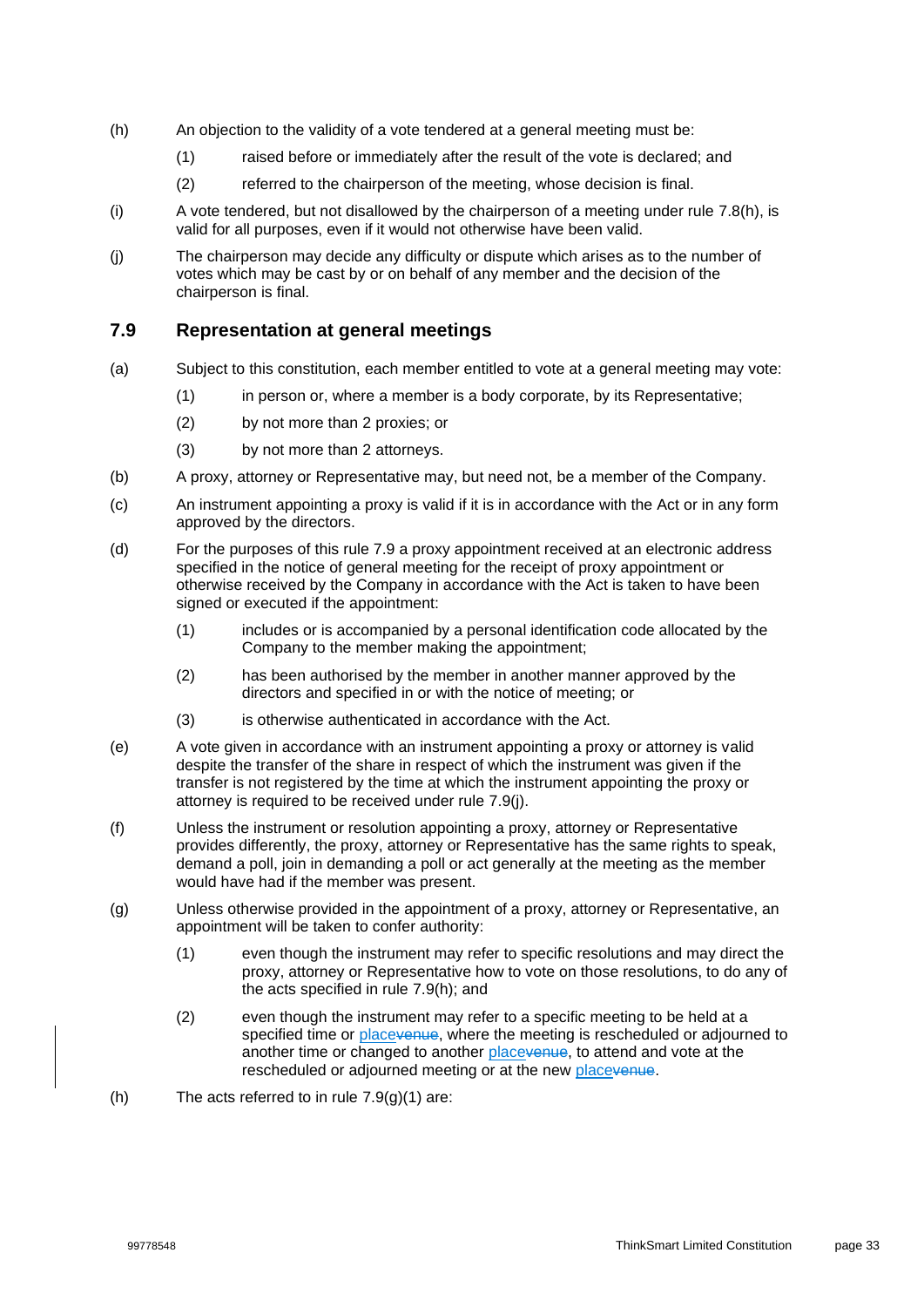- (1) to vote on any amendment moved to the proposed resolutions and on any motion that the proposed resolutions not be put or any similar motion;
- (2) to vote on any procedural motion, including any motion to elect the chairperson, to vacate the chair or to adjourn the meeting; and
- (3) to act generally at the meeting.
- (i) A proxy form issued by the Company must allow for the insertion of the name of the person to be primarily appointed as proxy and may provide that, in circumstances and on conditions specified in the form that are not inconsistent with this constitution, the chairperson of the relevant meeting (or another person specified in the form) is appointed as proxy.
- <span id="page-37-0"></span>(j) A proxy or attorney may not vote at a general meeting or adjourned meeting or on a poll unless the instrument appointing the proxy or attorney, and the authority under which the instrument is signed or a certified copy of the authority, are received by the Company at least 48 hours (or, in the case of an adjournment or postponement of a meeting, including an adjourned meeting, any lesser time that the directors or the chairperson of the meeting decides) before the time for holding the meeting or adjourned meeting or taking the poll, as applicable. A document is received by the Company under this rule [7.9\(j\)](#page-37-0) when it is received in accordance with the Act, and to the extent permitted by the Act, if the document is produced or the transmission of the document is otherwise verified to the Company in the way specified in the notice of meeting.
- <span id="page-37-1"></span>(k) The Company is entitled to clarify with a member any instruction on any appointment of proxy or attorney which is received by the Company within a period referred to in rule [7.9\(j\)](#page-37-0) by written or verbal communication. The Company, at its discretion, is entitled to amend the contents of any appointment of proxy or attorney to reflect any clarification in instruction and the member at that time is taken to have appointed the Company as its attorney for this purpose.
- (l) The appointment of a proxy or attorney is not revoked by the appointor attending and taking part in the general meeting, but if the appointor votes on a resolution, the proxy or attorney is not entitled to vote, and must not vote, as the appointor's proxy or attorney on the resolution.
- (m) Where a member appoints 2 proxies or attorneys to vote at the same general meeting:
	- (1) if the appointment does not specify the proportion or number of the member's votes each proxy or attorney may exercise, each proxy or attorney may exercise half the member's votes;
	- (2) on a show of hands, neither proxy or attorney may vote if more than one proxy or attorney attends; and
	- (3) on a poll, each proxy or attorney may only exercise votes in respect of those shares or voting rights the proxy or attorney represents.
- (n) Unless written notice of the matter has been received at the Company's registered office (or at another place specified for lodging an appointment of a proxy or attorney for the meeting) at least 48 hours (or, in the case of an adjournment or postponement of a meeting, any lesser time that the directors or the chairperson of the meeting decide) before the time for holding a meeting, adjourned meeting or poll, a vote cast by a proxy or attorney is valid even if, before the vote is cast:
	- (1) a transmission event occurs to the member;
	- (2) the member revokes the appointment of the proxy or attorney or revokes the authority under which a third party appointed the proxy or attorney; or
	- $(3)$  the member has issued a clarifying instructions under rule [7.9\(k\).](#page-37-1)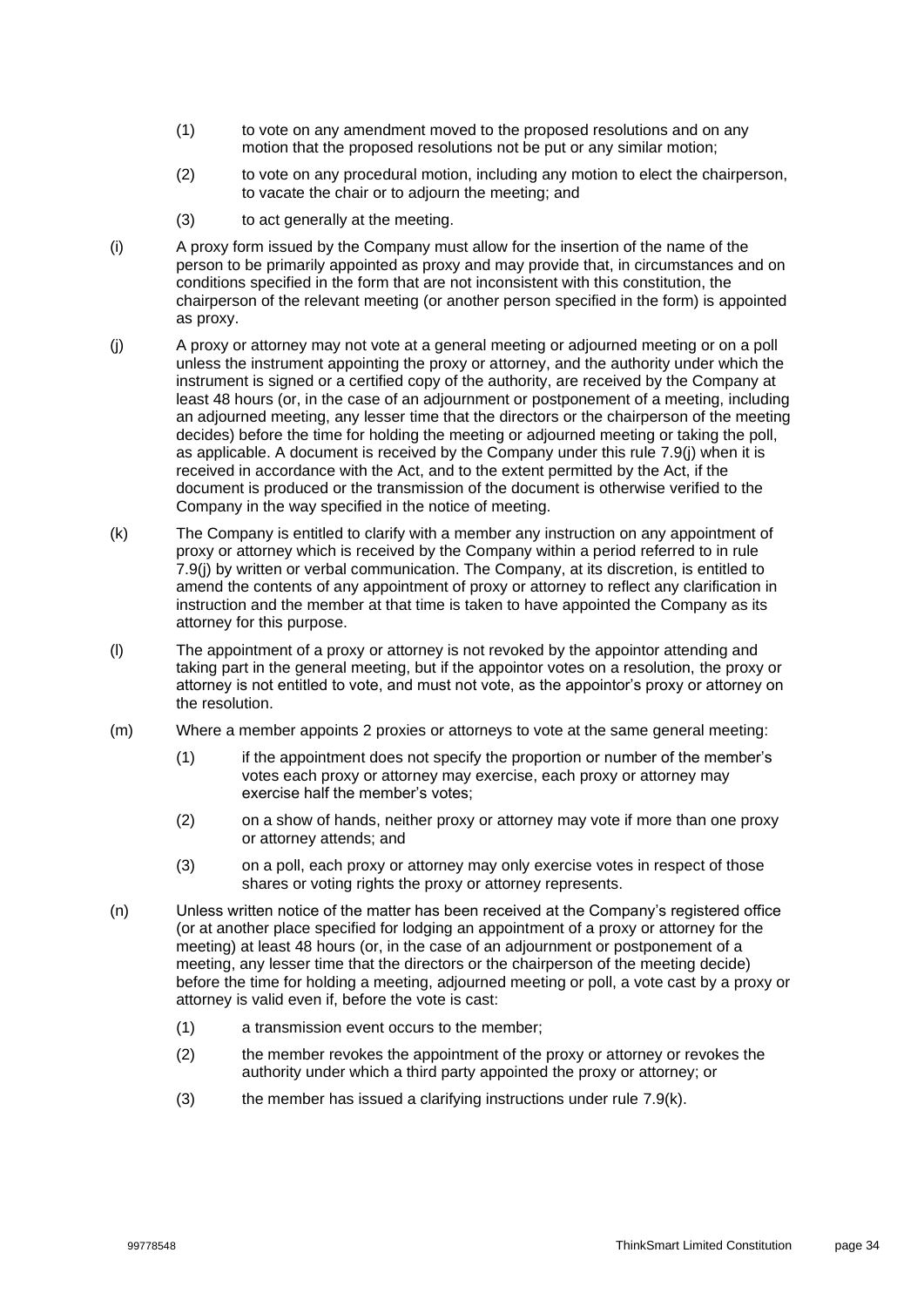- (o) Where authority is given to a proxy, attorney or Representative concerning a meeting to be held on or before a specified date or at a specified place and that meeting is postponed to a later date or the meeting place is changed, the authority is taken to include authority to act at the rescheduled meeting unless the member granting the authority gives the Company notice to the contrary under rule [7.9\(j\).](#page-37-0)
- <span id="page-38-2"></span>(p) The chairperson of a meeting may:
	- (1) permit a person claiming to be a Representative to exercise the powers of a Representative, even if the person is unable to establish to the chairperson's satisfaction that he or she has been validly appointed; or
	- (2) permit the person to exercise those powers on the condition that, if required by the Company, he or she produce evidence of the appointment within the time set by the chairperson.
- <span id="page-38-3"></span>(q) The chairperson of a meeting may require a person acting as a proxy, attorney or Representative to establish to the chairperson's satisfaction that the person is the person duly appointed to act. If the person fails to satisfy the requirement, the chairperson may exclude the person from attending or voting at the meeting.
- (r) The chairperson may delegate his or her powers under rules [7.9\(p\)](#page-38-2) and [7.9\(q\)](#page-38-3) to any person.

### 8 Directors

### **8.1 Appointment and retirement of directors**

- <span id="page-38-1"></span>(a) The minimum number of directors is 3. The maximum number of directors is to be fixed by the directors, but may not be more than 12 unless the Company in general meeting resolves otherwise. The directors must not determine a maximum which is less than the number of directors in office at the time the determination takes effect.
- <span id="page-38-0"></span>(b) The directors may appoint any individual to be a director, either as an addition to the existing directors or to fill a casual vacancy, but so that the total number of directors does not exceed the maximum number fixed under this constitution.
- <span id="page-38-4"></span>(c) A director appointed by the directors under rule [8.1\(b\),](#page-38-0) who is not a managing director, holds office until the conclusion of the next AGM following his or her appointment.
- <span id="page-38-5"></span>(d) At every AGM, after excluding:
	- (1) a director who is a managing director; and
	- (2) a director appointed by the directors under rule [8.1\(b\)](#page-38-0) and standing for election,

one-third of the remaining directors (rounded down to the nearest whole number) must retire from office.

- (e) No director who is not the managing director may hold office without re-election beyond the third AGM following the meeting at which the director was last elected or re-elected.
- (f) If there is more than one managing director, only one of them, nominated by the directors, is entitled not to be subject to vacation of office under rule [8.1\(c\)](#page-38-4) or retirement under rule [8.1\(d\).](#page-38-5)
- (g) The directors to retire under rule [8.1\(d\)](#page-38-5) are those directors who wish to retire and not offer themselves for re-election and, so far as is necessary to obtain the number required, those who have been longest in office since their last election or appointment. As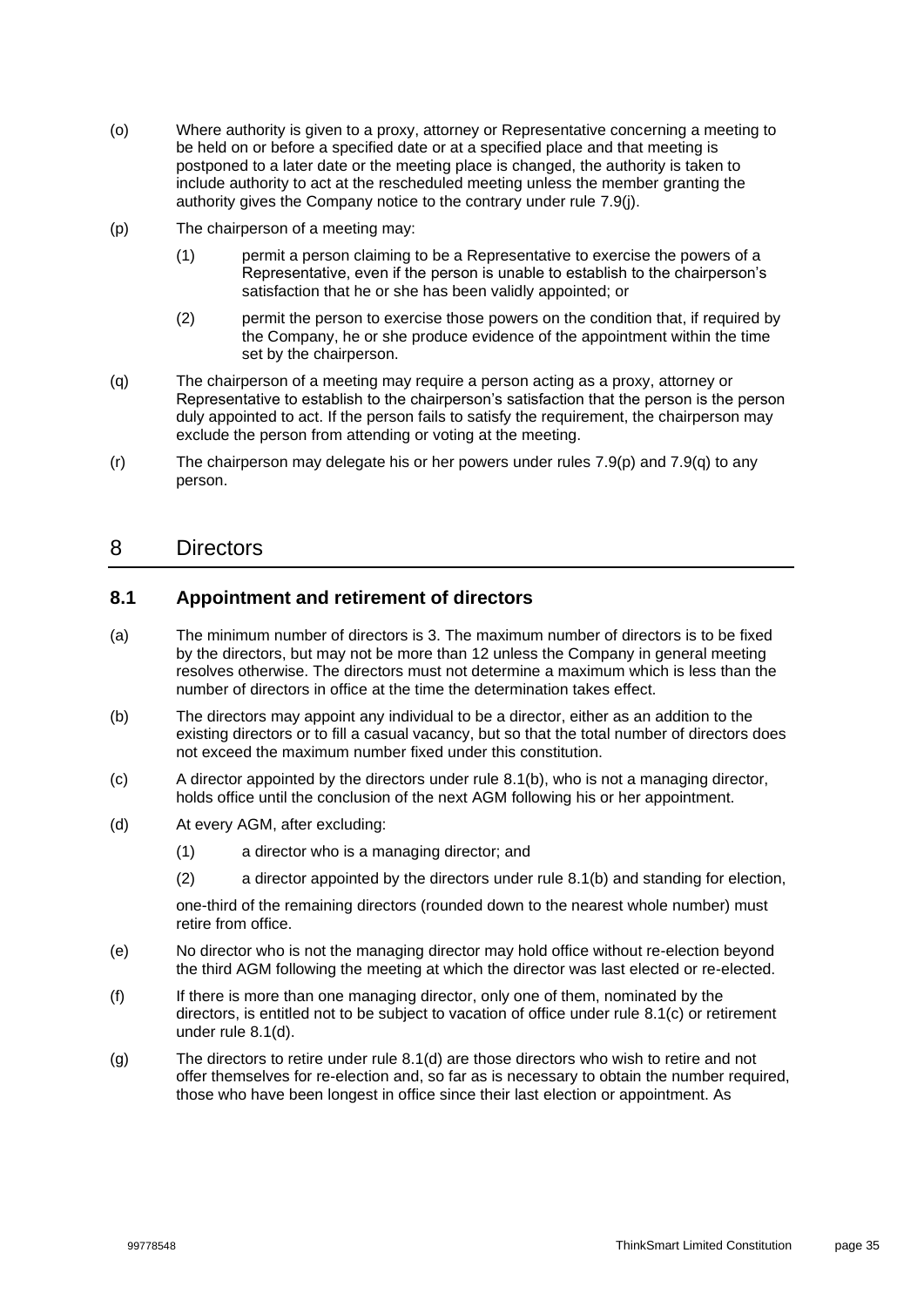between directors who were last elected or appointed on the same day, those to retire must, unless they can agree among themselves, be decided by lot.

- (h) The directors to retire under rule [8.1\(d\)](#page-38-5) (both as to number and identity) is decided having regard to the composition of the board of directors at the date of the notice calling the AGM. A director is not required to retire and is not relieved from retiring because of a change in the number or identity of the directors after the date of the notice but before the meeting closes.
- <span id="page-39-0"></span>(i) The Company may by resolution at an AGM fill an office vacated by a director under rules [8.1\(c\)](#page-38-4) or [8.1\(d\)](#page-38-5) by electing or re-electing an eligible person to that office.
- (j) Subject to the Rules, if the office vacated by a director retiring from office under rule [8.1\(d\)](#page-38-5) is not filled by a resolution of the Company under rule [8.1\(i\),](#page-39-0) that director (if offering himself or herself for re-election) is to be taken as having been re-elected to that office unless:
	- (1) it is expressly resolved not to fill the vacated office; or
	- (2) a resolution for the re-election of that director is put and lost.
- (k) The retirement of a director from office under this constitution and the re-election of a director or the election of another person to that office (as the case may be) takes effect at the conclusion of the meeting at which the retirement and re-election or election occur.
- (l) A person is eligible for election to the office of a director at a general meeting only if:
	- (1) the person is in office as a director immediately before that meeting;
	- (2) the person has been nominated by the directors for election at that meeting;
	- (3) where the person is a member, he or she has at least 60 business days but no more than 90 business days before the meeting, given the Company a notice signed by him or her stating the member's desire to be a candidate for election at that meeting; or
	- (4) where the person is not a member, a member intending to nominate the person for election at that meeting has, at least 60 business days but no more than 90 business days before the meeting, given the Company a notice signed by the member stating the member's intention to nominate the person for election, and a notice signed by the person stating his or her consent to the nomination.
- (m) A partner, employer or employee of an auditor of the Company may not be appointed or elected as a director.

### **8.2 Vacating office**

In addition to the circumstances prescribed by the Act and this constitution, the office of a director becomes vacant if the director:

- (a) becomes of unsound mind or a person who is, or whose estate is, liable to be dealt with in any way under the law relating to mental health;
- (b) becomes bankrupt or insolvent or makes any arrangement or composition with his or her creditors generally;
- (c) is convicted on indictment of an offence and the directors do not within one month after that conviction resolve to confirm the director's appointment or election (as the case may be) to the office of director;
- (d) fails to attend meetings of the directors for more than 3 consecutive months without leave of absence from the directors and a majority of the other directors have not, within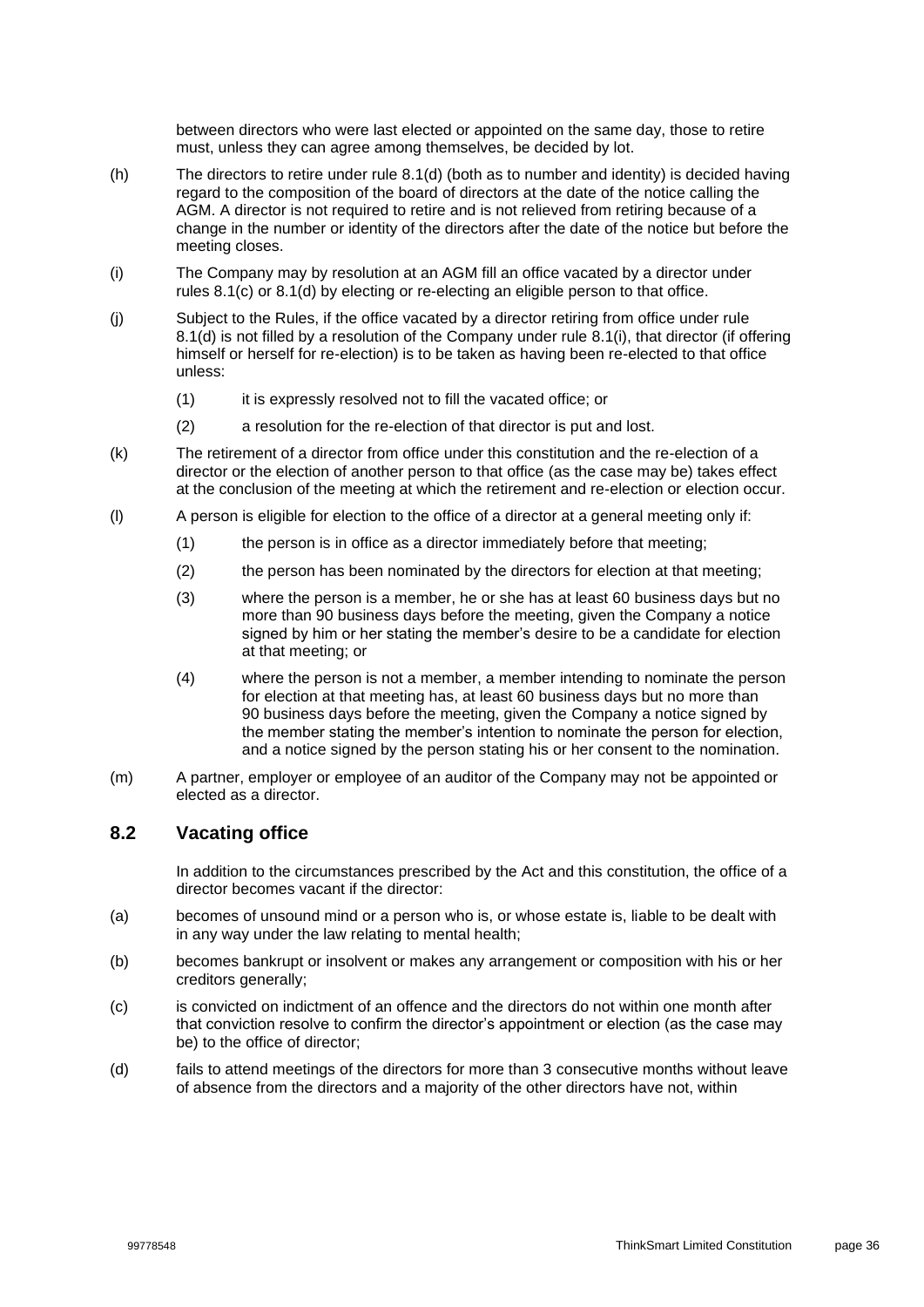14 days of having been given a notice by the Company secretary giving details of the absence, resolved that leave of absence be granted; or

(e) resigns by written notice to the Company.

### **8.3 Remuneration**

- <span id="page-40-0"></span>(a) Each director is entitled to such remuneration from the Company for his or her services as a director or as the directors decide but the total amount provided to all directors for their services as directors must not exceed in aggregate in any financial year the amount fixed by the Company in general meeting.
- (b) When calculating a director's remuneration for the purposes of rule [8.3\(a\),](#page-40-0) disregard any amount paid by the Company or related body corporate:
	- (1) to a superannuation, retirement or pension fund for a director so that the Company is not liable to pay the superannuation guarantee charge or similar statutory charge; or
	- (2) for any insurance premium paid or agreed to be paid for a director under rule [10.5.](#page-48-0)
- (c) Remuneration under rule [8.3\(a\)](#page-40-0) may be provided in such manner that the directors decide, including by way of non cash benefit, such as a contribution to a superannuation fund.
- (d) The remuneration is taken to accrue from day to day.
- (e) The remuneration of a director (who is not a managing director or an executive director) must not include a commission on, or a percentage of, profits or operating revenue.
- (f) The directors are entitled to be paid all travelling and other expenses they incur in attending to the Company's affairs, including attending and returning from general meetings of the Company or meetings of the directors or of committees of the directors.
- <span id="page-40-1"></span>(g) If a director, with the concurrence of the directors, performs extra services or makes any special exertions for the benefit of the Company, the directors may cause that director to be paid out of the funds of the Company such special and additional remuneration as the directors decide is appropriate having regard to the value to the Company of the extra services or special exertions. Any amount paid will form part of the aggregate remuneration permitted under rule [8.3\(a\).](#page-40-0)
- (h) If a director is also an officer of the Company or of a related body corporate in a capacity other than director, any remuneration that director may receive for acting as that officer may be either in addition to or instead of that director's remuneration under rule [8.3\(a\).](#page-40-0)
- (i) The directors may:
	- (1) at any time after a director dies or ceases to hold office as a director for any other reason, pay or provide to the director or a legal personal representative, spouse, relative or dependant of the director, in addition to the remuneration of that director under rule [8.3\(a\),](#page-40-0) a pension or benefit for past services rendered by that director; and
	- (2) cause the Company to enter into a contract with the director or a legal personal representative, spouse, relative or dependant of the director to give effect to such a payment or provide for such a benefit.
- (j) The directors may establish or support, or assist in the establishment or support, of funds and trusts to provide pension, retirement, superannuation or similar payments or benefits to or in respect of the directors or former directors and grant pensions and allowances to those persons or their dependants either by periodic payment or a lump sum.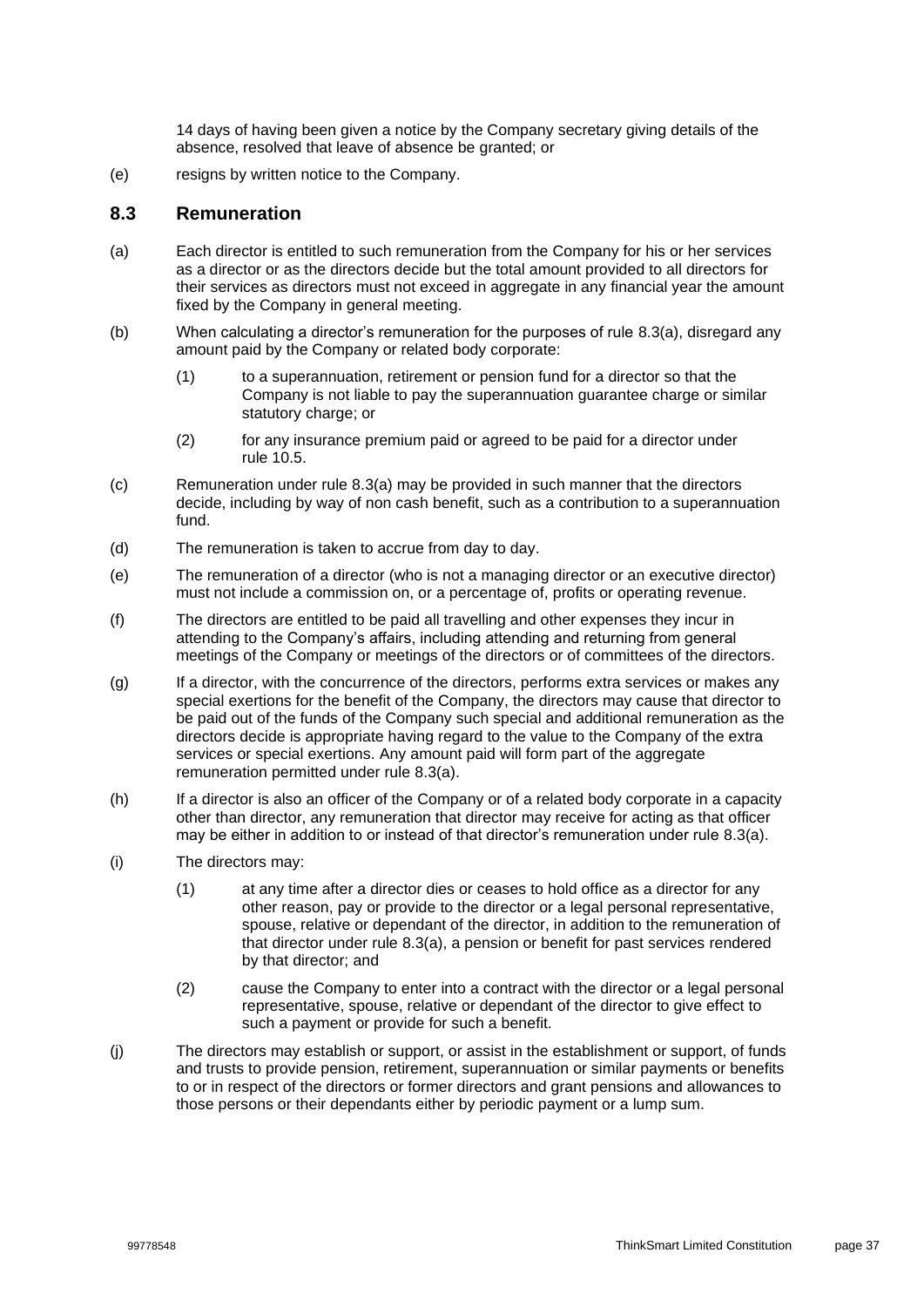### **8.4 Director need not be a member**

- (a) A director is not required to hold any shares in the Company to qualify for appointment.
- (b) A director is entitled to attend and speak at general meetings and at meetings of the holders of a class of shares, even if he or she is not a member or a holder of shares in the relevant class.

### **8.5 Directors may contract with the Company and hold other offices**

- <span id="page-41-0"></span>(a) The directors may make regulations requiring the disclosure of interests that a director, and any person deemed by the directors to be related to or associated with the director, may have in any matter concerning the Company or a related body corporate. Any regulations made under this constitution bind all directors.
- (b) No act, transaction, agreement, instrument, resolution or other thing is invalid or voidable only because a person fails to comply with any regulation made under rule [8.5\(a\).](#page-41-0)
- (c) A director is not disqualified from contracting or entering into an arrangement with the Company as vendor, purchaser or in another capacity, merely because the director holds office as a director or because of the fiduciary obligations arising from that office.
- (d) A contract or arrangement entered into by or on behalf of the Company in which a director is in any way interested is not invalid or voidable merely because the director holds office as a director or because of the fiduciary obligations arising from that office.
- (e) A director who is interested in any arrangement involving the Company is not liable to account to the Company for any profit realised under the arrangement merely because the director holds office as a director or because of the fiduciary obligations arising from that office, provided that the director complies with the disclosure requirements applicable to the director under rule [8.5\(a\)](#page-41-0) and under the Act regarding that interest.
- (f) A director may hold any other office or position (except auditor) in the Company or any related body corporate in conjunction with his or her directorship and may be appointed to that office or position on terms (including remuneration and tenure) the directors decide.
- (g) A director may be or become a director or other officer of, or interested in, any related body corporate or any other body corporate associated with the Company, and need not account to the Company for any remuneration or other benefits the director receives as a director or officer of, or from having an interest in, that body corporate.
- (h) A director who has an interest in a matter that is being considered at a meeting of directors may, despite that interest, vote, be present and be counted in a quorum at the meeting, unless that is prohibited by the Act. No act, transaction, agreement, instrument, resolution or other thing is invalid or voidable only because a director fails to comply with that prohibition.
- (i) The directors may exercise the voting rights given by shares in any corporation held or owned by the Company in any way the directors decide. This includes voting for any resolution appointing a director as a director or other officer of that corporation or voting for the payment of remuneration to the directors or other officers of that corporation. A director may, if the law permits, vote for the exercise of those voting rights even though he or she is, or may be about to be appointed, a director or other officer of that other corporation and, in that capacity, may be interested in the exercise of those voting rights.
- (j) A director who is interested in any contract or arrangement may, despite that interest, witness the fixing of the Seal to any document evidencing or otherwise connected with that contract or arrangement.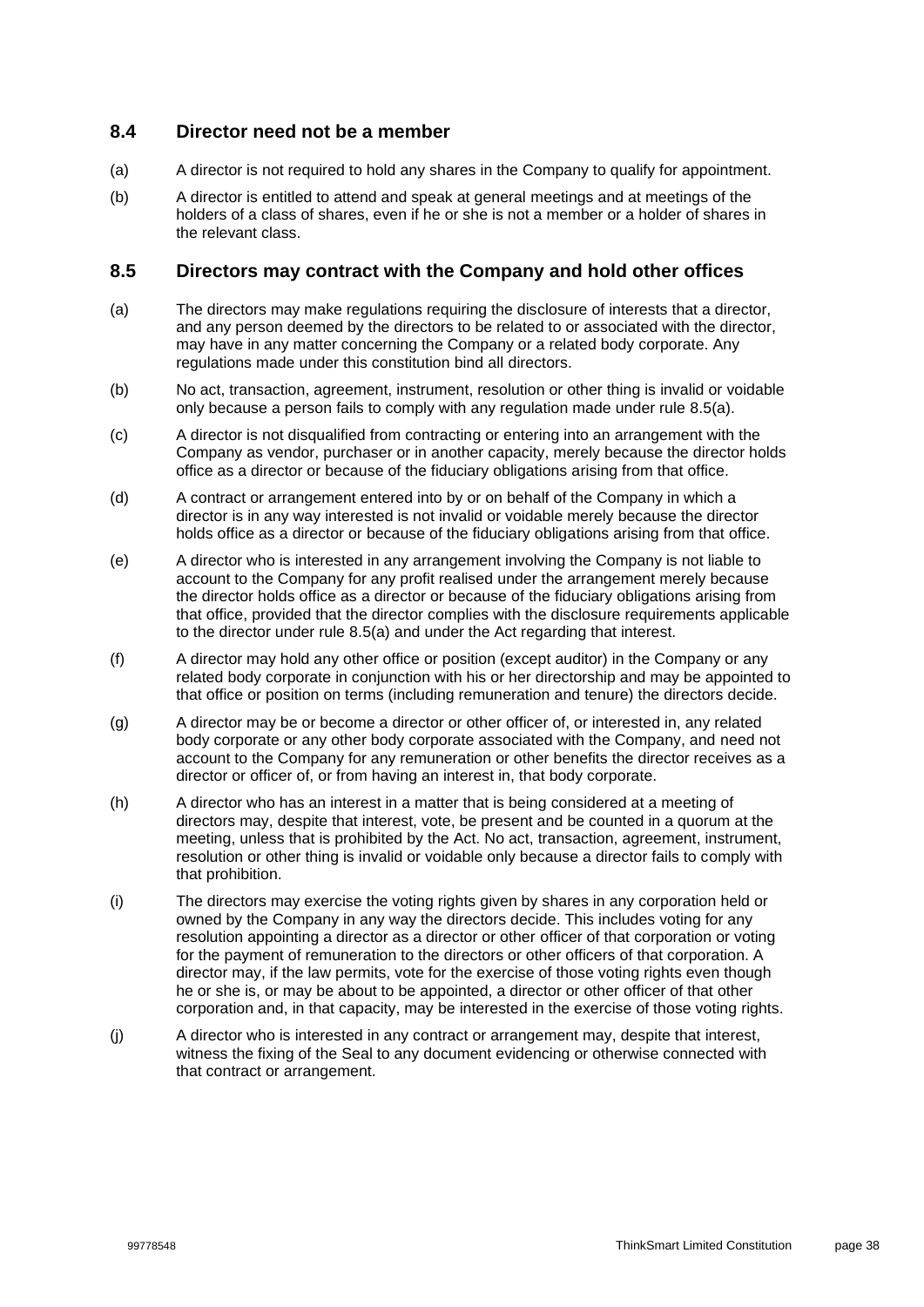### <span id="page-42-0"></span>**8.6 Powers and duties of directors**

- <span id="page-42-1"></span>(a) The directors are responsible for managing the business of the Company and may exercise all powers and do all things that are within the Company's power and are not expressly required by the Act or this constitution to be exercised by the Company in a general meeting.
- (b) The directors may exercise all the powers of the Company:
	- (1) to borrow or raise money in any other way;
	- (2) to charge any of the Company's property or business or any of its uncalled capital; and
	- (3) to issue debentures or give any security for a debt, liability or obligation of the Company or of any other person.
- (c) Debentures or other securities may be issued on the terms and at prices decided by the directors, including bearing interest or not, with rights to subscribe for, or exchange into, shares or other securities in the Company or a related body corporate or with special privileges as to redemption, participating in share issues, attending and voting at general meetings and appointing directors.
- (d) The directors may decide how cheques, promissory notes, banker's drafts, bills of exchange or other negotiable instruments must be signed, drawn, accepted, endorsed or otherwise executed, as applicable, by or on behalf of the Company.
- (e) The directors may:
	- (1) appoint or employ any person as an officer, agent or attorney of the Company for the purposes, with the powers, discretions and duties (including powers, discretions and duties vested in or exercisable by the directors), for any period and on any other conditions they decide;
	- (2) authorise an officer, agent or attorney to delegate any of the powers, discretions and duties vested in the officer, agent or attorney; and
	- (3) remove or dismiss any officer, agent or attorney of the Company at any time, with or without cause.
- (f) A power of attorney may contain any provisions for the protection and convenience of the attorney or persons dealing with the attorney that the directors decide.
- (g) Nothing in this rule [8.6](#page-42-0) limits the general nature of rule [8.6\(a\).](#page-42-1)

### **8.7 Proceedings of directors**

- (a) The directors may meet together to attend to business and adjourn and otherwise regulate their meetings as they decide.
- (b) The contemporaneous linking together by telephone or other electronic means of a sufficient number of directors to constitute a quorum, constitutes a meeting of the directors. All the provisions in this constitution relating to meetings of the directors apply, as far as they can and with any necessary changes, to meetings of the directors by telephone or other electronic means.
- (c) A meeting by telephone or other electronic means is to be taken to be held at the place where the chairperson of the meeting is or at such other place the chairperson of the meeting decides on, as long as at least one of the directors involved was at that place for the duration of the meeting.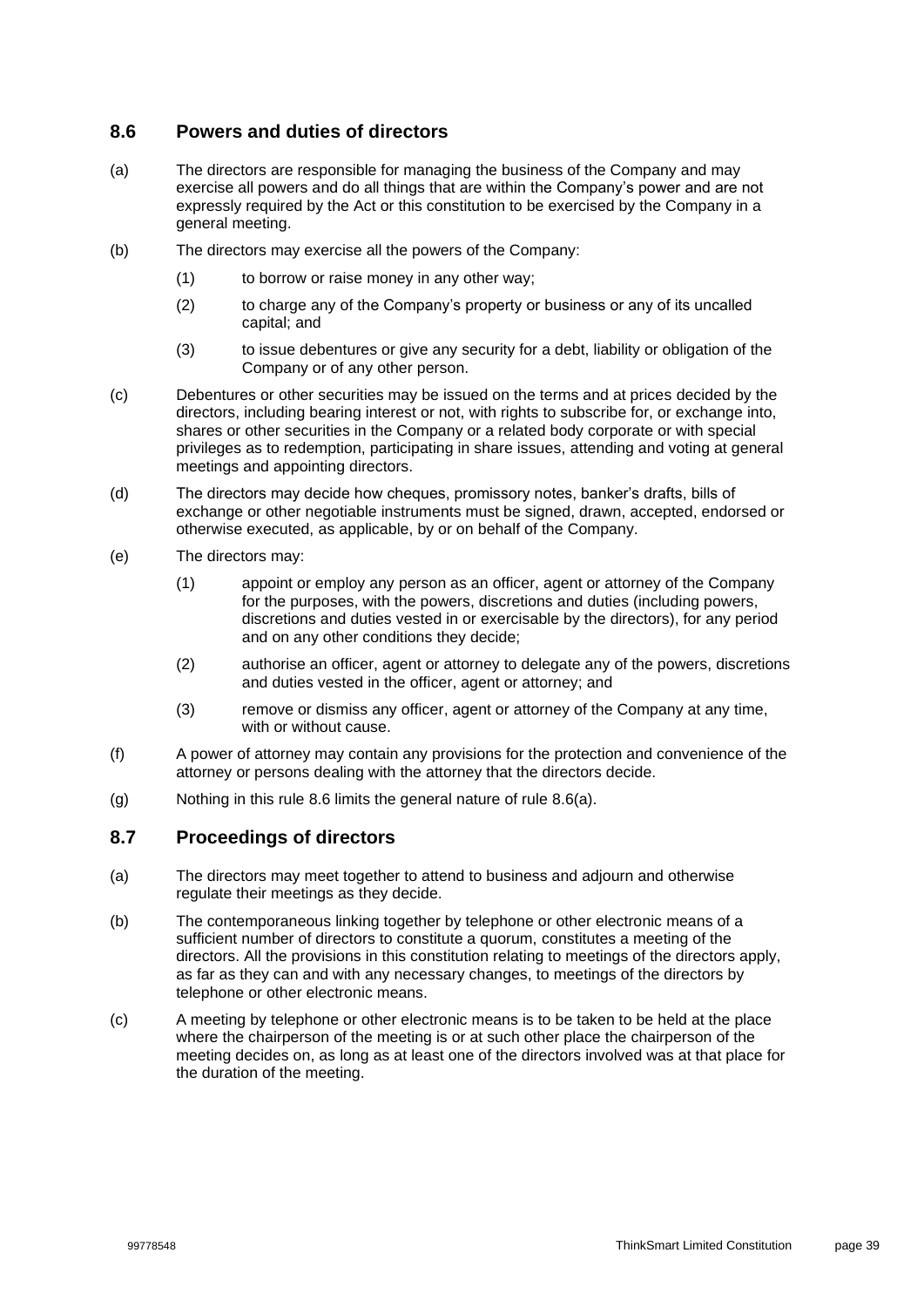- (d) A director taking part in a meeting by telephone or other electronic means is to be taken to be present in person at the meeting.
- (e) If, before or during the meeting, any technical difficulty occurs whereby one or more directors cease to participate, the chairperson may adjourn the meeting until the difficulty is remedied or may, where a quorum of directors remains present, continue with the meeting.

### **8.8 Calling meetings of directors**

- (a) A director may, whenever the director thinks fit, call a meeting of the directors.
- (b) A secretary must, if requested by a director, call a meeting of the directors.

### **8.9 Notice of meetings of directors**

- (a) Notice of a meeting of directors must be given to each person who is at the time the notice is given:
	- (1) a director, except a director on leave of absence approved by the directors; or
	- (2) an alternate director appointed under rule [8.14](#page-45-0) by a director on leave of absence approved by the directors.
- (b) A notice of a meeting of directors:
	- (1) must specify the time and place of the meeting;
	- (2) need not state the nature of the business to be transacted at the meeting;
	- (3) may, if necessary, be given immediately before the meeting;
	- (4) may be given in person or by post or by telephone, fax or other electronic means; and
	- (5) will be taken to have been given to an alternate director if it is given to the director who appointed that alternate director.
- (c) A director or alternate director may waive notice of a meeting of directors by giving notice to that effect in person or by post or by telephone, fax or other electronic means.
- (d) Failure to give a director or alternate director notice of a meeting of directors does not invalidate anything done or any resolution passed at the meeting if:
	- (1) the failure occurred by accident or inadvertent error; or
	- (2) the director or alternate director attended the meeting or waived notice of the meeting (whether before or after the meeting).
- (e) A person who attends a meeting of directors waives any objection that person may have to a failure to give notice of the meeting.

### **8.10 Quorum at meetings of directors**

- (a) No business may be transacted at a meeting of directors unless a quorum of directors is present at the time the business is dealt with.
- (b) Unless the directors decide differently, 2 directors constitute a quorum.
- (c) If there is a vacancy in the office of a director, the remaining directors may act. But, if their number is not sufficient to constitute a quorum, they may act only in an emergency or to increase the number of directors to a number sufficient to constitute a quorum or to call a general meeting of the Company.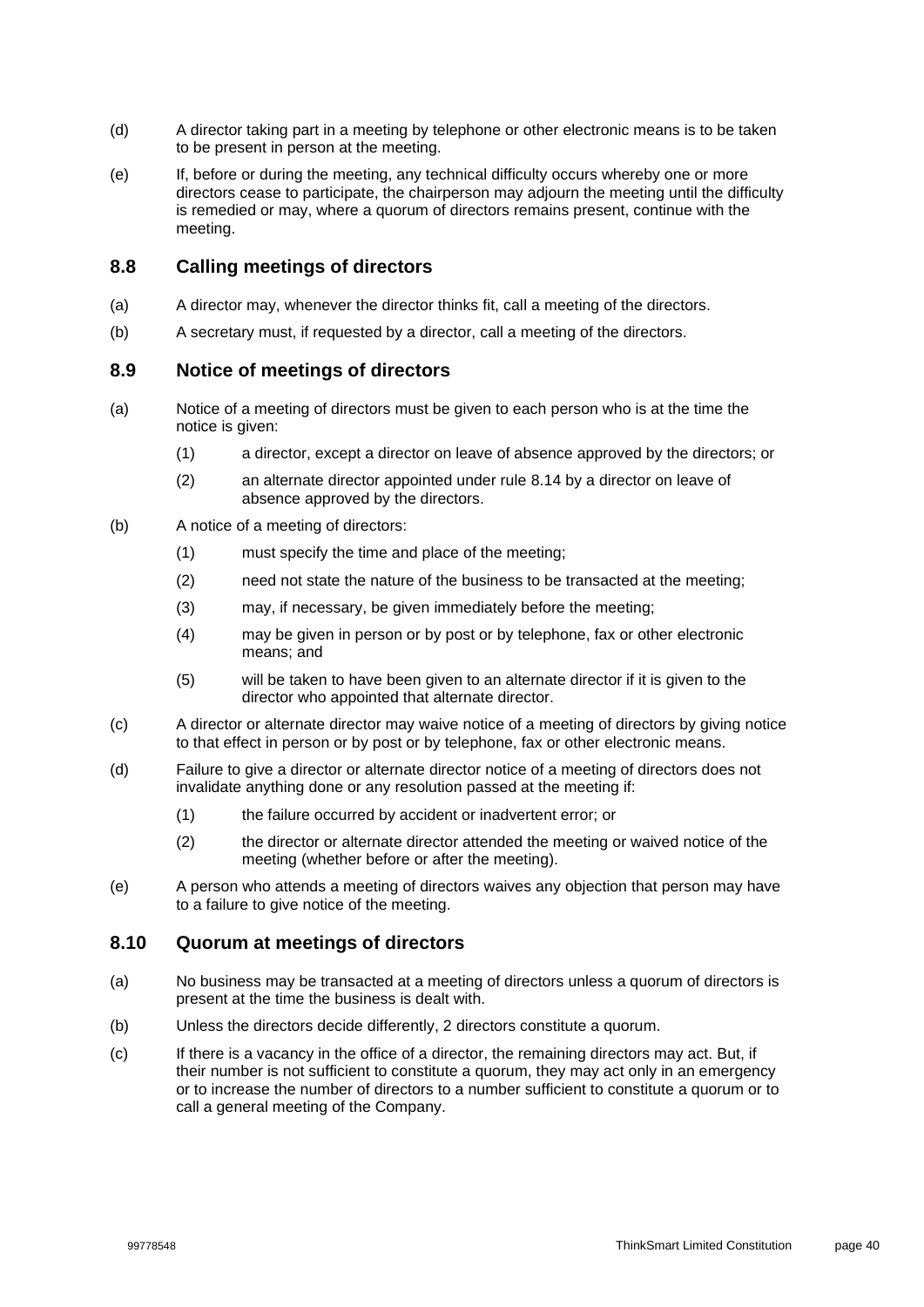### **8.11 Chairperson and deputy chairperson of directors**

- (a) The directors may elect a director to the office of chairperson of directors and may elect one or more directors to the office of deputy chairperson of directors. The directors may decide the period for which those offices will be held.
- (b) The office of chairperson of directors or deputy chairperson of directors may, if the directors so resolve, be treated as an extra service or special exertion performed by the director holding that office for the purposes of rule [8.3\(g\).](#page-40-1)
- (c) The chairperson of directors is entitled (if present within 10 minutes after the time appointed for the meeting and willing to act) to preside as chairperson at a meeting of directors.
- (d) If at a meeting of directors:
	- (1) there is no chairperson of directors;
	- (2) the chairperson of directors is not present within 10 minutes after the time appointed for the holding of the meeting; or
	- (3) the chairperson of directors is present within that time but is not willing or declines to act as chairperson of the meeting,

the deputy chairperson if any, if then present and willing to act, is entitled to be chairperson of the meeting or if the deputy chairperson is not present or is unwilling or declines to act as chairperson of the meeting, the directors present must elect one of themselves to chair the meeting.

### **8.12 Decisions of directors**

- (a) The directors, at a meeting at which a quorum is present, may exercise any authorities, powers and discretions vested in or exercisable by the directors under this constitution.
- (b) Questions arising at a meeting of directors must be decided by a majority of votes cast by the directors present entitled to vote on the matter.
- (c) Subject to rule [8.12\(d\),](#page-44-0) if the votes are equal on a proposed resolution, the chairperson of the meeting has a casting vote, in addition to his or her deliberative vote.
- <span id="page-44-0"></span>(d) Where only 2 directors are present or entitled to vote at a meeting of directors and the votes are equal on a proposed resolution:
	- (1) the chairperson of the meeting does not have a second or casting vote; and
	- (2) the proposed resolution is taken as lost.

### **8.13 Written resolutions**

- (a) If:
	- (1) all of the directors (other than any director on leave of absence approved by the directors, any director who disqualifies himself or herself from considering the resolution in question and any director who would be prohibited by the Act from voting on the resolution in question) sign or consent to a written resolution; and
	- (2) the directors who sign or consent to the resolution would have constituted a quorum at a meeting of directors held to consider that resolution,

then the resolution is taken to have been passed by a meeting of the directors.

(b) A director may consent to a resolution by: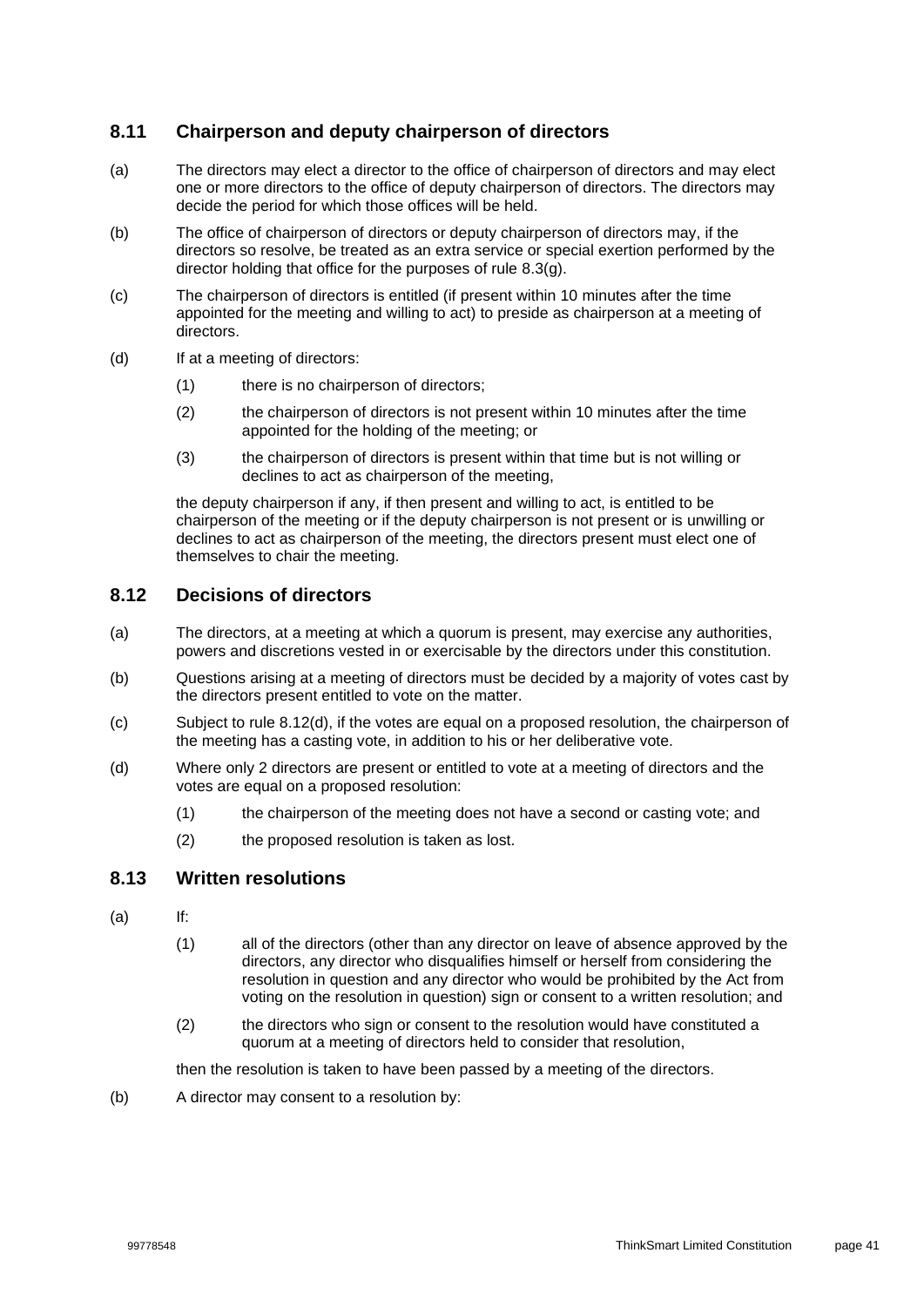- (1) signing the document containing the resolution (or a copy of that document);
- (2) giving to the Company at its registered office a written notice (including by fax or other electronic means) addressed to the secretary or to the chairperson of directors signifying assent to the resolution and either setting out its terms or otherwise clearly identifying them; or
- (3) telephoning the secretary or the chairperson of directors and signifying assent to the resolution and clearly identifying its terms.

### <span id="page-45-0"></span>**8.14 Alternate directors**

- (a) A director may, with the approval of a majority of the other directors, appoint a person to be the director's alternate director for such period as the director decides.
- (b) An alternate director may, but need not, be a member or a director of the Company.
- (c) One person may act as alternate director to more than one director.
- (d) In the absence of the appointor, an alternate director may exercise any powers (except the power to appoint an alternate director) that the appointor may exercise.
- (e) An alternate director is entitled, if the appointor does not attend a meeting of directors, to attend and vote in place of and on behalf of the appointor.
- (f) An alternate director is entitled to a separate vote for each director the alternate director represents in addition to any vote the alternate director may have as a director in his or her own right.
- (g) An alternate director, when acting as a director, is responsible to the Company for his or her own acts and defaults and is not to be taken to be the agent of the director by whom he or she was appointed.
- (h) The office of an alternate director is vacated if and when the appointor vacates office as a director.
- (i) The appointment of an alternate director may be terminated or suspended at any time by the appointor or by a majority of the other directors.
- (j) An appointment, or the termination or suspension of an appointment of an alternate director, must be in writing and signed and takes effect only when the Company has received notice in writing of the appointment, termination or suspension.
- (k) An alternate director is not to be taken into account in determining the minimum or maximum number of directors allowed or the rotation of directors under this constitution.
- (l) In determining whether a quorum is present at a meeting of directors, an alternate director who attends the meeting is to be counted as a director for each director on whose behalf the alternate director is attending the meeting.

### **8.15 Committees of directors**

- (a) The directors may delegate any powers to a committee of directors.
- <span id="page-45-1"></span>(b) A committee to which any powers have been delegated must exercise the powers delegated in accordance with any directions of the directors.
- (c) The provisions of this constitution applying to meetings and resolutions of directors apply, so far as they can and with any necessary changes, to meetings and resolutions of a committee of directors, except to the extent they are contrary to any direction given under rule [8.15\(b\).](#page-45-1)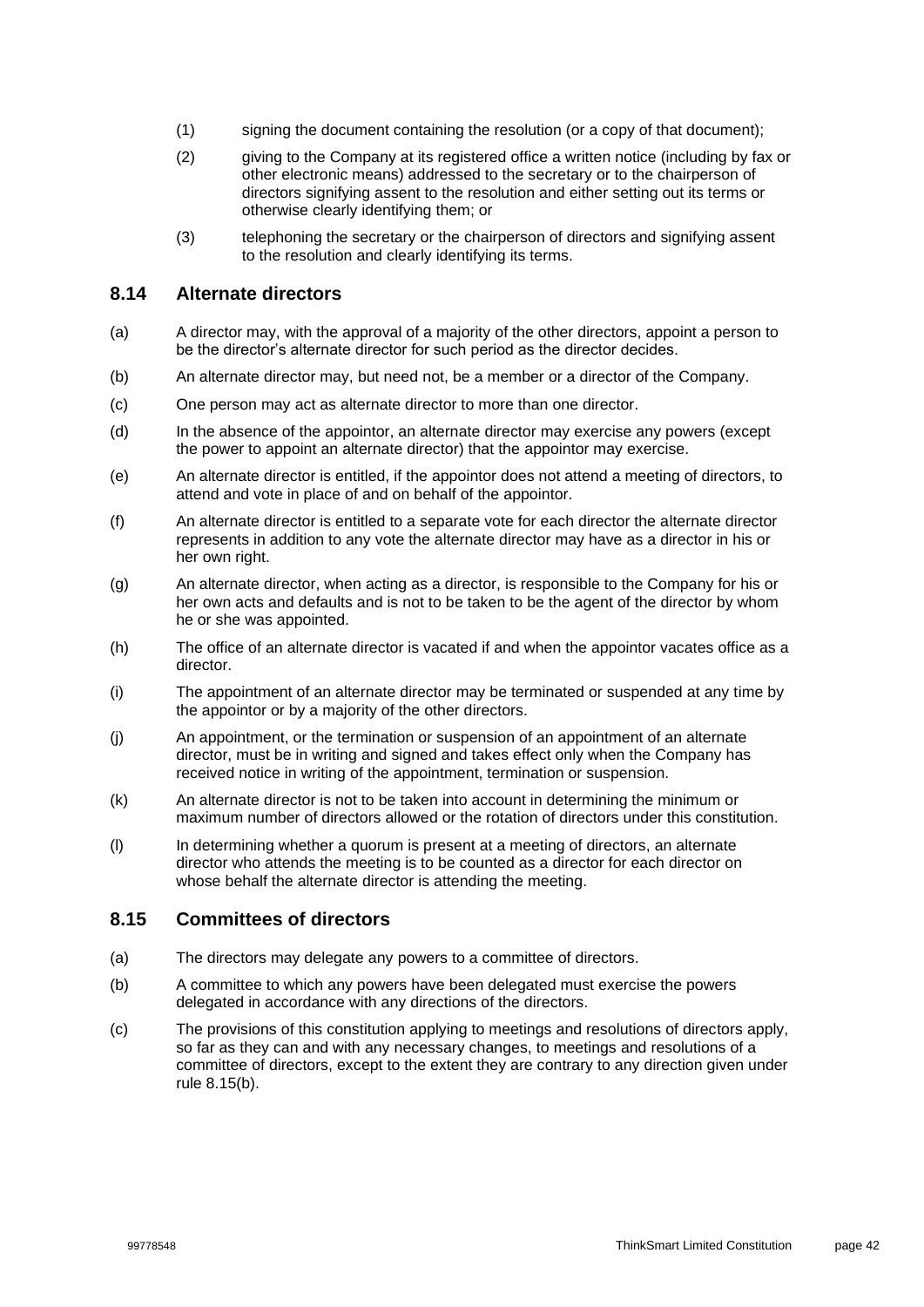(d) Membership of a committee of directors may, if the directors so resolve, be treated as an extra service or special exertion performed by the directors for the purposes of rule [8.3\(g\).](#page-40-1)

### **8.16 Delegation to a director**

- (a) The directors may delegate any of their powers to one director.
- (b) A director to whom any powers have been so delegated must exercise the powers delegated in accordance with any directions of the directors.
- (c) The acceptance of a delegation of powers by a director may, if the directors so resolve, be treated as an extra service or special exertion performed by the delegate for the purposes of rule [8.3\(g\).](#page-40-1)

### **8.17 Validity of acts**

An act done by a meeting of directors, a committee of directors or a person acting as a director is not invalidated by:

- (a) a defect in the appointment of a person as a director or a member of a committee; or
- (b) a person so appointed being disqualified or not being entitled to vote,

if that circumstance was not known by the directors, committee or person when the act was done.

### <span id="page-46-0"></span>9 Executive officers

### **9.1 Managing directors and executive directors**

- (a) The directors may appoint one or more of the directors to the office of managing director or other executive director.
- (b) A managing director's or other executive director's appointment as an employee automatically terminates if the managing director or other executive director ceases to be a director.
- (c) A managing director or other executive director may be referred to by any title the directors decide on.

### **9.2 Deputy managing directors**

- (a) The directors may appoint one or more of the directors to the office of deputy managing director.
- (b) A deputy managing director's appointment as deputy managing director automatically terminates if the deputy managing director ceases to be a director.
- (c) A deputy managing director may be referred to by any title the directors decide on.

### **9.3 Associate directors**

- (a) The directors may appoint one or more associate directors.
- (b) The directors may confer on an associate director such title as they think fit.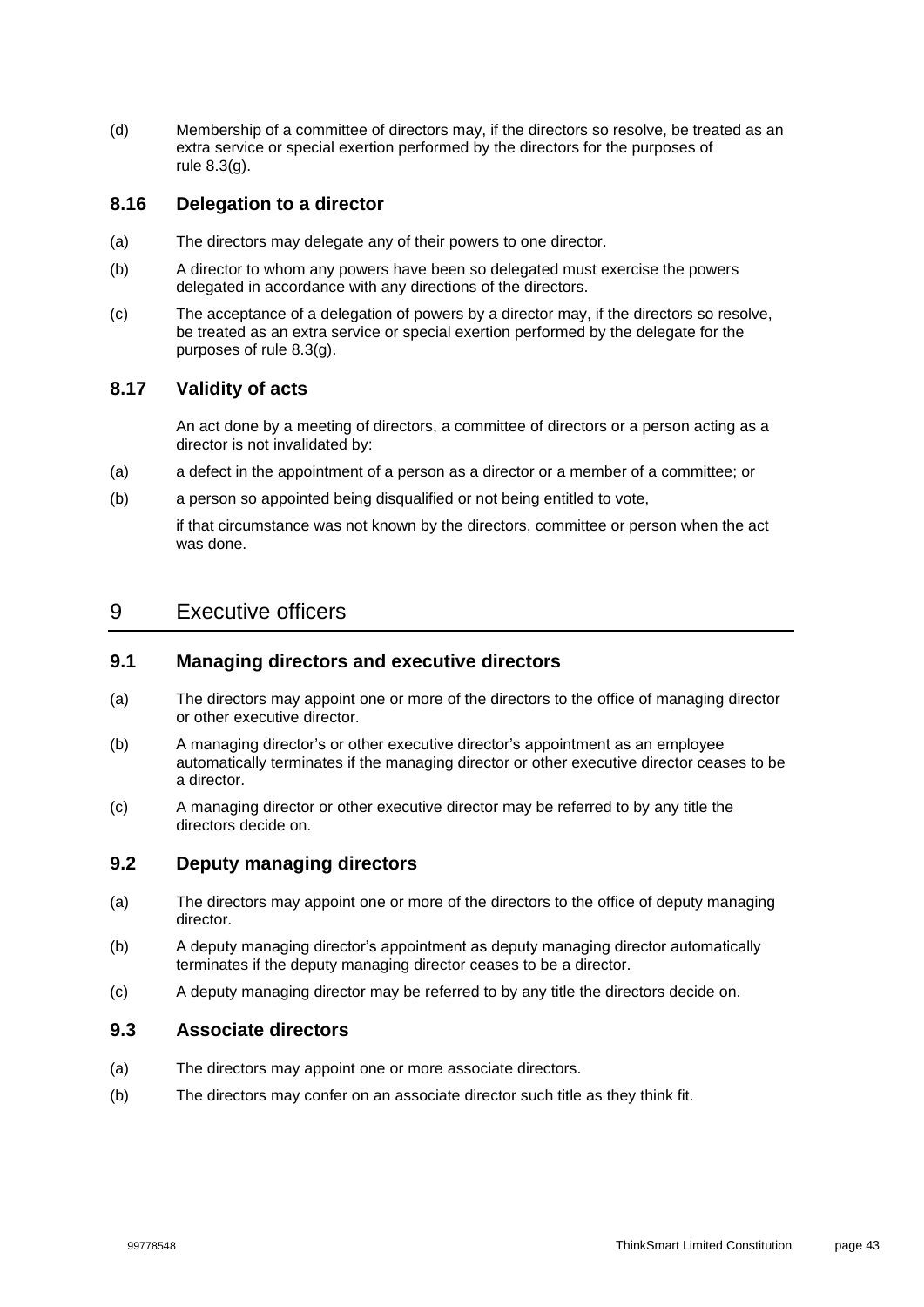- (c) Even though the word 'director' may appear in an associate director's title, an associate director is not to be taken to be a director of the Company and is not entitled:
	- (1) to attend any meeting of directors except by the invitation and with the consent of the directors; or
	- (2) to vote at any meeting of directors.

### **9.4 Secretary**

- (a) The directors must appoint at least one secretary and may appoint additional secretaries.
- (b) The directors may appoint one or more assistant secretaries.

### <span id="page-47-0"></span>**9.5 Provisions applicable to all executive officers**

- <span id="page-47-1"></span>(a) A reference in this rule [9.5](#page-47-0) to an executive officer is a reference to a managing director, deputy managing director, executive director, associate director, secretary or assistant secretary appointed under this rule [9.](#page-46-0)
- (b) The appointment of an executive officer may be for the period, at the remuneration and on the conditions the directors decide.
- (c) The remuneration payable by the Company to an executive officer must not include a commission on, or percentage of, operating revenue.
- (d) The directors may:
	- (1) delegate to or give an executive officer any powers, discretions and duties they decide;
	- (2) withdraw, suspend or vary any of the powers, discretions and duties given to an executive officer; and
	- (3) authorise the executive officer to delegate any of the powers, discretions and duties given to the executive officer.
- (e) Unless the directors decide differently, the office of a director who is employed by the Company or by a subsidiary of the Company automatically becomes vacant if the director ceases to be so employed.
- (f) An act done by a person acting as an executive officer is not invalidated by:
	- (1) a defect in the person's appointment as an executive officer;
	- (2) the person being disqualified to be an executive officer; or
	- (3) the person having vacated office,

if the person did not know that circumstance when the act was done.

### <span id="page-47-2"></span>10 Indemnity and insurance

### **10.1 Persons to whom rules [10.2](#page-48-1) and [10.5](#page-48-0) apply**

Rules [10.2](#page-48-1) and [10.5](#page-48-0) apply:

(a) to each person who is or has been a director, alternate director or executive officer (within the meaning of rule [9.5\(a\)\)](#page-47-1) of the Company; and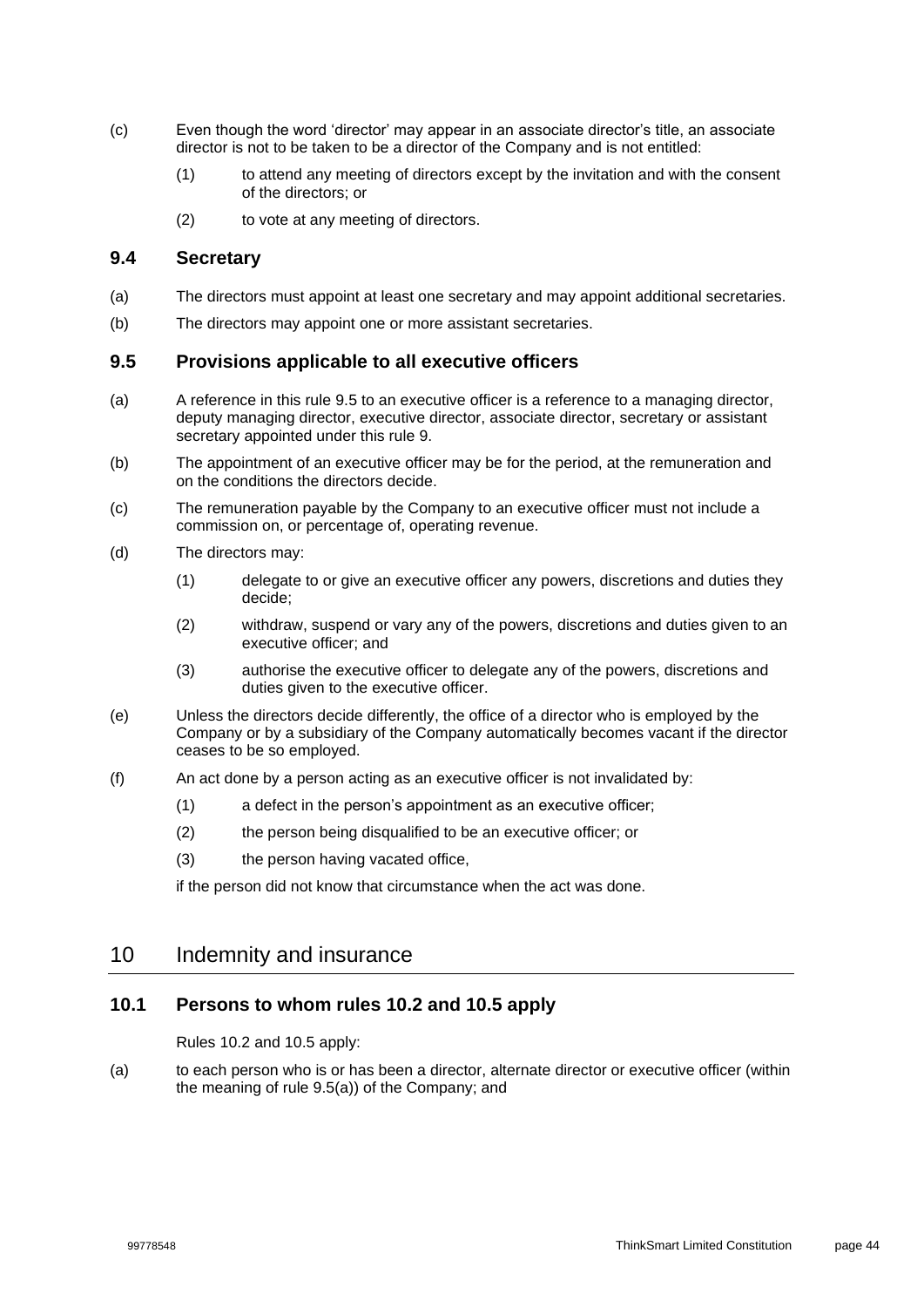- (b) to such other officers or former officers of the Company or of its related bodies corporate as the directors in each case determine; and
- (c) if the directors so determine, to any auditor or former auditor of the Company or of its related bodies corporate,

(each an **Officer** for the purposes of this rule).

### <span id="page-48-1"></span>**10.2 Indemnity**

The Company must indemnify each Officer on a full indemnity basis and to the full extent permitted by law against all losses, liabilities, costs, charges and expenses (**Liabilities**) incurred by the Officer as an officer of the Company or of a related body corporate.

### **10.3 Limit on indemnity**

The indemnity in rule [10.2](#page-48-1) does not operate in respect of any Liability of the Officer to the extent that Liability is covered by insurance.

### **10.4 Extent of indemnity**

The indemnity in rule [10.2:](#page-48-1)

- (a) is enforceable without the Officer having to first incur any expense or make any payment;
- (b) is a continuing obligation and is enforceable by the Officer even though the Officer may have ceased to be an officer of the Company or its related bodies corporate; and
- (c) applies to Liabilities incurred both before and after the adoption of this constitution.

#### <span id="page-48-0"></span>**10.5 Insurance**

The Company may, to the extent permitted by law:

- (a) purchase and maintain insurance; or
- (b) pay or agree to pay a premium for insurance,

for each Officer against any Liability incurred by the Officer as an officer or auditor of the Company or of a related body corporate including, but not limited to, a liability for negligence or for reasonable costs and expenses incurred in defending proceedings, whether civil or criminal and whatever their outcome.

### **10.6 Savings**

Nothing in rule [10.2](#page-48-1) or [10.5:](#page-48-0)

- (a) affects any other right or remedy that a person to whom those rules apply may have in respect of any Liability referred to in those rules;
- (b) limits the capacity of the Company to indemnify or provide or pay for insurance for any person to whom those rules do not apply; or
- (c) limits or diminishes the terms of any indemnity conferred or agreement to indemnify entered into prior to the adoption of this constitution.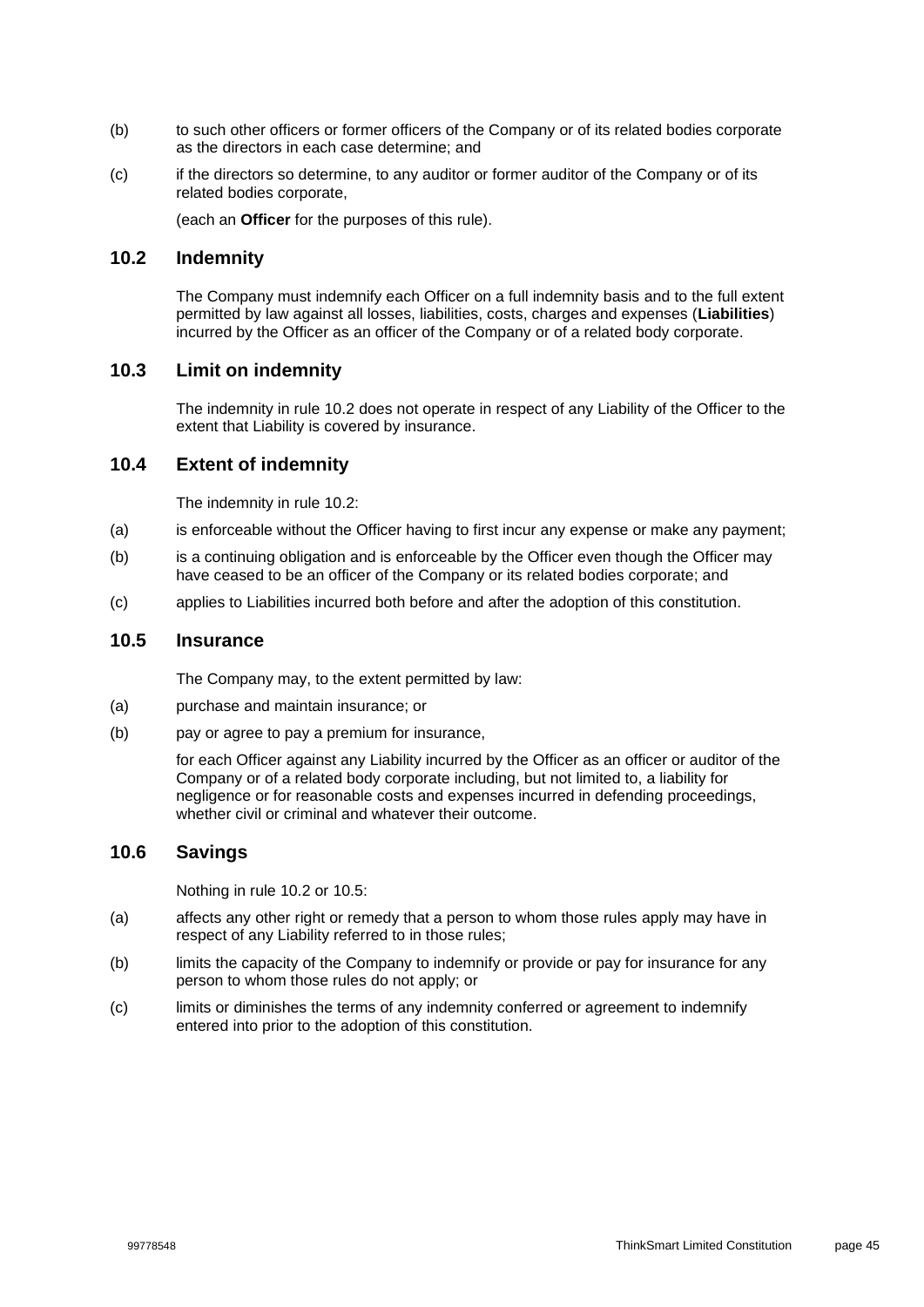### **10.7 Deed**

The Company may enter into a deed with any Officer to give effect to the rights conferred by this rule [10](#page-47-2) or the exercise of a discretion under this rule [10](#page-47-2) on such terms as the directors think fit which are not inconsistent with this rule [10.](#page-47-2)

### 11 Winding up

### **11.1 Distributing surplus**

Subject to this constitution and the rights or restrictions attached to any shares or class of shares:

- <span id="page-49-0"></span>(a) if the Company is wound up and the property of the Company available for distribution among the members is more than sufficient to pay:
	- (1) all the debts and liabilities of the Company; and
	- (2) the costs, charges and expenses of the winding up,

the excess must be divided among the members in proportion to the number of shares held by them, irrespective of the amounts paid or credited as paid on the shares;

- (b) for the purpose of calculating the excess referred to in rule  $11.1(a)$ , any amount unpaid on a share is to be treated as property of the Company;
- <span id="page-49-1"></span>(c) the amount of the excess that would otherwise be distributed to the holder of a partly paid share under rule [11.1\(a\)](#page-49-0) must be reduced by the amount unpaid on that share at the date of the distribution; and
- (d) if the effect of the reduction under rule [11.1\(c\)](#page-49-1) would be to reduce the distribution to the holder of a partly paid share to a negative amount, the holder must contribute that amount to the Company.

#### <span id="page-49-3"></span>**11.2 Dividing property**

- <span id="page-49-2"></span>(a) If the Company is wound up, the liquidator may, with the sanction of a special resolution:
	- (1) divide amongst the members the whole or any part of the Company's property; and
	- (2) decide how the division is to be carried out as between the members or different classes of members.
- (b) A division under rule [11.2\(a\)](#page-49-2) need not accord with the legal rights of the members and, in particular, any class may be given preferential or special rights or may be excluded altogether or in part.
- (c) Where a division under rule [11.2\(a\)](#page-49-2) does not accord with the legal rights of the members, a member is entitled to dissent and to exercise the same rights as if the special resolution sanctioning that division were a special resolution passed under section 507 of the Act.
- (d) If any of the property to be divided under rule [11.2\(a\)](#page-49-2) includes securities with a liability to calls, any person entitled under the division to any of the securities may, within 10 days after the passing of the special resolution referred to in rule [11.2\(a\),](#page-49-2) by written notice direct the liquidator to sell the person's proportion of the securities and account for the net proceeds. The liquidator must, if practicable, act accordingly.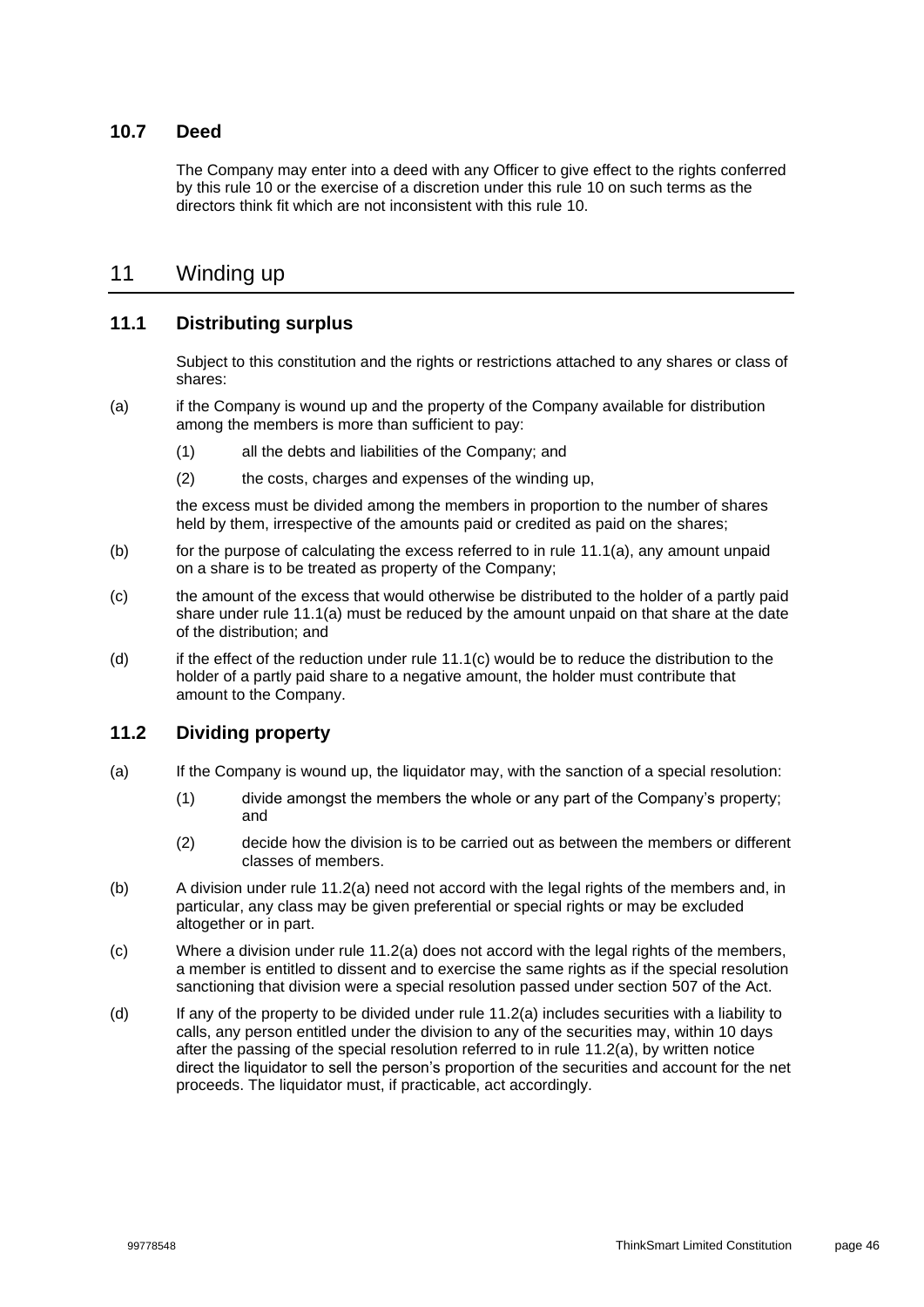- (e) Nothing in this rule [11.2](#page-49-3) takes away from or affects any right to exercise any statutory or other power which would have existed if this rule were omitted.
- (f) Rule [4.3](#page-22-1) applies, so far as it can and with any necessary changes, to a division by a liquidator under rule [11.2\(a\)](#page-49-2) as if references in rule [4.3](#page-22-1) to:
	- (1) the directors were references to the liquidator; and
	- (2) a distribution or capitalisation were references to the division under rule [11.2\(a\).](#page-49-2)

### <span id="page-50-0"></span>12 Inspection of and access to records

- <span id="page-50-1"></span>(a) A person who is not a director does not have the right to inspect any of the board papers, books, records or documents of the Company, except as provided by law, or this constitution, or as authorised by the directors, or by resolution of the members.
- <span id="page-50-2"></span>(b) The Company may enter into contracts with its directors or former directors agreeing to provide continuing access for a specified period after the director ceases to be a director to board papers, books, records and documents of the Company which relate to the period during which the director or former director was a director on such terms and conditions as the directors think fit and which are not inconsistent with this rule [12.](#page-50-0)
- (c) The Company may procure that its subsidiaries provide similar access to board papers, books, records or documents as that set out in rules [12\(a\)](#page-50-1) and [12\(b\).](#page-50-2)
- (d) This rule [12](#page-50-0) does not limit any right the directors or former directors otherwise have.

### 13 Seals

#### **13.1 Manner of execution**

Without limiting the ways in which the Company can execute documents under the Act and subject to this constitution, the Company may execute a document if the document is signed by:

- (a) 2 directors; or
- (b) a director and a secretary; or
- (c) any other person or persons authorised by the directors for that purpose.

### **13.2 Common seal**

The Company may have a common seal. If the Company has a common seal, rules [13.3](#page-50-3) to [13.7](#page-51-0) apply.

### <span id="page-50-3"></span>**13.3 Safe custody of Seal**

The directors must provide for the safe custody of the Seal.

### **13.4 Using the Seal**

Subject to rule [13.7](#page-51-0) and unless a different procedure is decided by the directors, if the Company has a common seal any document to which it is affixed must be signed by: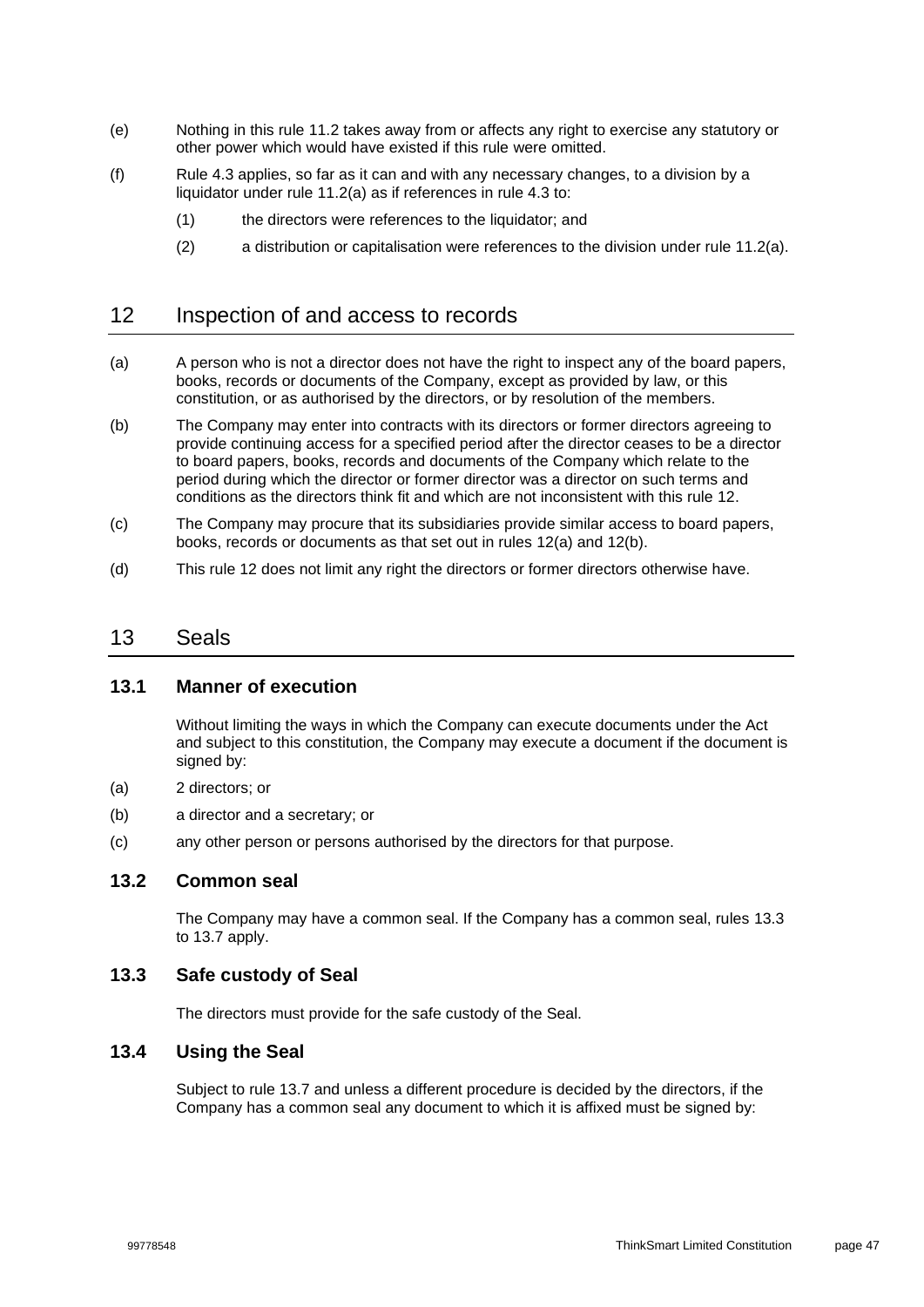- (a) 2 directors;
- (b) by a director and a secretary; or
- (c) a director and another person appointed by the directors to countersign that document or a class of documents in which that document is included.

### **13.5 Seal register**

- <span id="page-51-1"></span>(a) The Company may keep a Seal register. If the Company does keep a Seal register, on affixing the Seal to any document (other than a certificate for securities of the Company) the Company must enter in the register particulars of the document, including a short description of the document.
- <span id="page-51-2"></span>(b) The register, or any details from it that the directors require, must be produced at meetings of directors for noting the use of the Seal since the previous meeting of directors.
- (c) Failure to comply with rules [13.5\(a\)](#page-51-1) or [13.5\(b\)](#page-51-2) does not invalidate any document to which the Seal is properly affixed.

### **13.6 Duplicate seals and certificate seals**

- (a) The Company may have one or more duplicate seals for use in place of its common seal outside the State or Territory where its common seal is kept. Each duplicate seal must be a facsimile of the common seal of the Company with the addition on its face of the words 'duplicate seal' and the name of the place where it is to be used.
- (b) A document sealed with a duplicate seal, or a certificate seal as provided in rule [13.7,](#page-51-0) is to be taken to have been sealed with the common seal of the Company.

### <span id="page-51-0"></span>**13.7 Sealing and signing certificates**

The directors may decide either generally or in a particular case that the Seal and the signature of any director, secretary or other person is to be printed on or affixed to any certificates for securities in the Company by some mechanical or other means.

### 14 Notices

#### **14.1 Notices by the Company to members**

- <span id="page-51-3"></span>(a) Without limiting any other way in which notice may be given to a member under this constitution, the Act or the Rules, the Company may give a notice to a member by:
	- (1) delivering it personally to the member;
	- (2) sending it by prepaid post to the member's address in the register of members or any other address the member supplies to the Company for giving notices; or
	- (3) sending it by fax or other electronic means (including providing a URL link to any document or attachment) to the fax number or electronic address the member has supplied to the Company for giving notices.
- (b) The Company may give a notice to the joint holders of a share by giving the notice in the way authorised by rule [14.1\(a\)](#page-51-3) to the joint holder who is named first in the register of members for the share.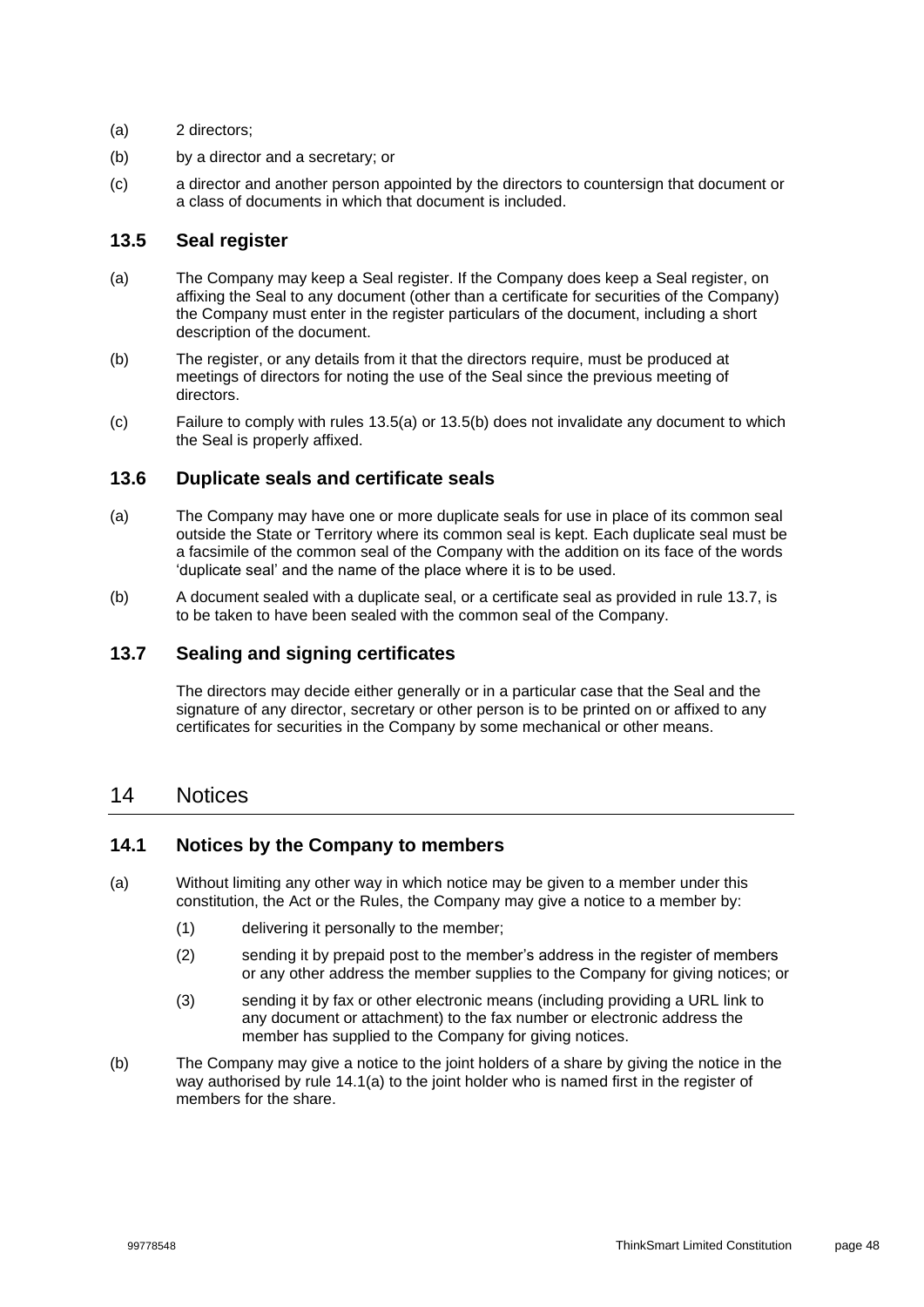- (c) The Company may give a notice to a person entitled to a share as a result of a transmission event by delivering it or sending it in the manner authorised by rule 14.1(a) addressed to the name or title of the person, to:
	- (1) the address, fax number or electronic address that person has supplied to the Company for giving notices to that person; or
	- (2) if that person has not supplied an address, fax number or electronic address, to the address, fax number or electronic address to which the notice might have been sent if that transmission event had not occurred.
- (d) A notice given to a member under rules 14.1(a) or 14.1(b) is, even if a transmission event has occurred and whether or not the Company has notice of that occurrence:
	- (1) duly given for any shares registered in that person's name, whether solely or jointly with another person; and
	- (2) sufficiently served on any person entitled to the shares because of the transmission event.
- (e) A notice given to a person who is entitled to a share because of a transmission event is sufficiently served on the member in whose name the share is registered.
- (f) A person who, because of a transfer of shares, becomes entitled to any shares registered in the name of a member, is taken to have received every notice which, before that person's name and address is entered in the register of members for those shares, is given to the member complying with this rule 14.1.
- (g) A signature to any notice given by the Company to a member under this rule 14.1 may be printed or affixed by some mechanical or other means.
- (h) Where a member does not have a registered address or where the Company believes that member is not known at the member's registered address, all notices are taken to be:
	- (1) given to the member if the notice is exhibited in the Company's registered office for a period of 48 hours; and
	- (2) served at the commencement of that period,

unless and until the member informs the Company of the member's address.

### **14.2 Notices by the Company to directors**

The Company may give a notice to a director or alternate director by:

- (a) delivering it personally to him or her;
- (b) sending it by prepaid post to his or her usual residential or business address, or any other address he or she has supplied to the Company for giving notices; or
- (c) sending it by fax or other electronic means to the fax number or electronic address he or she has supplied to the Company for giving notices.

### **14.3 Notices by directors to the Company**

A director or alternate director may give a notice to the Company by:

- (a) delivering it to the Company's registered office;
- (b) sending it by prepaid post to the Company's registered office; or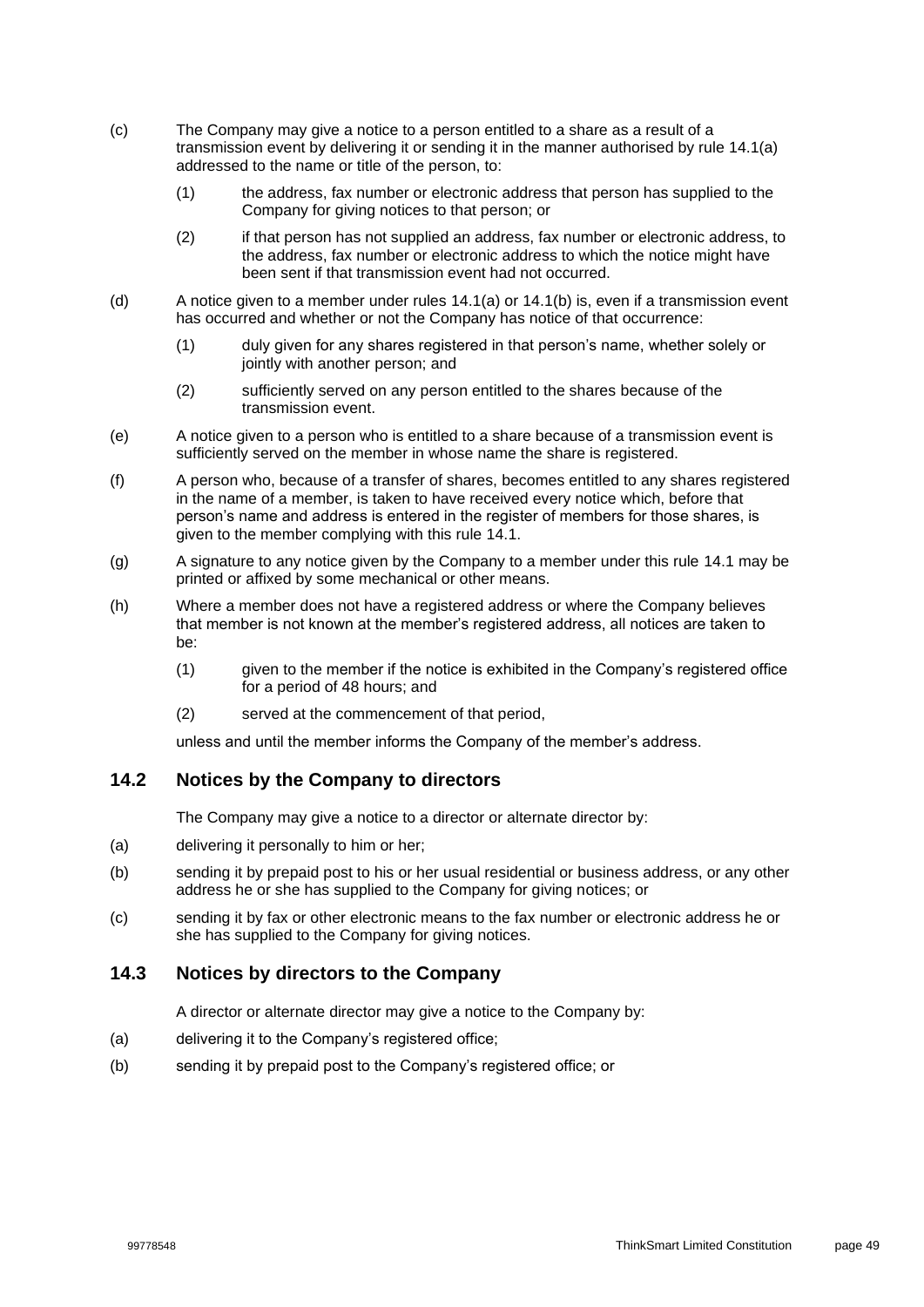(c) sending it by fax or other electronic means to the principal fax number or electronic address at the Company's registered office.

### **14.4 Time of service**

- (a) A notice from the Company properly addressed and posted is taken to be served:
	- (1) if it is a notice concerning a general meeting, at 10.00am on the day after the date it is posted; or
	- (2) in any other case, at the time the letter would be delivered in the ordinary course of post.
- (b) A certificate signed by a secretary or officer of the Company to the effect that a notice was duly posted under this constitution is conclusive evidence of that fact.
- (c) Where the Company sends a notice by fax, the notice is taken as served at the time the fax is sent if the correct fax number appears on the facsimile transmission report produced by the sender's fax machine.
- (d) Where the Company sends a notice by electronic transmission, the notice is taken as served at the time the electronic transmission is sent.
- (e) Where the Company gives a notice to a member by any other means permitted by the Act relating to the giving of notices and electronic means of access to them, the notice is taken as given at 10.00am on the day after the date on which the member is notified that the notice is available.
- (f) Where a given number of days' notice or notice extending over any other period must be given, the day of service is not to be counted in the number of days or other period.

### **14.5 Other communications and documents**

Rules 14.1 to 14.4 (inclusive) apply, so far as they can and with any necessary changes, to serving any communication or document.

#### **14.6 Written notices**

A reference in this constitution to a written notice includes a notice given by fax or other electronic means. A signature to a written notice need not be handwritten.

### 15 General

### **15.1 Submission to jurisdiction**

Each member submits to the non-exclusive jurisdiction of the Supreme Court of the State or Territory in which the Company is taken to be registered for the purposes of the Act, the Federal Court of Australia and the courts which may hear appeals from those courts.

### **15.2 Prohibition and enforceability**

(a) Any provision of, or the application of any provision of, this constitution which is prohibited in any place is, in that place, ineffective only to the extent of that prohibition.